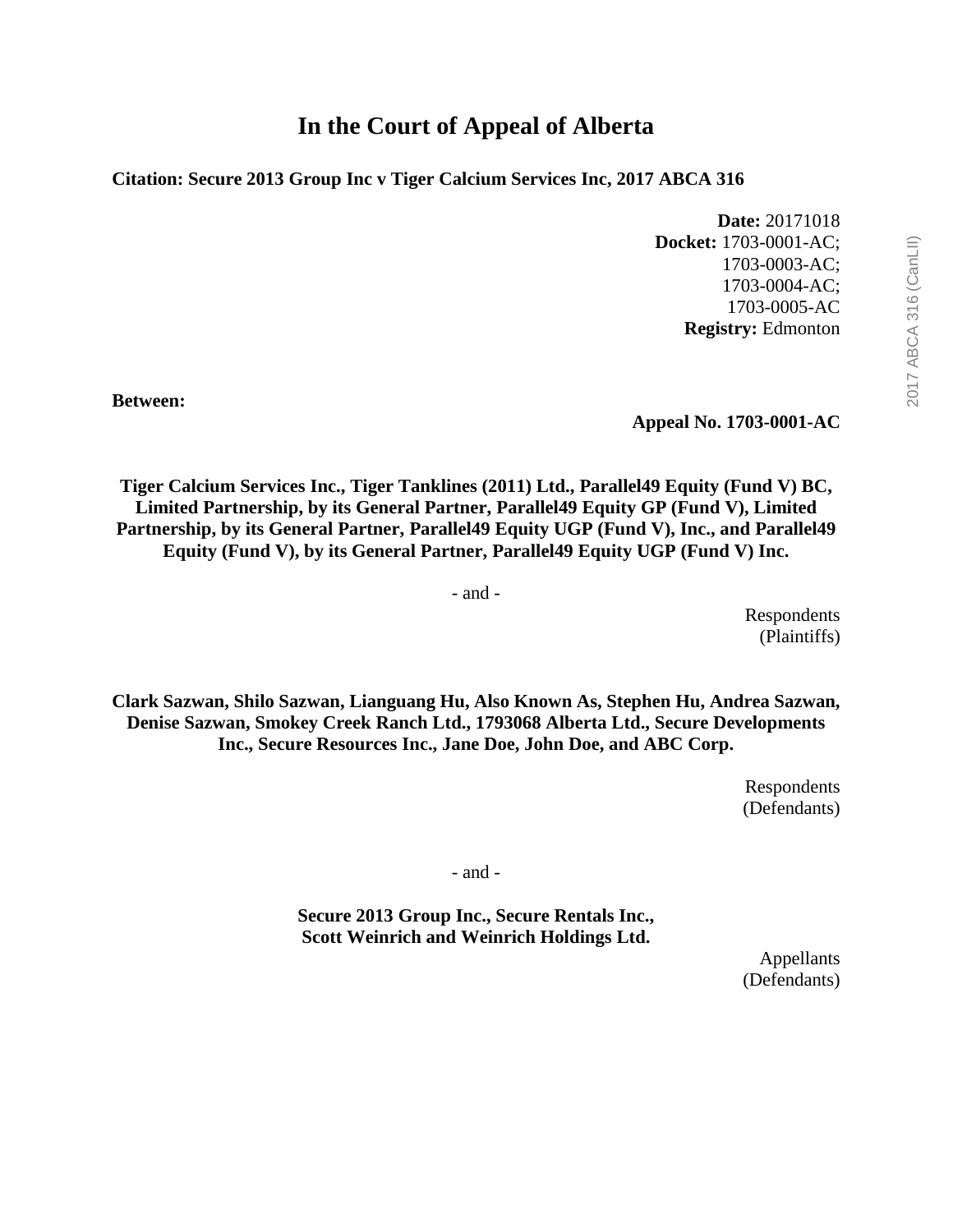**And Between:** 

**Tiger Calcium Services Inc., Tiger Tanklines (2011) Ltd., Parallel49 Equity (Fund V) BC, Limited Partnership, by its General Partner, Parallel49 Equity GP (Fund V), Limited Partnership, by its General Partner, Parallel49 Equity UGP (Fund V), Inc., and Parallel49 Equity (Fund V), Limited Partnership, by its General Partner, Parallel49 Equity UGP (Fund V), by its General Partner, Parallel49 Equity UGP (Fund V), Inc.**

> Respondents (Plaintiffs)

- and -

## **Secure Developments Inc.**

Appellant (Defendant)

- and -

**Clark Sazwan, Shilo Sazwan, Lianguang Hu, Also Known As, Stephen Hu, Andrea Sazwan, Denise Sazwan, Smokey Creek Ranch Ltd., 1793068 Alberta Ltd., Secure 2013 Group Inc., Secure Rentals Inc., Secure Resources Inc., Scott Weinrich, Weinrich Holdings Ltd., Jane Doe, John Doe, and ABC Corp.**

> Respondents (Co-Defendants)

**And Between:** 

**Appeal No. 1703-0004-AC**

**Tiger Calcium Services Inc., Tiger Tanklines (2011) Ltd., Parallel49 Equity (Fund V) BC, Limited Partnership, by its General Partner, Parallel49 Equity GP (Fund V), Limited Partnership, by its General Partner, Parallel49 Equity UGP (Fund V), Inc., and Parallel49 Equity (Fund V), Limited Partnership, by its General Partner, Parallel49 Equity GP (Fund V) by its General Partner, Parallel49 Equity UGP (Fund V), Inc.** 

> Respondents (Plaintiffs/ Applicants)

- and -

**Lianguang Hu, Also Known As, Stephen Hu**

Appellant (Defendant/ Respondent)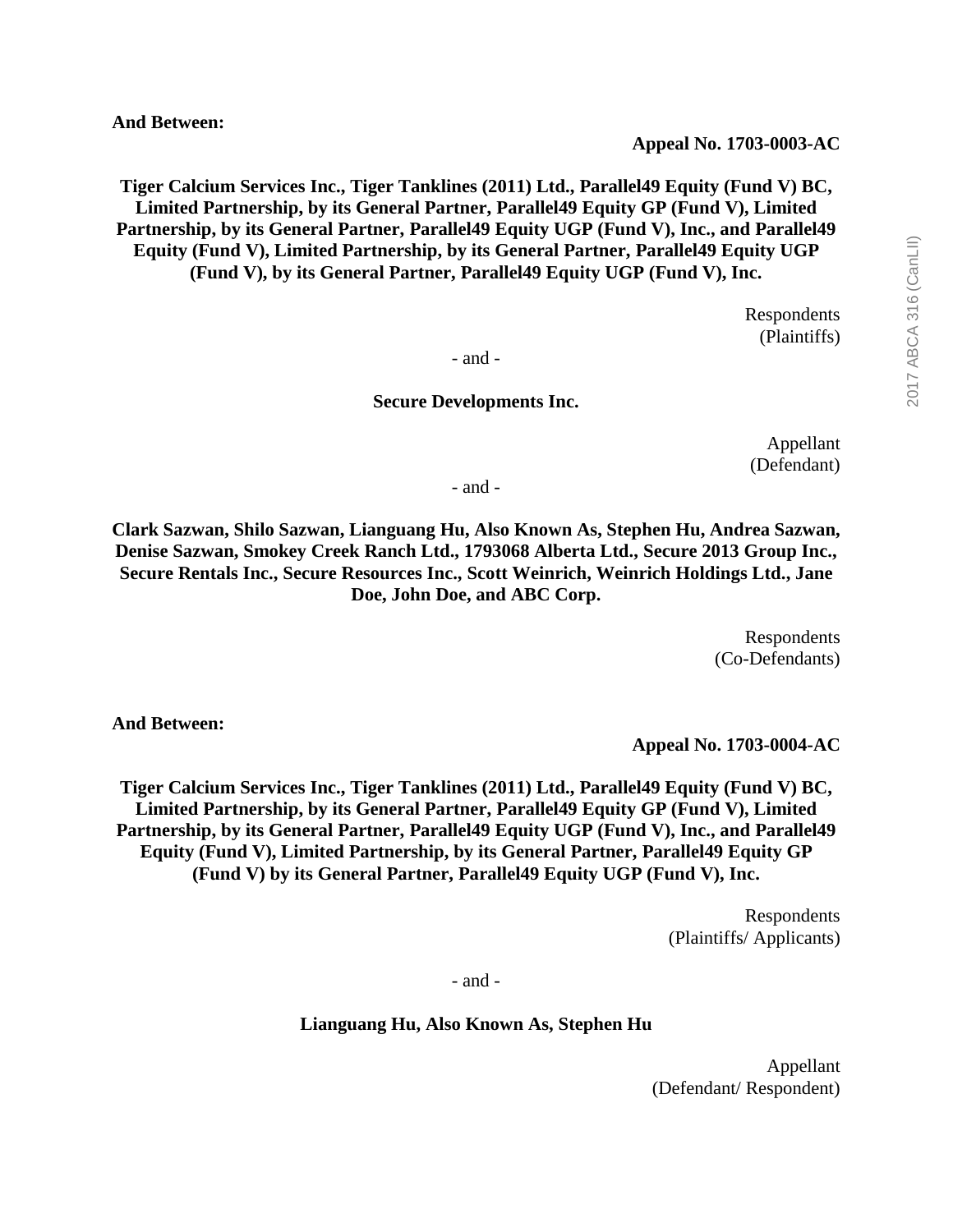**Clark Sazwan, Shilo Sazwan, Andrea Sazwan, Denise Sazwan, Smokey Creek Ranch Ltd., 1793068 Alberta Ltd., Secure 2013 Group Inc., Secure Developments Inc., Secure Rentals Inc., Secure Resources Inc., Scott Weinrich, Weinrich Holdings Ltd., Jane Doe, John Doe, and ABC Corp.**

> Respondents (Defendants/ Respondents)

**And Between:** 

**Appeal No. 1703-0005-AC**

**Tiger Calcium Services Inc., Tiger Tanklines (2011) Ltd., Parallel49 Equity (Fund V) BC, Limited Partnership, by its General Partner, Parallel49 Equity GP (Fund V), Limited Partnership, by its General Partner, Parallel49 Equity UGP (Fund V), Inc., and Parallel49 Equity (Fund V), Limited Partnership, by its General Partner, Parallel49 Equity UGP (Fund V) Inc., by its General Partner, Parallel49 Equity UGP (Fund V) Inc.**

> Respondents (Plaintiffs)

- and -

**Shilo Sazwan, Andrea Sazwan, 1793068 Alberta Ltd., Secure Resources Inc.** 

Appellants (Defendants)

- and -

**Clark Sazwan, Lianguang Hu, Also Known As, Stephen Hu, Denise Sazwan, Smokey Creek Ranch Ltd., Secure 2013 Group Inc., Secure Developments Inc., Secure Rentals Inc., Scott Weinrich, Weinrich Holdings Ltd., Jane Doe, John Doe, and ABC Corp.**

> Respondents (Co-Defendants)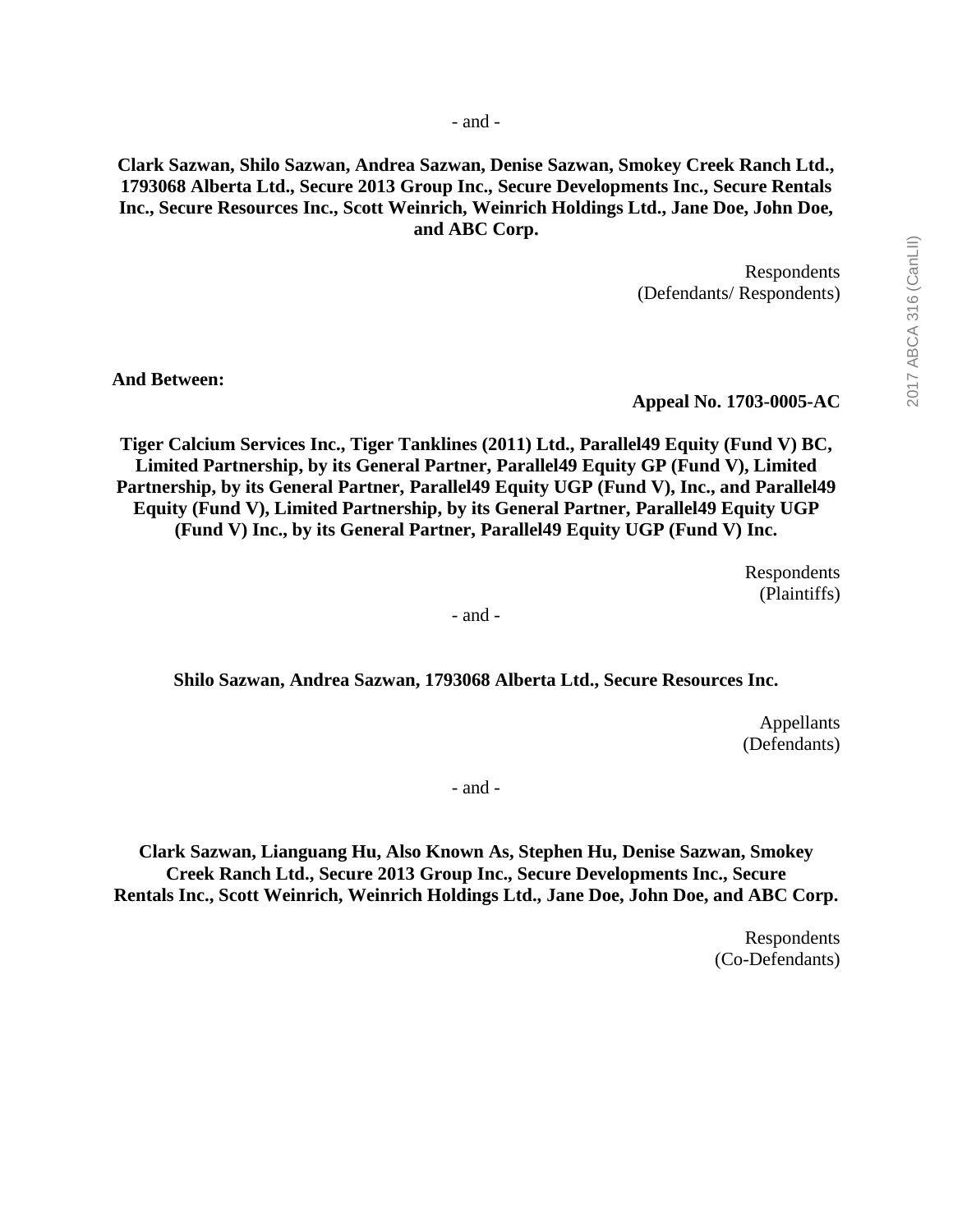**The Court:**

## **The Honourable Mr. Justice Ronald Berger The Honourable Mr. Justice J.D. Bruce McDonald The Honourable Madam Justice Jo'Anne Strekaf**

**\_\_\_\_\_\_\_\_\_\_\_\_\_\_\_\_\_\_\_\_\_\_\_\_\_\_\_\_\_\_\_\_\_\_\_\_\_\_\_\_\_\_\_\_\_\_\_\_\_\_\_\_\_\_\_**

**\_\_\_\_\_\_\_\_\_\_\_\_\_\_\_\_\_\_\_\_\_\_\_\_\_\_\_\_\_\_\_\_\_\_\_\_\_\_\_\_\_\_\_\_\_\_\_\_\_\_\_\_\_\_\_**

## **Reasons for Judgment Reserved of The Honourable Madam Justice Strekaf Concurred in by The Honourable Mr. Justice Berger Concurred in by The Honourable Mr. Justice McDonald**

Appeal from the Orders by The Honourable Mr. Justice K.D. Yamauchi Dated the 30th day of November, 2016 Filed on the 1st day of December, 2016 (Docket: 1601 16191; 1603 22128)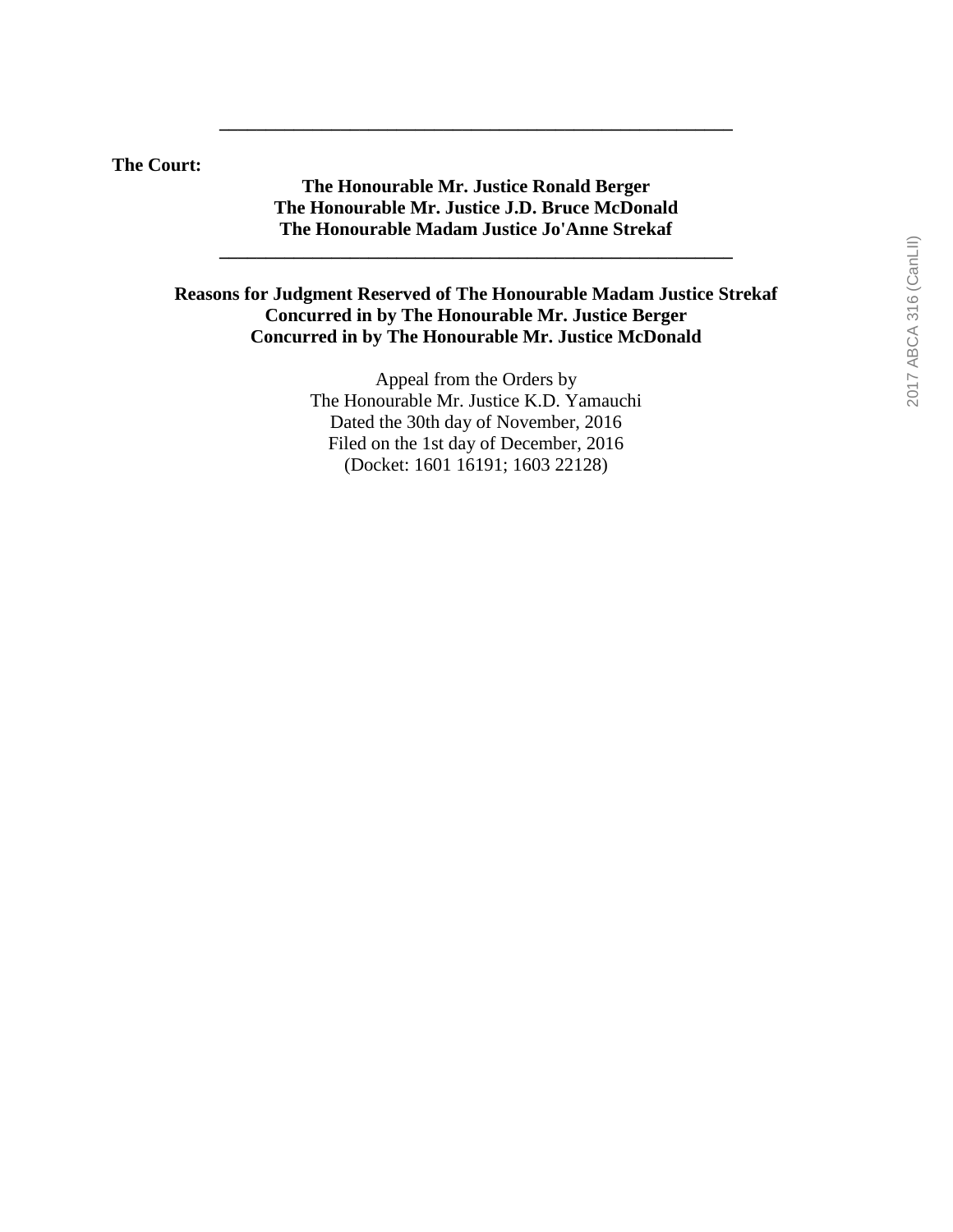## **Reasons for Judgment Reserved of the Honourable Madam Justice Strekaf**

**\_\_\_\_\_\_\_\_\_\_\_\_\_\_\_\_\_\_\_\_\_\_\_\_\_\_\_\_\_\_\_\_\_\_\_\_\_\_\_\_\_\_\_\_\_\_\_\_\_\_\_\_\_\_\_**

**\_\_\_\_\_\_\_\_\_\_\_\_\_\_\_\_\_\_\_\_\_\_\_\_\_\_\_\_\_\_\_\_\_\_\_\_\_\_\_\_\_\_\_\_\_\_\_\_\_\_\_\_\_\_\_**

## **I. Introduction**

[1] These four appeals are from a combined *ex parte Mareva* injunction and attachment order  $\ddot{C}$ *Mareva/attachment Order*") against four individuals<sup>1</sup> and seven corporations<sup>2</sup>, and six *ex parte* Anton Piller orders, ("Anton Piller Orders") against some of the same parties<sup>3</sup> and three third-party service providers.<sup>4</sup>

[2] A chambers judge granted the orders on November 30, 2016 (collectively, "Orders"). The Orders impose severe remedies on fourteen parties.

[3] The appeals raise questions about when *ex parte Mareva* injunctions, attachment orders and *Anton Piller* orders should be granted, the duties on applicants and their counsel when making such applications, the orders' scope and the process to review them.

[4] The appeals are allowed and the Orders are set aside, except for the *Mareva/*attachment Order against Clark Sazwan and Smokey Creek Ranch Ltd, which was not appealed (but a set aside application is pending in the Court of Queen's Bench).

### **II. Background**

 $\overline{a}$ 

[5] The plaintiffs commenced an action against six individuals and seven corporations arising from the acquisition of a 67% interest in the plaintiff Tiger Calcium Services Inc ("Tiger"), a family-owned business operating since 1964. The plaintiff Tiger Tanklines (2011) Ltd ("Tiger Tanklines") is a wholly owned subsidiary of Tiger. The remaining plaintiffs (collectively, "P49 Group") acquired their interest in Tiger in August 2014 from the defendant Smokey Creek Ranch Ltd ("Smokey Creek").

[6] Smokey Creek, owned by the defendants Clark Sazwan ("Clark") and Denise Sazwan, continues to own the remaining 33% of Tiger. At the time of the acquisition, Clark Sazwan was Tiger's President and CEO, the defendant Shilo Sazwan (Clark's son) was Vice-President of Operations ("Shilo") and the defendant Lianguang (aka Stephen) Hu ("Hu") was the Engineering Manager. The defendant Andrea Sazwan is Shilo's wife, both of whom are equal shareholders in the defendant 1793068 Alberta Ltd ("179").

<sup>&</sup>lt;sup>1</sup> Shilo Sazwan, Clark Sazwan, Lianguang Hu (aka Stephen Hu), Scott Weinrich

<sup>2</sup> 1793068 Alberta Ltd., Secure 2013 Group Inc., Secure Developments Inc., Secure Rentals Inc., Secure Resources Inc., Weinrich Holdings Ltd., and Smokey Creek Ranch Ltd.

<sup>3</sup> Shilo Sazwan, Clark Sazwan, Lianguang Hu (aka Stephen Hu), Scott Weinrich, Secure Rentals Inc., Secure Resources Inc.,

<sup>4</sup> RMLO LLP, All-Type Office Services Ltd, SVS Group LLP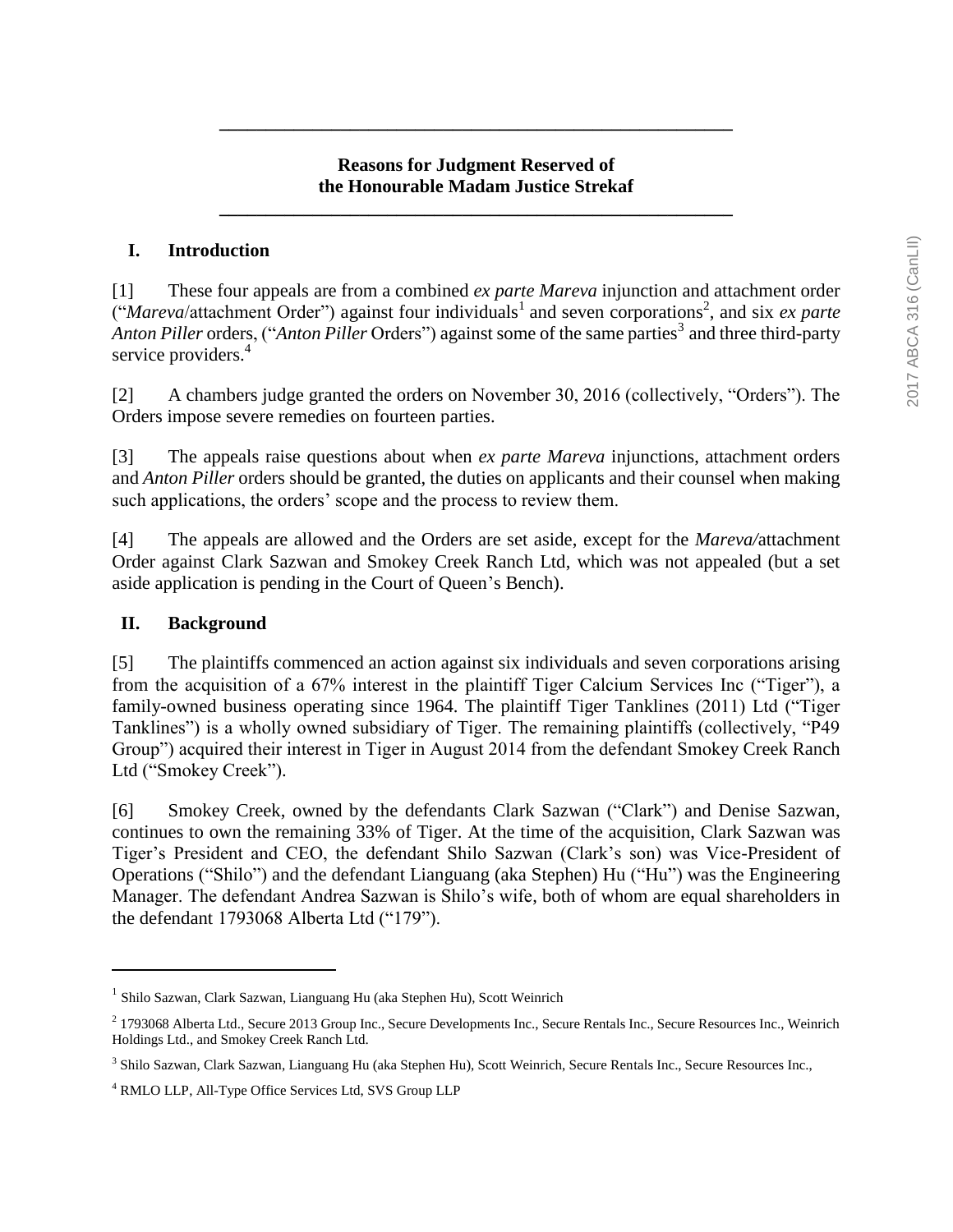[7] The defendant Scott Weinrich ("Weinrich") is a friend of Shilo. Weinrich owns the defendant Weinrich Holdings Ltd ("Weinrich Holdings"), which owns the defendant Secure 2013 Group Inc ("Secure 2013"), which in turn owns the defendant Secure Rentals Inc ("Secure Rentals") (collectively, "Weinrich Defendants").

[8] The defendant Secure Developments Ltd ("Secure Developments") is owned equally by Weinrich and Shilo. The defendant Secure Resources Inc ("Secure Resources") is owned equally by Weinrich Holdings and Sazwan Holdings Ltd ("Sazwan Holdings").

[9] A chart showing the defendants' relationships is attached as Schedule A.

[10] The 86-page statement of claim advances multiple causes of action against numerous defendants including broad allegations of conspiracy. Among the principal claims are the following:

- a. P49 Group was induced to invest \$102 million to acquire a 67% interest in Tiger from Smokey Creek pursuant to a Share Purchase Agreement dated August 14, 2014. As a result of material misrepresentations by Clark, Shilo and Hu the P49 Group overpaid for the Tiger shares by \$44.3 million.
- b. The misrepresentations were that Tiger had designed, constructed and operated a successful Pilot Project and needed equity financing to construct a large industrial-scale plant using the Pilot Project technology at an initial estimated cost of \$12 million ("Pastille Plant"). Problems emerged following the commencement of construction of the Pastille Plant in September 2014. It is alleged that the Pastille Plant was poorly designed, and construction was mismanaged, over budget and behind schedule. It is contended that the process used in the Pastille Plant damaged the equipment and the ultimate product would not meet market specifications and may not be saleable. This information, known only by Clark, Shilo and Hu, was concealed from Tiger's board of directors.
- c. Tiger and Tiger Tanklines claim damages not less than \$87.6 million for misrepresentations and concealment of information about the Pastille Plant detailed above; breach of the defendants' employment contracts, fiduciary duties, non-compete/non-solicitation obligations, confidentiality obligations, and restrictive covenants; intentional interference with Tiger's contractual relations; misuse of confidential information to enable Secure Resources to compete with Tiger; and theft of proprietary records, among other wrongs.
- d. Both before and after the P49 Group acquisition, Shilo misappropriated Tiger labour and resources for his personal benefit, which Clark condoned, at an estimated cost of at least \$2.5 million.
- e. In late 2014, after Tiger's new owners advised Shilo that Tiger would be leasing equipment and not purchasing, Shilo and Weinrich colluded to have Tiger lease equipment from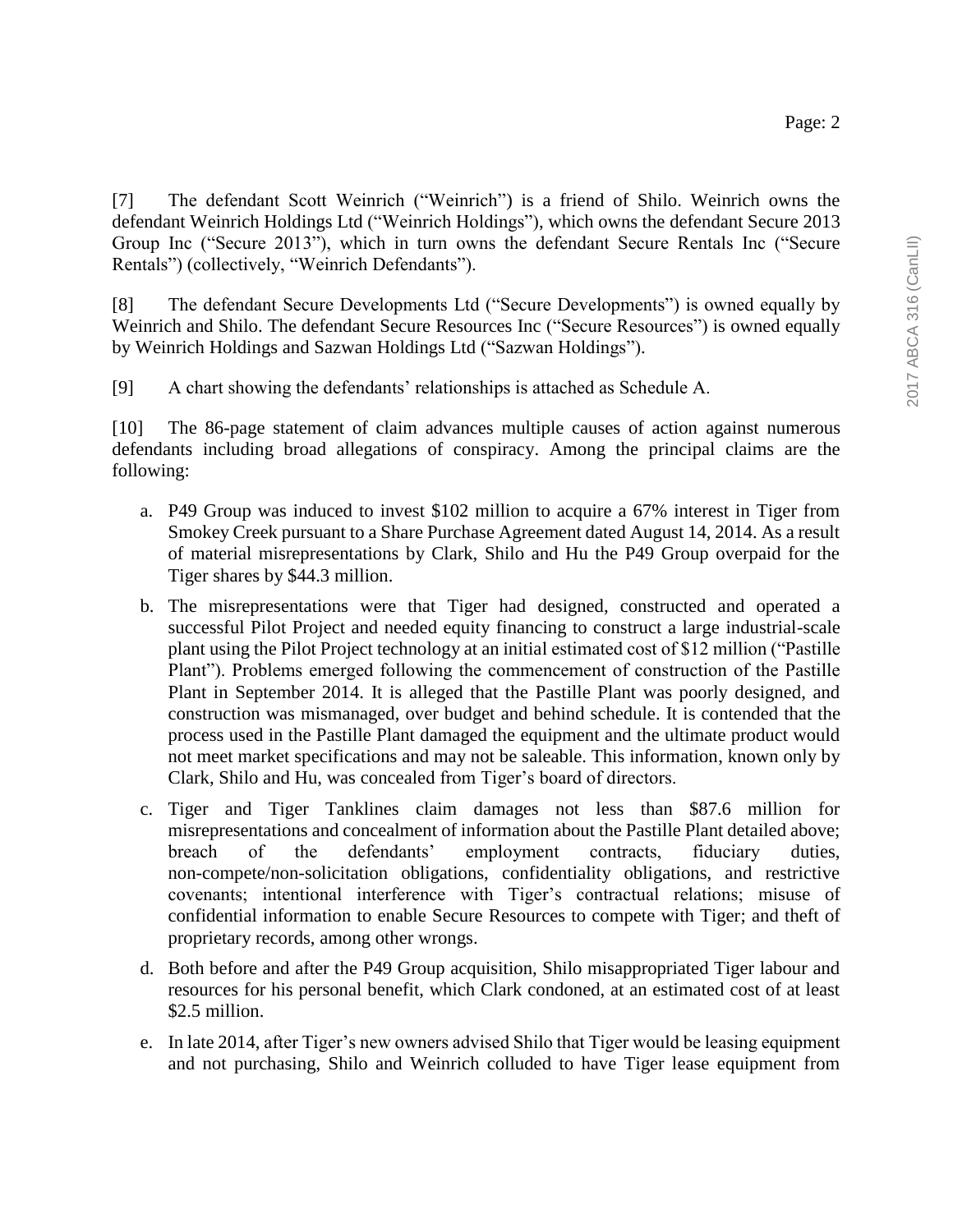Secure Rentals at unconscionably high rates and concealed Shilo's involvement in Secure Rentals, at an estimated cost to Tiger of at least \$2 million.

## **A. Procedural History**

## *a. Timing*

[11] On September 9, 2016, the plaintiffs' counsel sought to have set down on the Calgary commercial list on October 6, 2016 an urgent hearing of an *ex parte* application for a *Mareva* injunction against (at least) Shilo and *Anton Piller* orders against (at least) Shilo, Hu, Secure Rentals and associated corporate entities. Five affidavits were sworn in September 2016 in support of the application.

[12] Plaintiffs' counsel cancelled the October 6 date and rescheduled it to November 30, 2016. On that day, an expanded application was brought against additional parties. On November 25, 2016, the plaintiffs had delivered unfiled copies of their application, eleven affidavits consisting of almost 2000 pages and a 54-page bench brief ("Brief") to the chambers judge assigned to hear the application.

[13] Parties are frequently under significant time constraints when applying for an *ex parte* attachment order, *Mareva* injunction or *Anton Piller* order. They are often dealing with information that has just come to their attention and are moving quickly to get into court on short notice to obtain temporary relief so as to maintain the *status quo* or preserve documents pending an application on notice to the opposing party. This context is important when examining the materials put forward in support of such an application as it may explain why some information is missing or the relief claimed is not as clearly thought out as it might otherwise be.

[14] This case is not like that. The delays and timing of the application raise concern. By September 9, 2016, the plaintiffs had a clear understanding of the relief they were seeking as demonstrated by the letter to the court to schedule their application. While they characterize the matter as urgent, the original court date of October 6 was cancelled and the application was not heard until November 30, 2016, about eight weeks later.

[15] It is not clear why, if the plaintiffs were sufficiently concerned on September 9, 2016 that they needed this urgent relief to prevent the destruction of documents or dissipation of assets, they waited almost twelve weeks until November 30, 2016 to have their application heard. While it can be difficult to schedule matters, the Court of Queen's Bench can usually accommodate truly urgent matters on reasonably short notice. This delay is discussed in more detail later in these reasons.

### *b. Orders Granted*

[16] On November 30, 2016, the chambers judge, who had reviewed the affidavits and Brief in advance, heard submissions and granted the Orders largely in the form presented.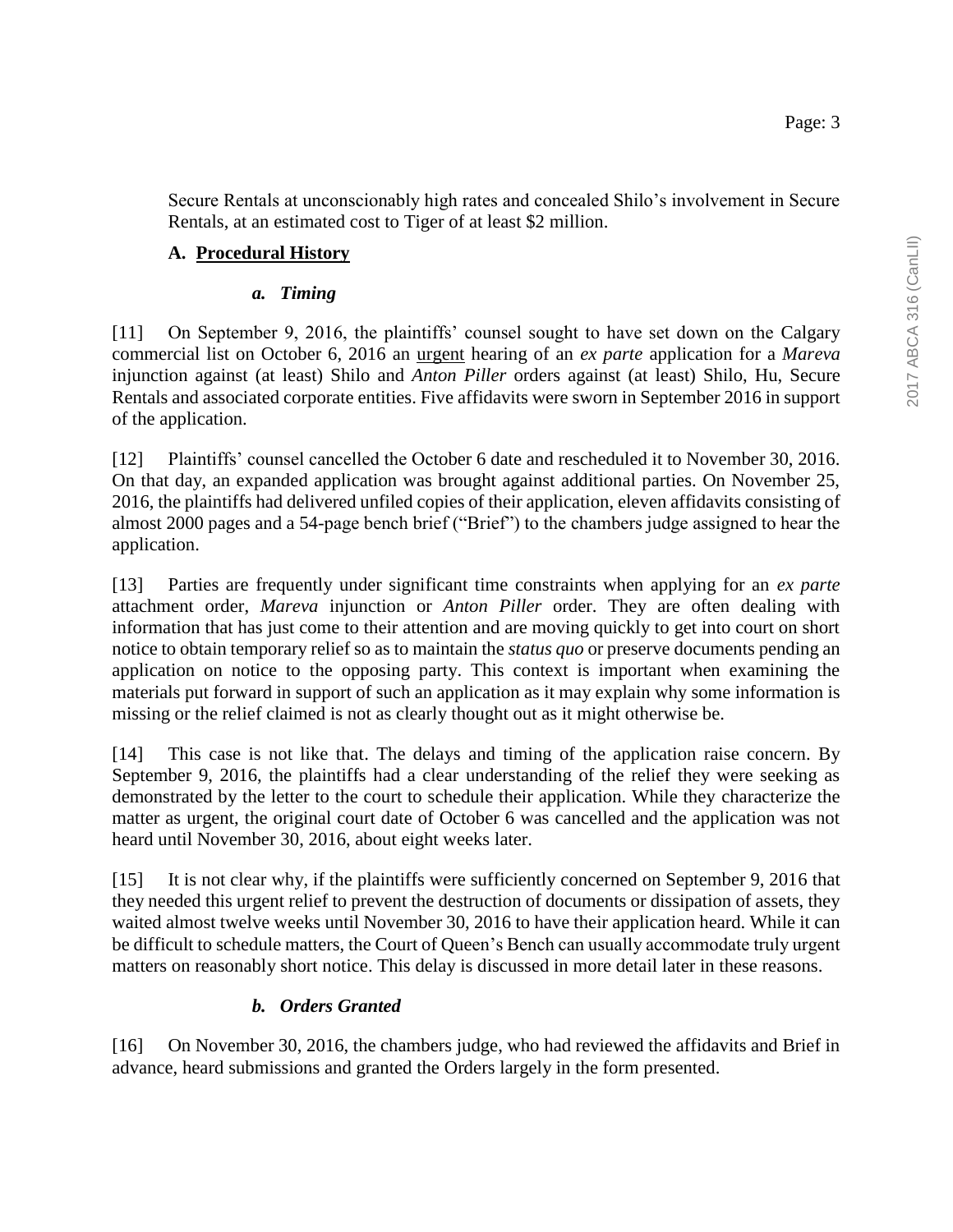[17] He was satisfied that the plaintiffs had met the requirements for the *Anton Piller* Orders. He outlined the four factors from *Celanese Canada Inc v Murray Demolition Corp*, 2006 SCC 36 at para 36, [2006] 2 SCR 189 and acknowledged that it is "almost impossible for an applicant to produce direct proof that a defendant will destroy the material", citing *Capitanescu v Universal Weld Overlays Inc* (1996), 192 AR 85 at para 22, 46 Alta LR (3d) 203 (QB). He was satisfied with respect to the individuals (other than Denise Sazwan and Andrea Sazwan) that "because of their actions in the past as outlined in the affidavit, there is from my perspective a risk of destruction of the materials" and that the Orders "are certainly within line with the manner of proceeding and the structure of the orders as outlined in the *Celanese Canada* case".

[18] With respect to the *Mareva/*attachment Order, he was satisfied that the plaintiffs had shown "that there is not only a reasonable likelihood of success, but they've also shown that there is a strong *prima facie* case" and that the safeguards outlined in the *Mareva* injunction cases and the *Civil Enforcement Act*, RSA 2000, c C-15 have been met, including undertakings as to damages.

- [19] He granted the following orders:
	- a. One combined *Mareva* injunction and attachment order against Clark, Shilo, Weinrich, Hu, 179, Secure 2013, Secure Developments, Secure Rentals, Secure Resources, Weinrich Holdings, and Smokey Creek Ranch;
	- b. *Anton Piller* Orders against each of Clark, Shilo, Weinrich, Hu, Secure Rentals and Secure Resources;
	- c. *Anton Piller* Orders against RMLO LLP (a law firm), SVS Group LLP (an accounting firm) and All-Type Office Services Ltd (a bookkeeping firm) (collectively the "Third Party *Anton Piller* Orders"); and
	- d. a Restricted Court Access Award that kept the orders and all supporting materials sealed until the day following the earlier of execution of the *Anton Piller* Orders or determination of the plaintiffs' petition to have the orders recognized and enforced in British Columbia.
- [20] The *Anton Piller* Orders were executed on December 6, 2016.

### *c. Application to Change Venue and Set Aside the Orders*

[21] The plaintiffs' selection of the judicial district of Calgary proved to be problematic. Of the seven plaintiffs, the Tiger-related enterprise is headquartered in Nisku and the Pastille Plant is in Slave Lake. The remaining five plaintiffs are located in British Columbia and the United States. Eight of the six *Anton Piller* Orders were executed in Edmonton, the ninth in Wetaskiwin. The defendants' residences and places of business as well as the third-party service providers are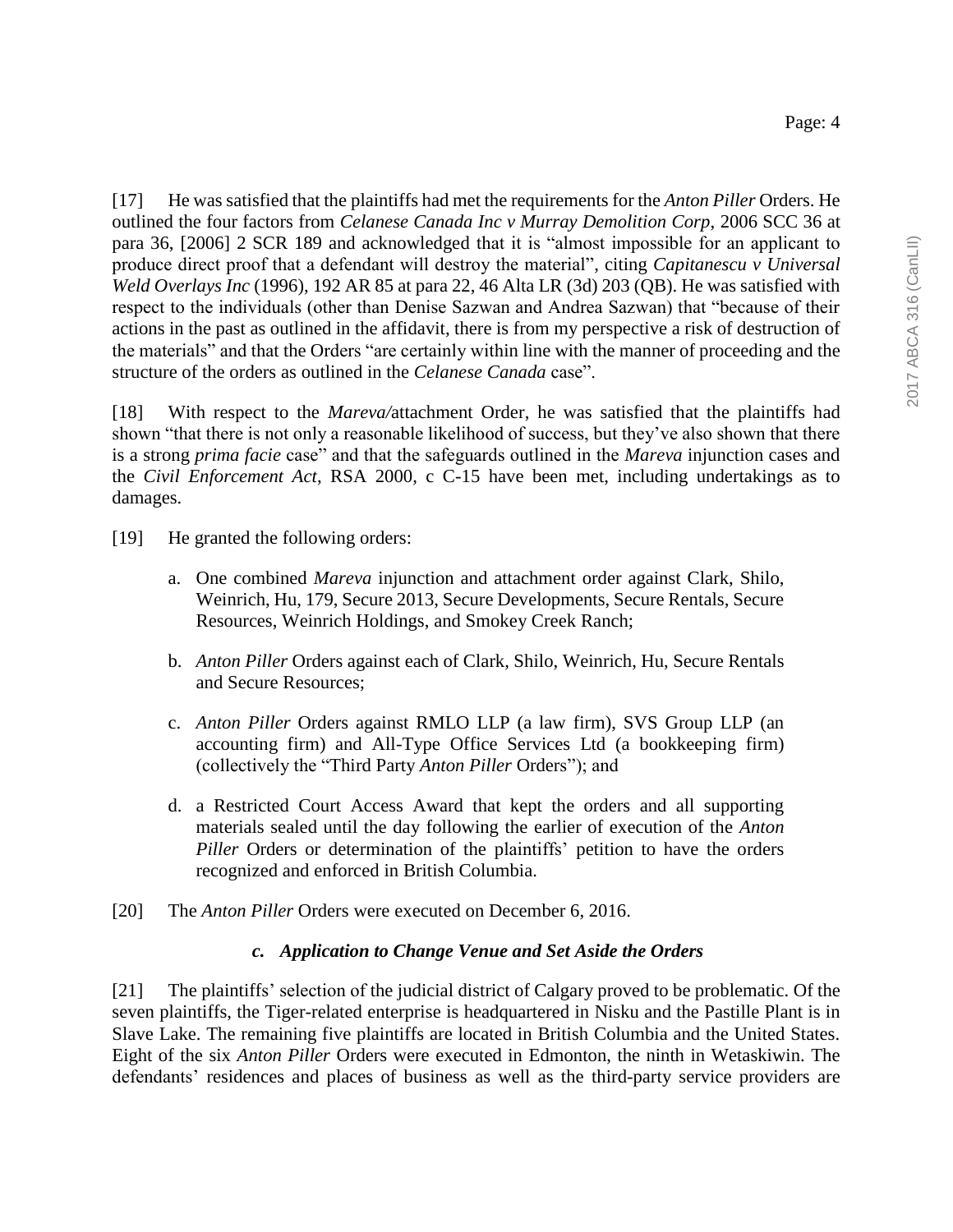located in Edmonton. Of the plaintiffs' affiants, seven are located in Edmonton or northern Alberta, two are in Calgary and one is in Vancouver. For all these reasons, the action was subsequently transferred to the judicial district of Edmonton by order on December 12, 2016, despite the plaintiffs' objection.

[22] On December 12, 2016, the Weinrich Defendants applied to set aside the part of the *Mareva/attachment Order that applied to them pursuant to, among other things, rule 9.15(1)(a) of* the *Alberta Rules of Court*, Alta Reg 124/2010 ("Rules").

[23] The difficulty the plaintiffs' choice of judicial district created was that it made it inconvenient for the chambers judge who granted the Orders to hear the set aside applications when the action was transferred to Edmonton. That application was brought on December 16, 2016 in the Court of Queen's Bench before another chambers judge. He advised them that if they wished to revisit the Orders based on the record before the chambers judge who granted them, they should appeal them. The set aside application was not heard at that time.

[24] However, some aspects of *Mareva/*attachment Order were varied by consent. In particular, the *Mareva/*attachment Order was set aside against Weinrich, Weinrich Holdings and Secure Resources by consent. Subsequently other consent orders were granted permitting individual defendants to spend greater amounts than initially specified.

[25] A subsequent order by the chambers judge dated December 22, 2016 stated that the defendants were permitted to apply to have the Orders set aside or further varied.

[26] On January 20, 2017 the same chambers judge was advised of the now extant appeals and the forthcoming set aside applications. He noted that in "the end, I have no doubt that you're going to go to the Court of Appeal" but in the meantime, he said the set aside applications should be heard.

[27] Set aside applications were filed February 24, 2017 by Clark Sazwan, Denise Sazwan and Smokey Creek Ranch pursuant to rule 9.15(1)(a). They were also granted permission to file a factum as a respondent in these proceedings: *Tiger Calcium Services Inc v Sazwan*, 2017 ABCA 172, [2017] AJ No 562 (QL).

[28] Consequently, some defendants have appealed and not brought set aside applications; other defendants brought set aside applications and did not appeal but were permitted to participate in the appeal as respondents; and some defendants have both appealed and pursued set aside applications. These simultaneous proceedings are duplicative, costly and inefficient.

[29] Following preliminary submissions, we agreed to hear these appeals in the particular circumstances; however, direction is provided later in these reasons regarding the better procedure for the review of orders granted without notice (formerly known as *ex parte* orders) in future cases.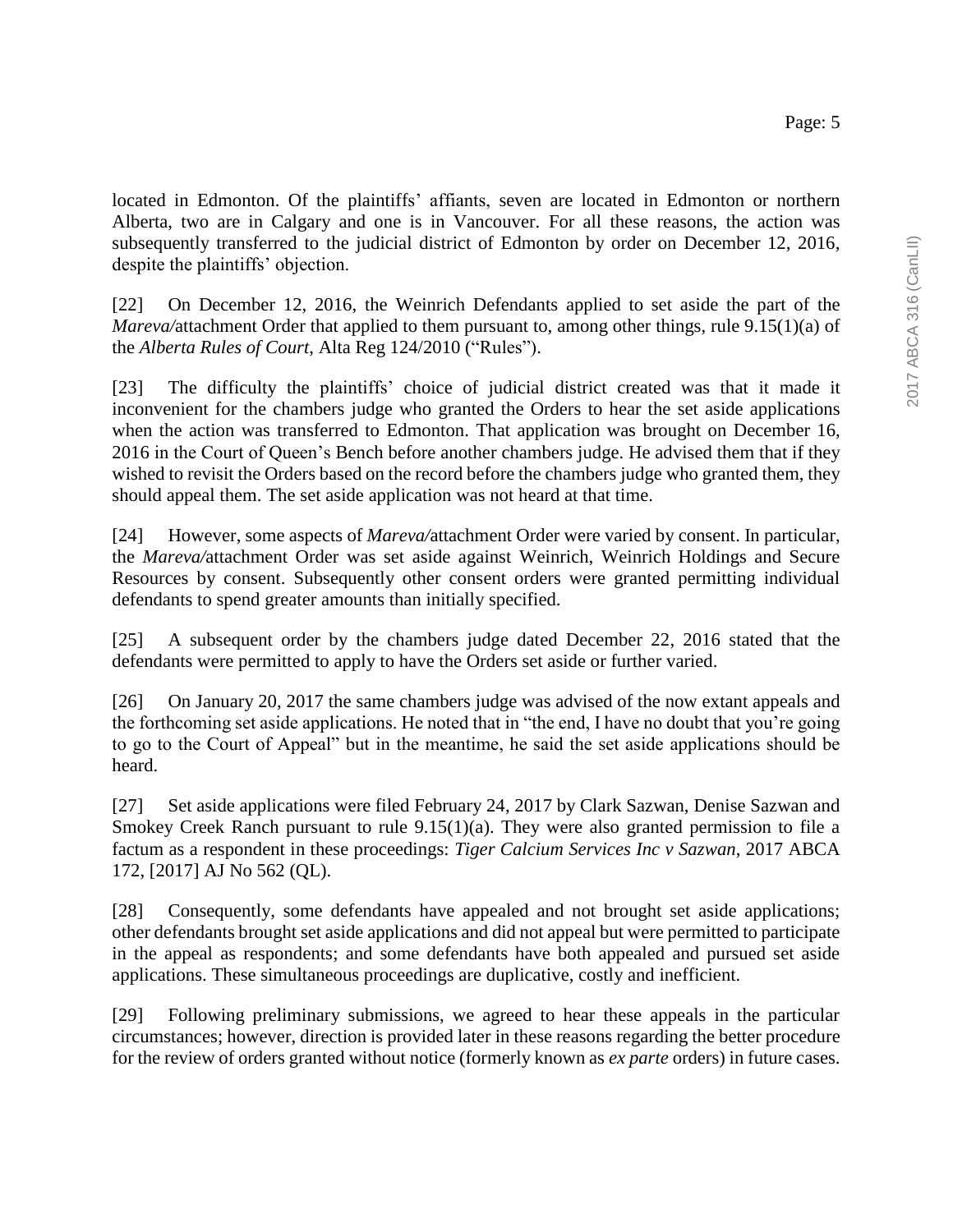# **III. The Appeals**

- [30] Notices of Appeal were filed on January 3, 2017 as follows:
	- a. Appeal No 1703-0001AC by Secure 2013, Secure Rentals, Scott Weinrich and Weinrich Holdings;
	- b. Appeal No. 1703-0003AC by Secure Developments;
	- c. Appeal No. 1703-0004AC by Hu; and
	- d. Appeal No 1703-0005AC by Shilo Sazwan, Andrea Sazwan, 179, and Secure Resources.

[31] Clark Sazwan, Denise Sazwan and Smokey Creek are not appellants, nor are the three parties enjoined by the Third Party *Anton Piller* Orders.

[32] The appeals raise numerous issues that can be classified into two broad categories: (i) issues arising from the process used to review the Orders, and (ii) those arising from the granting of the Orders. In the first category is the correct process for the review of a without notice order granted in the Court of Queen's Bench.

- [33] In the second category are:
	- a. the expectations on a party seeking the extraordinary relief of a *Mareva* injunction, a *Civil Enforcement Act* attachment order or an *Anton Piller* order without notice;
	- b. the legal requirements to obtain a *Mareva* injunction, an attachment order, or an *Anton Piller* order;
	- c. whether the applicants satisfied their disclosure obligations;
	- d. whether the Third Party *Anton Piller* Orders were justified;
	- e. whether the terms of the other *Anton Piller* Orders overreached;
	- f. whether the terms of the *Mareva/*attachment Order overreached; and
	- g. whether the record justified the Orders against each party enjoined.

#### **IV. Standard of Review**

[34] Granting a *Mareva* injunction, an attachment order or an *Anton Piller* order involves the exercise of judicial discretion. The standard of review is deferential unless the judge proceeded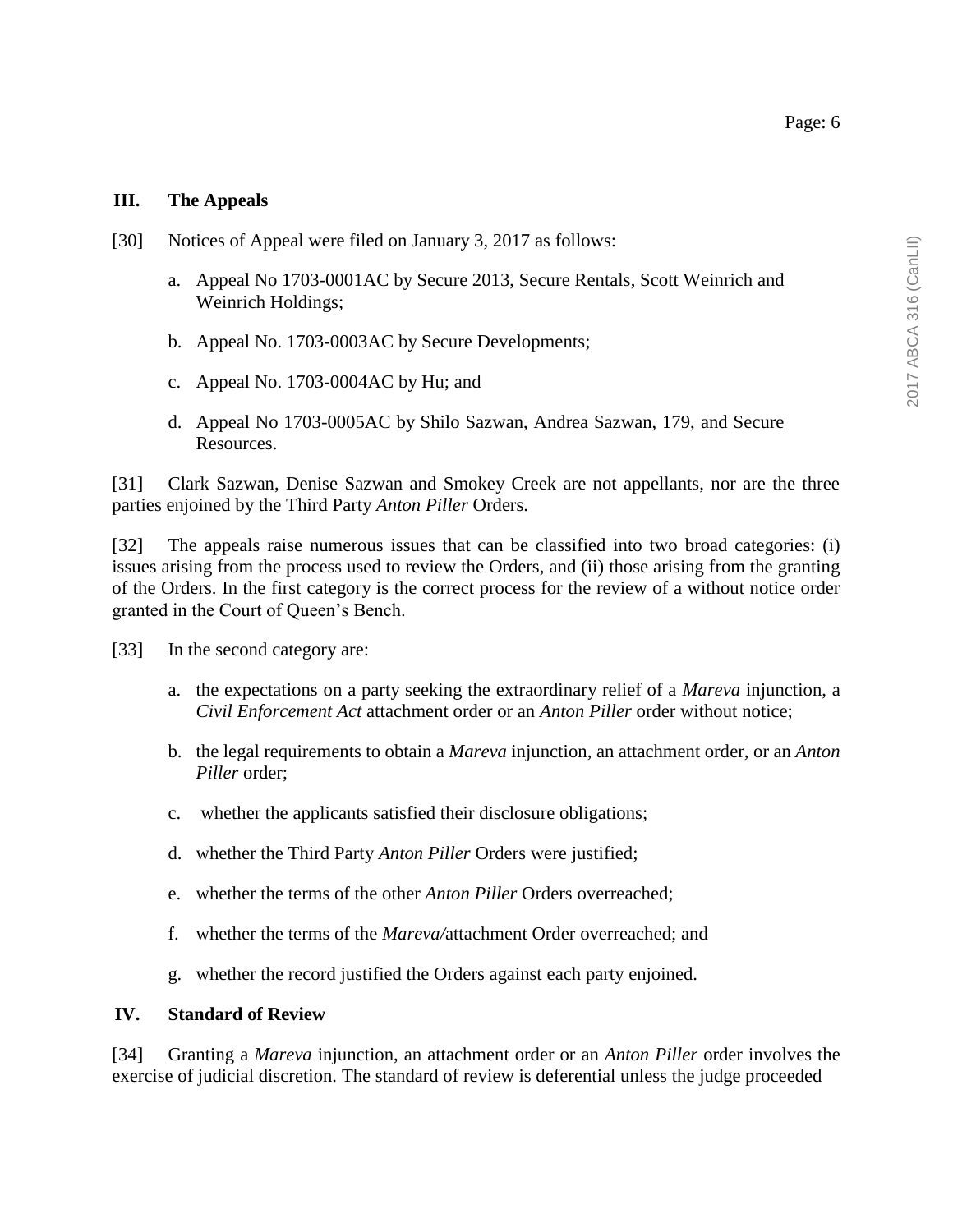arbitrarily, on a wrong principle or failed to consider or properly apply the applicable test in which case the standard is correctness: *Peters & Co v Ward*, 2015 ABCA 6 at para 10, 588 AR 365; *Drew Energy Services v Wenzel*, 2008 ABCA 290 at para 10, 440 AR 273.

[35] In the ordinary course there ought to have been a full hearing in the Court of Queen's Bench on whether or not to continue or vary the Orders prior to this appeal. However, these appeals are not "ordinary course" appeals. As the procedural history above demonstrates, the parties have not yet been heard *inter partes*.

# **V. Positions of the Parties**

[36] In brief, all the appellants challenge whether the plaintiffs satisfied the duties of candour and full disclosure on the without notice applications. They also submit that the Orders were overbroad and overreaching, and the chambers judge erred in granting them without due consideration or balancing their interests, and by failing to adequately consider and impose terms designed to mitigate harm caused by the Orders.

[37] The Weinrich Defendants, Secure Developments, Hu, Secure Resources and 179 deny that the record supports any relief against them.

[38] Shilo does not dispute, for the purposes of this appeal, that there was evidence capable of meeting the legal test for a *Mareva* injunction and an *Anton Piller* order as against him. However, he contends that no consideration was given to the strength of the claims against him, and submits that the nature and scope of the orders against him go well beyond what would have been necessary to preserve his records and assets sufficient to secure the claims against him.

[39] As noted, Clark Sazwan, Denise Sazwan and Smokey Creek did not appeal but filed materials supporting the position taken by the other appellants challenging the process and nature of the Orders.

[40] The respondents submit that the Orders were reasonable, granted after considered review and supported by the chambers judge's view that there was a risk of destruction of relevant materials and dissipation of assets. They say the Orders are discretionary and this Court should not reweigh the evidence or the chambers judge's conclusion that their claims against the defendants (conspiracy, collusion, fraud, misappropriation, misrepresentation, breach of contract, fiduciary breaches, etc.) satisfied the legal requirements for the Orders.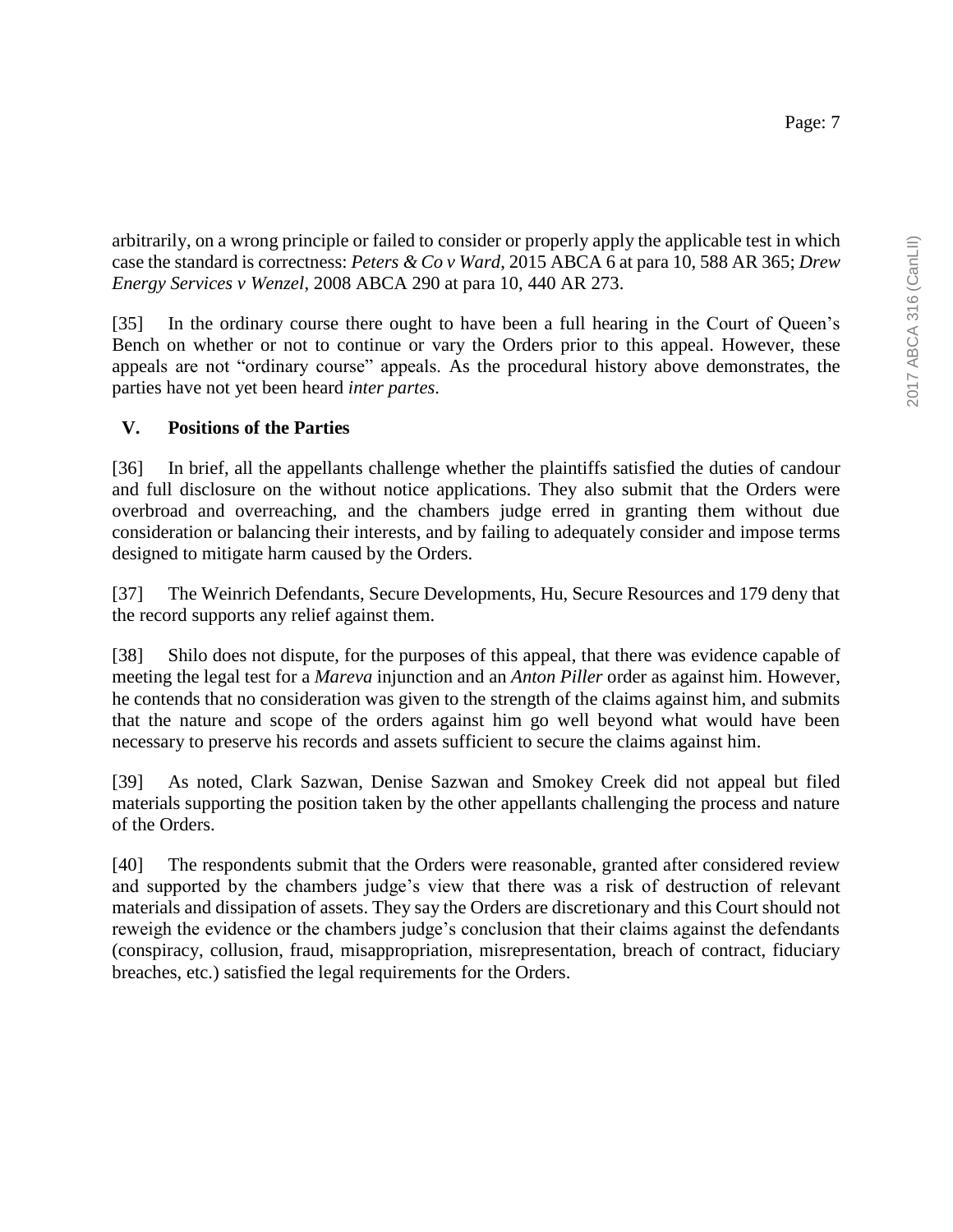## **VI. Analysis**

## **A. Legislation and Applicable Legal Principles**

### *a. Without Notice Applications Generally*

[41] Applications without notice (formerly, *ex parte* applications) are extraordinary since it is a fundamental principle that parties have a right to be heard before their rights are negatively affected:

*Ex parte*, in a legal sense, means a proceeding, or a procedural step, that is taken or granted at the instance of and for the benefit of one party only, without notice to or argument by any adverse party .... The circumstances in which a court will accept submissions *ex parte* are exceptional and limited to those situations in which the delay associated with notice would result in harm or where there is a fear that the other party will act improperly or irrevocably if notice were given. For instance, temporary injunctions are often issued *ex parte* in order to preserve the *status quo* for a short period of time before both parties can be heard ...

*Ruby v Canada (Solicitor General)*, 2002 SCC 75 at para 25, [2002] 4 SCR 3 (citations omitted)

[42] "Notice of an application is not required to be served on a party if an enactment so provides or permits or the Court is satisfied that ... serving notice of the application might cause undue prejudice to the applicant": r 6.4(b). *Anton Piller* orders and *Mareva* injunctions, by their nature, usually fall under rule 6.4(b).

[43] The *Civil Enforcement Act* permits applications for attachment orders to be brought *ex parte*: s 18(1).

[44] An applicant proceeding without notice to the opposing party is required to act with the utmost good faith and make full, fair and candid disclosure of the facts and this disclosure must include facts which would militate against the application: *Royal Bank v W. Got & Associates Electric Ltd* (1994), 150 AR 93 (QB), aff'd (1997), 196 AR 241 (CA), aff'd [1999] 3 SCR 408.

[45] "The evidence presented must be complete and thorough and no relevant information adverse to the interest of that party may be withheld. ... Virtually all codes of professional conduct impose such an ethical obligation on lawyers ...": *Ruby* at para 26.

[46] This obligation applies to applicants and their counsel who have "an obligation to make full, fair and candid disclosure of all non-confidential, non-privileged material facts known to the lawyer, including those which are adverse to his position": *Hover v Metropolitan Life Insurance Co*, 1999 ABCA 123 at para 23, 237 AR 30. Said another way, "counsel in *ex parte* applications bear a heavy obligation to ensure that appropriate safeguards are in place to protect the integrity of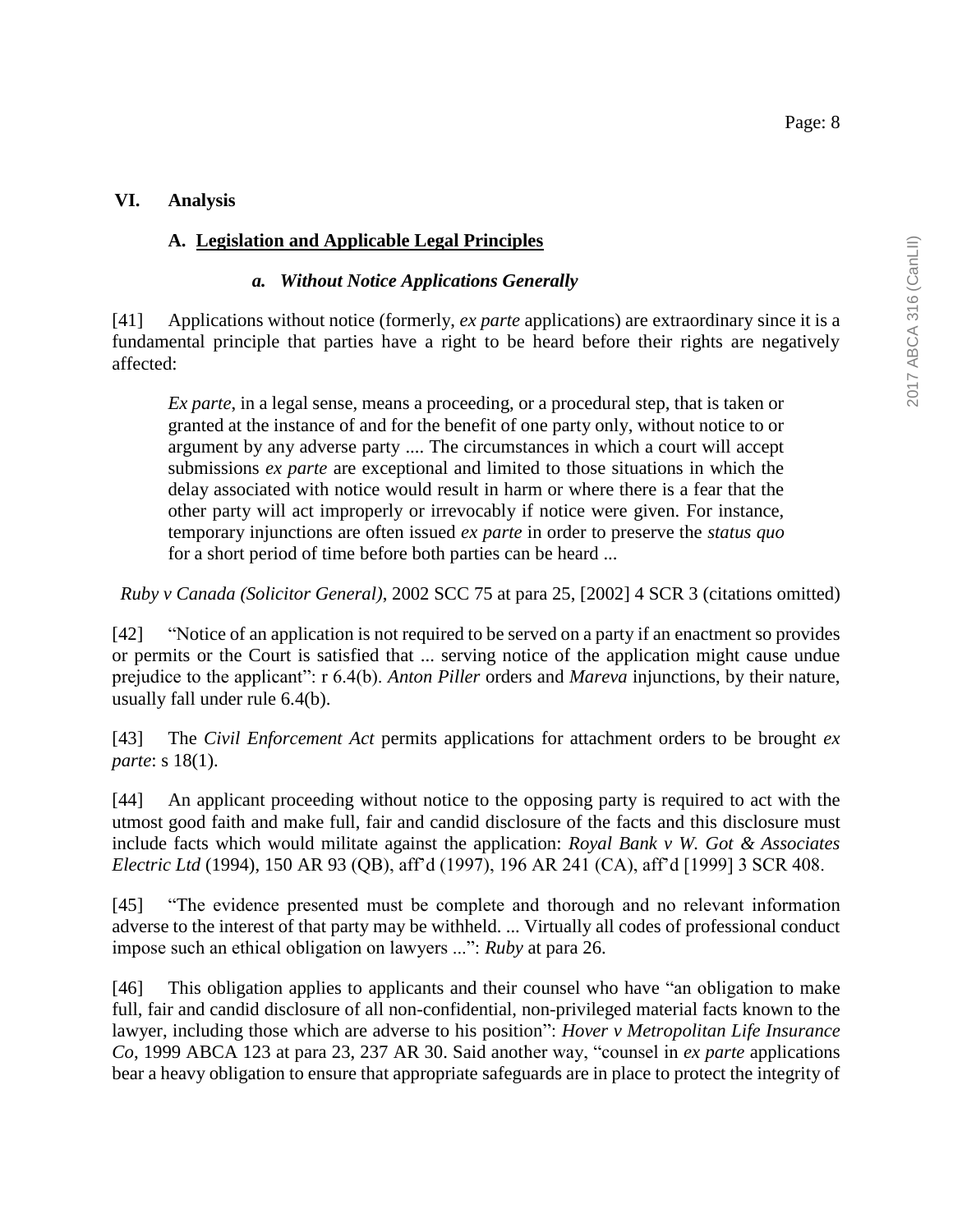the legal system": *Alberta (Treasury Branches) v Ghermezian*, 2002 ABCA 101 at para 15, 303 AR 63.

[47] Failure to comply with these obligations may result in an *ex parte* order being set aside: *Duke Energy Corporation v Duke/Louis Dreyfus Canada Corp*, 1998 ABCA 196 at para 4, 219 AR 38, held:

It is trite law that a party applying to the court *ex parte* has a duty of disclosure; it is sometimes said to be a duty of the utmost good faith. He or she must disclose to the court all facts material to the motion in question. It is also settled law in Alberta (and elsewhere) that the court is not always compelled to set aside an order for breach of that duty, but that the court will sometimes set it aside on that ground alone. We will not attempt to define the precise circumstances in which the order will or will not be set aside for non-disclosure. But obviously a very relevant factor is how important was the evidence not disclosed to the court on the *ex parte* application. …

[48] The disclosure obligation also applies to defences. It was the failure to meet this obligation that led to an order for service *ex juris* being set aside in *Duke,* at para 8:

Counsel for the respondent plaintiffs submitted very firmly that the matters not disclosed were matters of defence, not absence of a cause of action. We do not agree. … In any event, we cannot see the significance of the distinction postulated. We repeat that we are here talking about setting aside an order got *ex parte* because of failure to make full disclosure. … The duty to disclose material facts extends to obvious defences, or bars to the relief sought.

[49] The prospect of a review or set aside application is no justification for including overreaching terms that are not demonstrably necessary, or for a failure to take into consideration appropriate provisions to protect the reasonable interests of the party against whom an order is granted. Restraint is required and, without notice, orders should not be approached on the basis that unreasonable terms can always be modified after the fact on a review application.

[50] How the obligations on an applicant seeking an order without notice are discharged will depend on the circumstances. In a complex commercial case with substantial materials, a bench brief provided in advance (as was done in this case) is one mechanism to provide the chambers judge hearing the application with the opportunity to digest the material. The brief and oral submissions should outline the applicable legal tests, fairly highlight the relevant evidence, address possible defences, explain why the test is satisfied in respect of each of the parties against whom an order is sought and articulate why the relief claimed is necessary and appropriate against each party.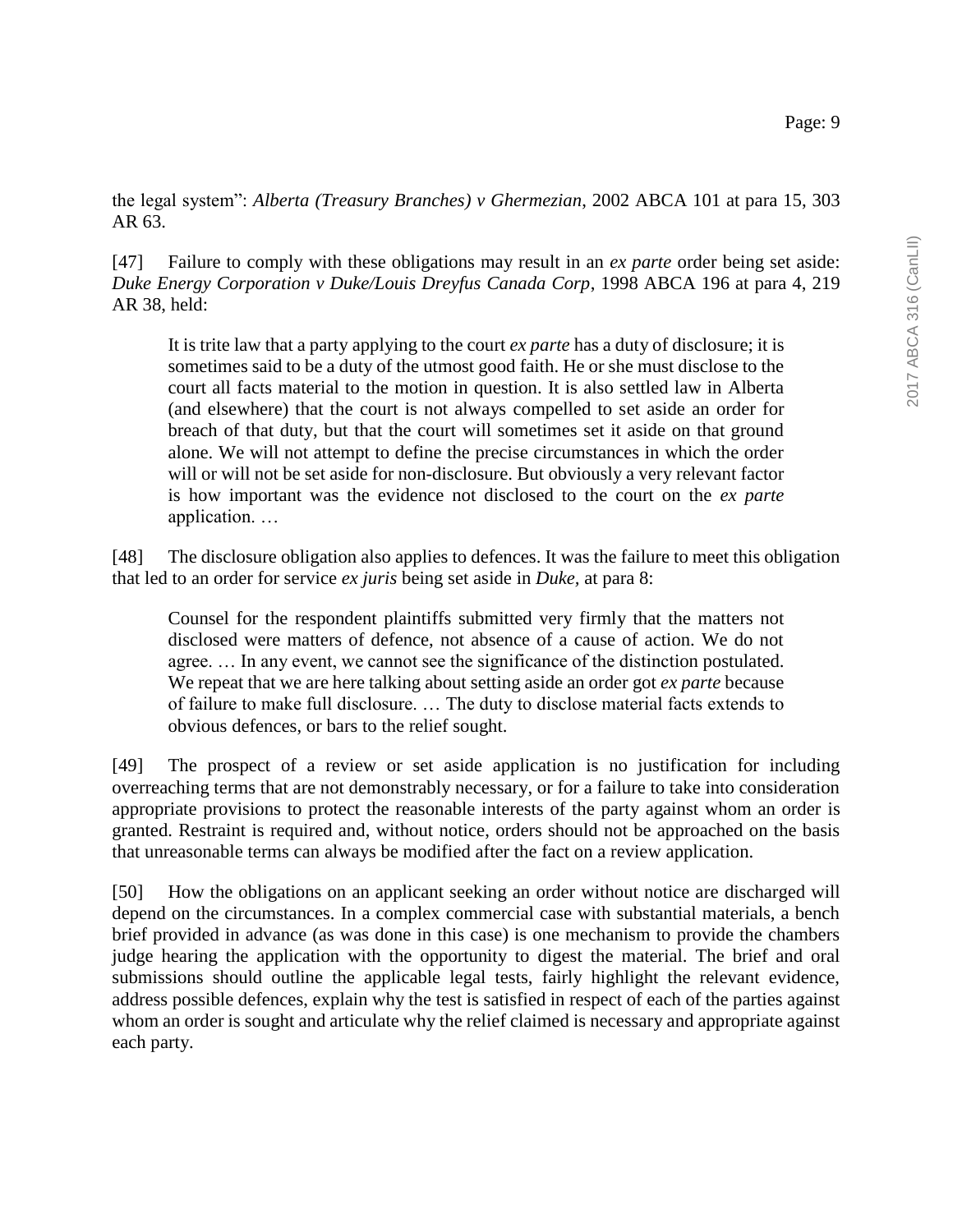[51] By their nature, *Mareva* injunctions, attachment orders and *Anton Piller* orders impose severe remedies. It is recognized that the "harshness of the *Mareva* injunction, issued usually *ex parte*, is relieved against or justified in part by the Rules of [Court] which allow the defendant, faced by risk of loss, an opportunity to move against the injunction immediately": *Aetna Financial Services v Feigelman*, [1985] 1 SCR 2, 15 DLR (4th) 161 at para 27 (emphasis added), r  $9.15(1)(a)$ .

[52] The opportunity to move against the Orders "immediately" was foreclosed owing to delay and the timing of the initial application and the action's subsequent transfer to another judicial district. It was further delayed by comments made by the chambers judge before whom the set-aside application by the Weinrich Defendants was brought on December 16, 2016. He suggested that a party who wished to challenge a without notice order on the basis of the record before the court when the order was granted was required to proceed by way of an appeal. That is not a correct interpretation of rule 9.15.

[53] Rule 9.15(1)(a) provides that the Court of Queen's Bench "may set aside, vary or discharge a judgment or an order, whether final or interlocutory, that was made (a) without notice to one or more affected persons". Rule 9.16 states that such an application "must be decided by the judge or master who granted the original judgment or order unless the Court otherwise orders". That became inconvenient when the action was transferred from the judicial district of moved Calgary to Edmonton. As a result, a second Queen's Bench justice was asked to revisit the almost 2000 page record and review the decision.

[54] This Court has previously indicated that the appropriate forum to address concerns about without notice orders is a review application in the Court of Queen's Bench and not an appeal to this Court. "Normally this court will not entertain appeals from *ex parte* orders when they can be cured in the court below": *Dahlseide v Dahlseide*, 2011 ABCA 237 at para 2, [2011] AJ No 875 (QL). If the possibility of a review of an order granted without notice in the Court of Queen's Bench exists, that must be done before an appeal can be launched, absent exceptional circumstances: *Thompson v Procrane Inc (Sterling Crane)*, 2016 ABCA 71 at para 6, [2016] AJ No 237 (QL).

[55] There are good reasons why this practice should be followed, not the least of which is to avoid appeals by some parties and set aside applications by others, or both an appeal and a set aside application by some parties, all of which occurred here. These overlapping and duplicative proceedings caused confusion and additional expense for everyone and were not an efficient use of court resources.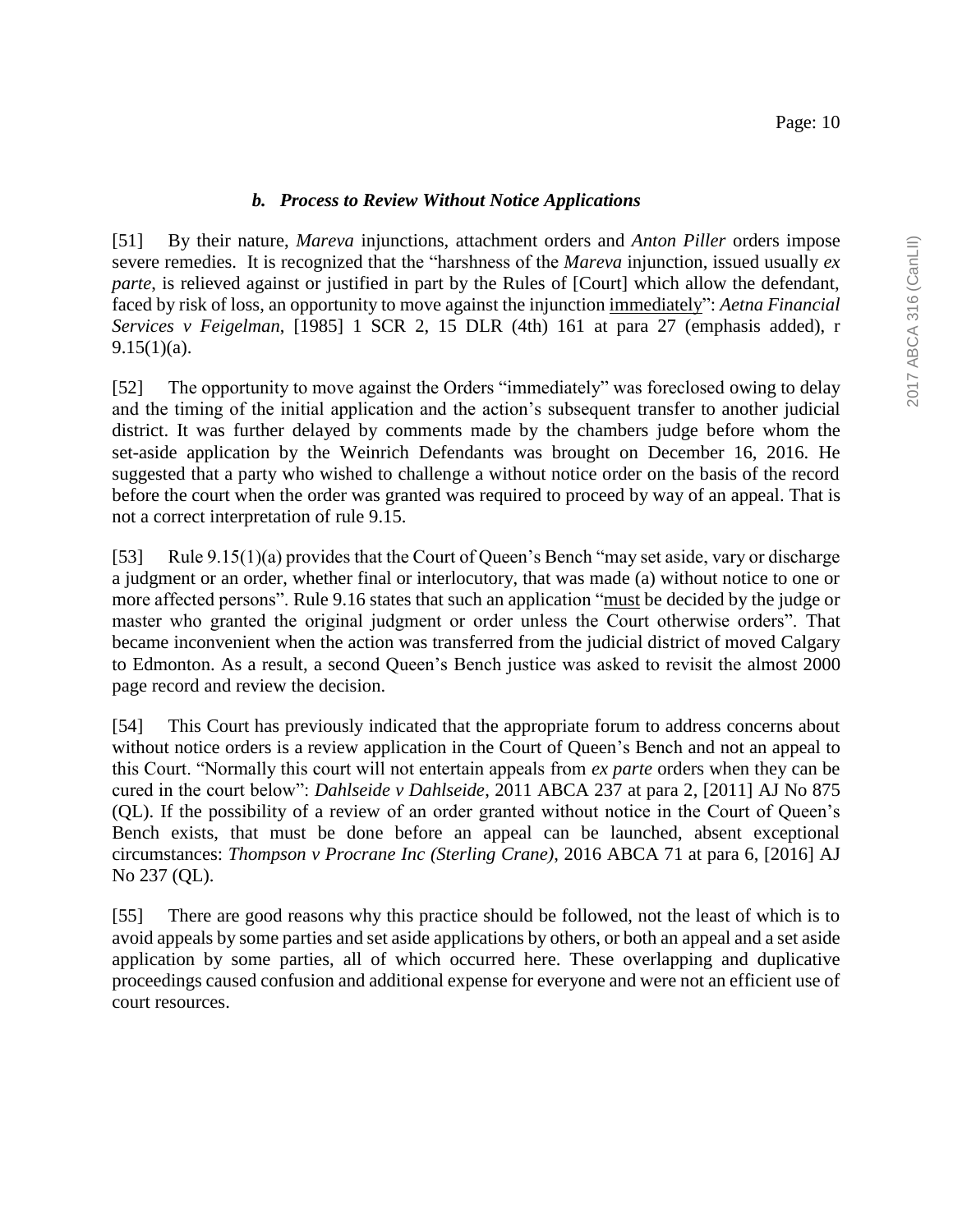#### Page: 11

#### *c. Anton Piller Orders*

[56] An *Anton Piller* order is a form of civil search warrant that "displaces the normal rules on discovery of records": *Catalyst Partners Inc v Meridian Packaging Ltd*, 2007 ABCA 201 at para 6, 417 AR 7. It enables the applicant "to attend at the premises of the defendant, without notice, and take possession of the records of the defendant. They are highly intrusive orders ... subject to a number of procedural limitations designed to protect the defendant": *ibid*.

[57] It is "an exceptional remedy and should only be granted on clear and convincing evidence. It is a highly intrusive measure that, unless sparingly granted and closely controlled, is capable of causing great prejudice and potentially irremediable loss": *British Columbia (Attorney General) v Malik*, 2011 SCC 18 at para 5, [2011] 1 SCR 657.

[58] *Catalyst Partners* summarizes the requirements (set out in *Celanese Canada* at para 35) as follows at para 7:

a) The plaintiff must demonstrate a strong *prima facie* case;

b) The damage to the plaintiff of the defendant's alleged misconduct must be very serious;

c) There must be convincing evidence that the defendant has in its possession incriminating documents or things; and

d) It must be shown that there is a real possibility that the defendant may destroy such material before the discovery process can do its work.

Since the *raison d'etre* of an *Anton Piller* order is to preserve documents that might otherwise be destroyed, the fourth criterion is of central importance.

[59] While the legal test to obtain an *Anton Piller* order is well established, its application and the crafting of an appropriate order remains a challenge. There "has emerged a tendency on the part of some counsel to take too lightly the very serious responsibilities imposed by such a severe order. It should truly be exceptional for a court to authorize the passive intrusion, without advance notice, of a privately orchestrated search on the privacy of a business competitor or other target party": *Celanese Canada* at para 30. Their "terms should be carefully spelled out and limited to what the circumstances show to be necessary": *ibid* at para 32.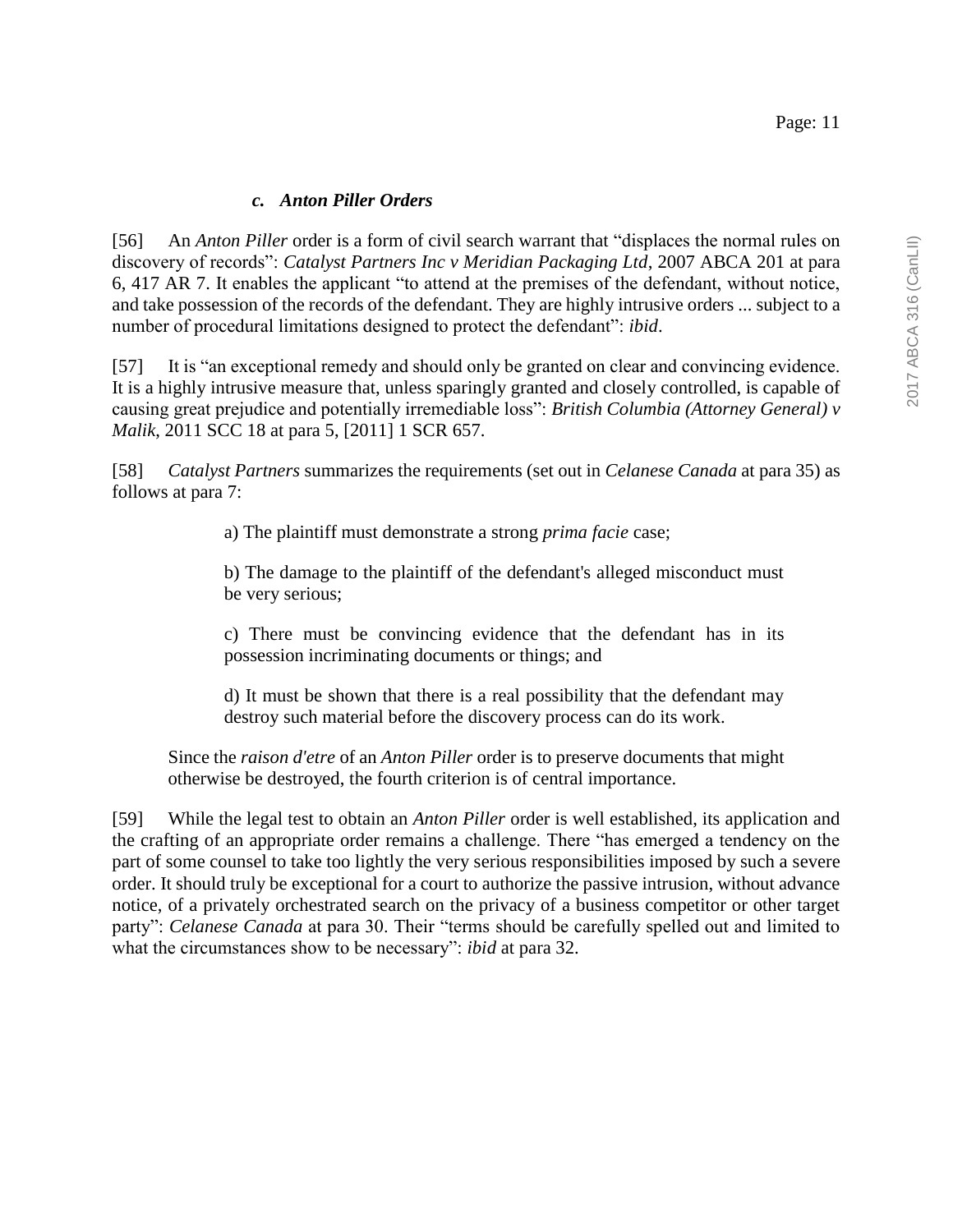[60] *Celanese Canada* provides guidance on recommended basic protections that should be included in *Anton Piller* orders: para 40. Ontario and British Columbia have model orders<sup>5</sup> but Alberta does not.

[61] When an *Anton Piller* order is sought without notice, there is a duty of candour and full disclosure on the applicant which extends to its counsel and counsel carrying out the search. A motions judge "necessarily reposes faith in the candour and complete disclosure of the affiants, and as much or more so on the professional responsibility of the lawyers participating in carrying out its terms": *Celanese Canada* at para 36. An *Anton Piller* order may be set aside if there is material non-disclosure, whether negligently or deliberately: *Peters* at para 11.

[62] The standard of disclosure is not met if the affiant's opinions are based on speculation instead of observation: *Celanese Canada* at para 37.

# *d. Attachment Orders Made Pursuant to the Civil Enforcement Act*

[63] Part 3 of the *Civil Enforcement Act* provides a statutory mechanism for a party to obtain prejudgment relief in certain circumstances. The requirements for an attachment order are set out in sections 17(1) and 17(2). In the context of this matter, the respondents were required to establish that:

- a. They had or were about to commence proceedings in Alberta to establish their claim;
- b. There is a reasonable likelihood that their claim against the defendant would be established; and
- c. There are reasonable grounds for believing that the defendant is dealing, or is likely to deal, with its exigible property other than for the purpose of meeting its reasonable and ordinary business and living expenses and in a manner than would likely seriously hinder the claimant in the enforcement of a judgment against the defendant.

[64] The *Civil Enforcement Act* imposes the following statutory requirements and limitations on an attachment order:

a. The applicant is required to undertake to pay any damages or indemnity required by the Court: s 17(4);

 $\overline{a}$ 

<sup>5</sup> www.ontariocourts.ca/scj/files/forms/com/anton-piller-order-EN.doc;

http://www.courts.gov.bc.ca/supreme\_court/practice\_and\_procedure/model\_orders.aspx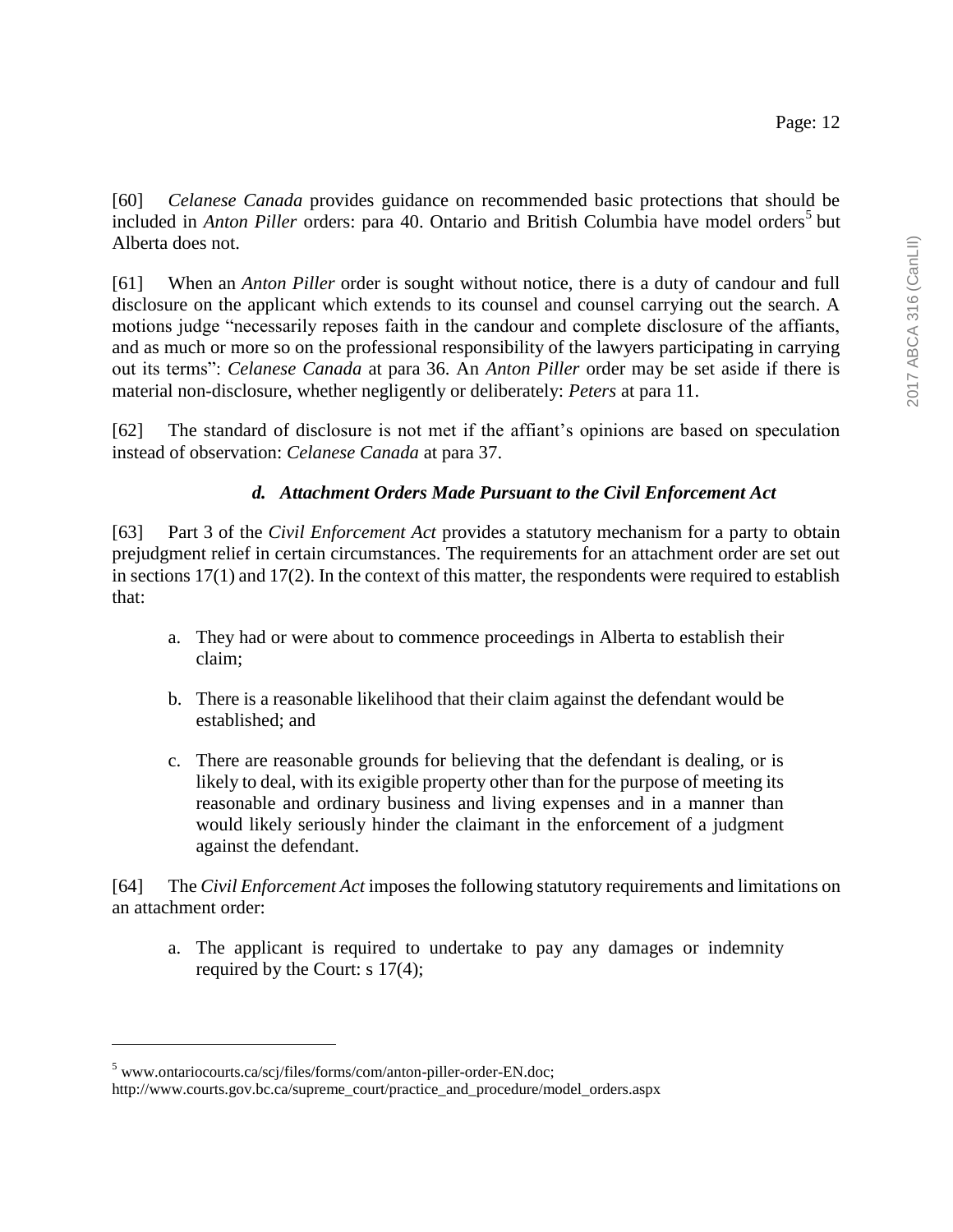- b. The order must be granted in such a manner that it causes as little inconvenience to the defendant as is consistent with achieving the purposes for which the order is granted: s 17(5);
- c. The order must not attach property that exceeds an amount necessary to meet that claimant's claim (including interest, costs and related writs), unless such a limitation would make operation of the order unworkable: s 17(6); and
- d. The order must specify an expiry date not more than 21 days from the date it is granted on which day the order will expire unless otherwise specified in accordance with sections 18 and 19.

Sections 18 and 19 provide:

18(1) An application for an attachment order may be made *ex parte*.

(2) Subject to subsection (3), an attachment order granted on an *ex parte* application must specify a date, not more than 21 days from the day that the order is granted, on which the order will expire unless the order is extended on an application on notice to the defendant.

(3) If the Court is satisfied that it would be inappropriate for an attachment order granted on an *ex parte* application to expire automatically after 21 days, the order may specify a later expiry date or specify that it remains in effect until it terminates in accordance with section 19.

(4) The Court, on application on notice to the defendant, may direct that an attachment order that was granted on an *ex parte* application remains in effect until the order terminates in accordance with section 19 or as otherwise directed by the Court.

(5) If an application under subsection (4) cannot reasonably be heard and determined before the expiry date of the relevant attachment order, the Court may on an *ex parte* application extend the period of time during which the order remains in force pending the determination of the application.

(6) When an application on notice to the defendant is made under subsection (4) the following applies:

(a) the onus is on the claimant to establish that the attachment order should be continued;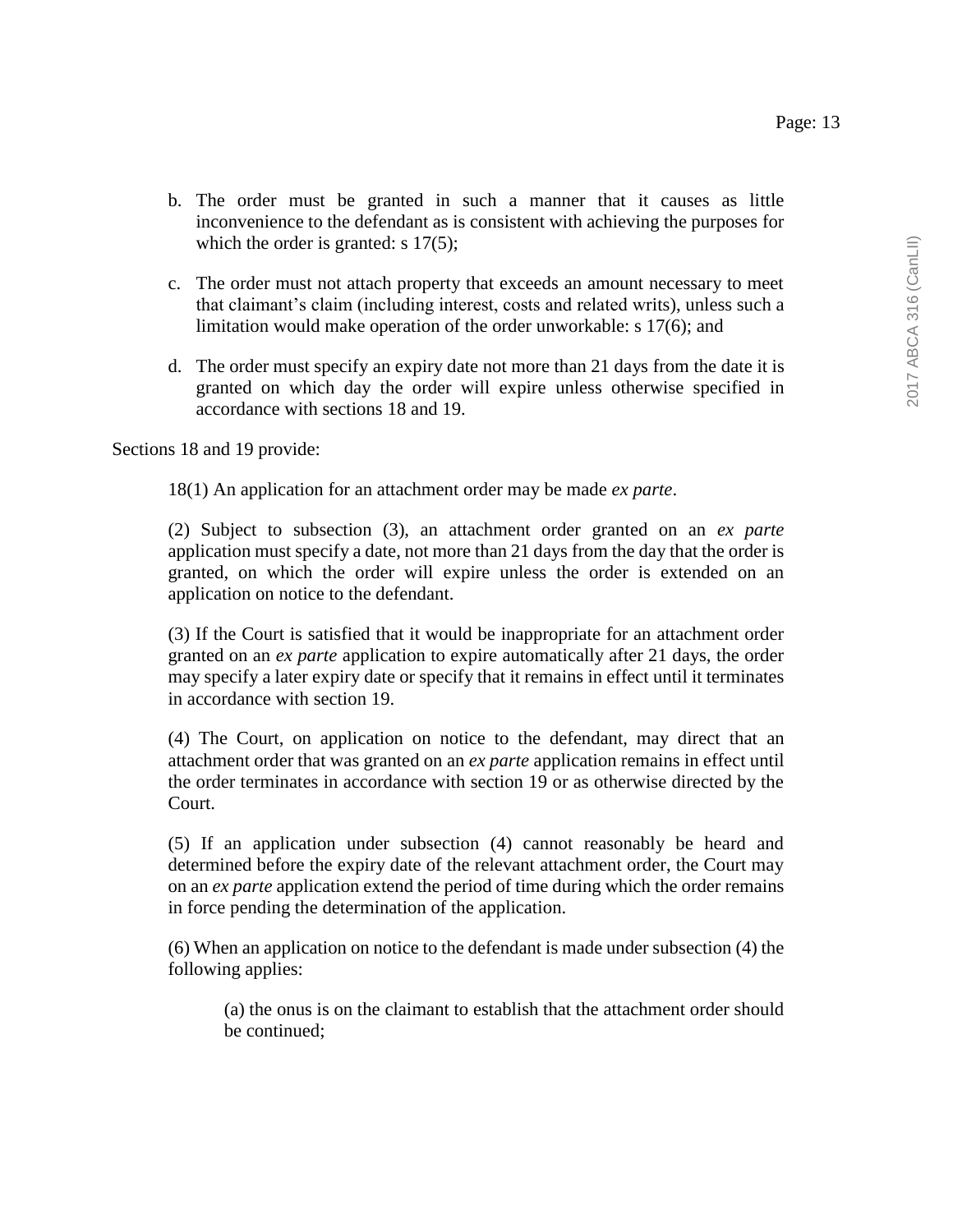(b) the Court shall not continue the attachment order unless the circumstances that exist at the time of hearing the application justify the continued existence of the order;

(c) the Court may terminate the order if the Court is satisfied that the claimant failed to make full and fair disclosure of the material information that existed at the time that the claimant made the *ex parte* application for the attachment order.

19(1) Subject to section 18 and except as otherwise ordered by the Court, an attachment order terminates on whichever of the following occurs first:

(a) on the dismissal or discontinuance of the claimant's proceedings;

(b) on the 60th day from the day of the entry of a judgment in favour of the claimant.

(2) The Court may extend the operation of an attachment order beyond the times set out in subsection (1) if it appears just and equitable to do so.

### *e. Mareva Injunctions*

[65] A *Mareva* injunction provides similar relief to an attachment order under the *Civil Enforcement Act*, but is granted pursuant to the court's equitable jurisdiction to grant injunctive relief: *Judicature Act*, RSA 2000, c J-2, s 13(2).

[66] While provincial legislation (and federal legislation in the case of the *Bankruptcy Act*) provides some overlapping remedies, the much broader equitable remedy of a *Mareva* injunction continues to be available: *Aetna*. To the extent remedies are sought within Alberta that are comparable to those available under the *Civil Enforcement Act*, similar protections for the interests of the defendants to those contemplated in the legislation should be considered by the court, absent exceptional circumstances. "[I]n granting a *Mareva* injunction or a preservation order a court should be guided by the principles in the [*Civil Enforcement*] *Act*": *Interclaim Holdings Ltd v Down,* 1999 ABCA 329 at para 83, 250 AR 94.

[67] The requirements for a *Mareva* injunction are outlined in *Cho v Twin Cities Power-Canada*, 2012 ABCA 47 at para 5, 522 AR 154:

There are a number of procedural requirements, and the usual tripartite test for ordinary injunctions probably also must be satisfied. On the merits, the plaintiff must show a strong *prima facie* case for his suit, and also that there is a real risk that the respondent will remove assets from the jurisdiction, or dissipate them, in order to avoid execution (enforcement) under a judgment.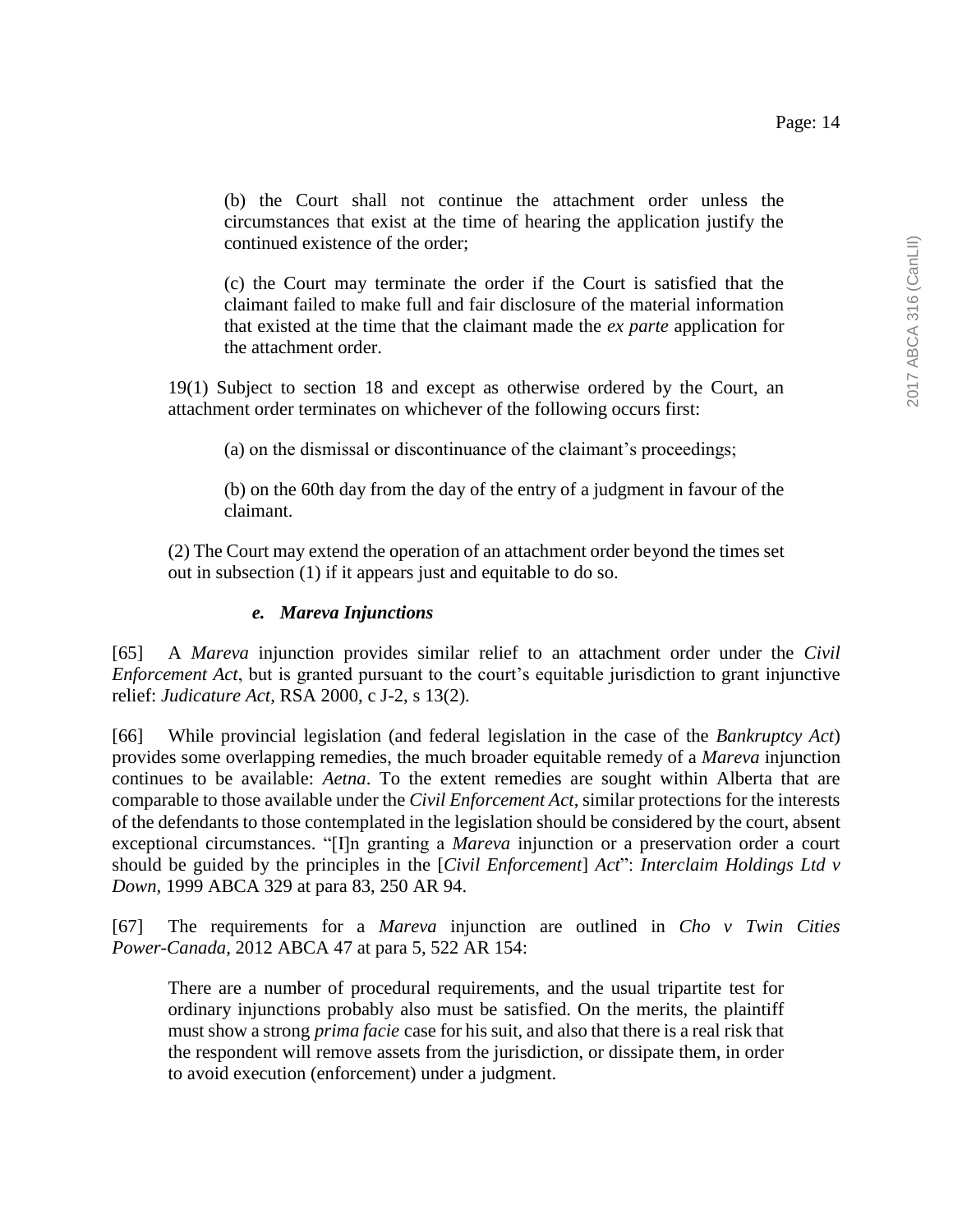[68] Ontario and British Columbia both have model *Mareva* injunction orders<sup>6</sup>, but Alberta does not.

### **B. The Orders**

### *a. The Third Party Anton Piller Orders*

[69] There are significant concerns about the nature of the disclosure provided with respect to the Third Party *Anton Piller* Orders and the justification for those orders.

[70] Searching the registered office of a defendant (often a law firm) or its accountant is generally "unwarranted": *Ontario Realty Corp v P Gabriele & Sons Ltd*, [2000] OTC 797, [2000] OJ No 4341 (QL) at para 37 (Sup Ct J) *per* Farley J:

It should have been more than sufficient to merely notify those firms and ask that they hold any [of the defendants' documents] in suspension and ask that their appropriate clients give an undertaking not to request "originals" back from the law firm and have the law firm confirm that arrangement. ... That is the way in which any documents which are (or were but for the seizure) at the law firms should and therefore are to be handled now. The same goes for the accounting firms.

[71] The fourth requirement for an Anton Piller order is that "it must be shown that there is a real possibility that the defendant may destroy such material before the discovery process can do its work": *Celanese Canada* at para 35 (with emphasis)*.* Granting the Third Party *Anton Piller*  Orders suggests that these third parties would, merely at the request of their clients, destroy material in their possession despite the statement in paragraph 39 of the Third Party *Anton Piller*  Orders that: "[n]othing in the granting or execution of this Order implied or suggested any wrongdoing being alleged as against the [third parties]".

[72] No mention was made in the Brief that *Anton Piller* Orders were being sought against any third parties although the application did so. In oral submissions to the chambers judge, the plaintiffs' counsel described the category of *Anton Piller* Orders sought that dealt with these three non-parties as "trickier" stating:

And you'll see one is All-Type Office Services, that's the company that does all of their – their accounting and bookkeeping for almost all of them. We have a law firm as well that does all of their corporate work. We have [SVS Group] that does, again, all of their accounting work. And all of the affidavits identified the common addresses for these common defendants.

 $\overline{a}$ 

<sup>6</sup> [www.ontariocourts.ca/scj/files/forms/com/](http://www.ontariocourts.ca/scj/files/forms/com/mareva-order-EN.doc)*Mareva*-order-EN.doc; www.courts.gov.bc.ca/supreme.../Model\_Order\_for\_Preservation\_of\_Assets.docx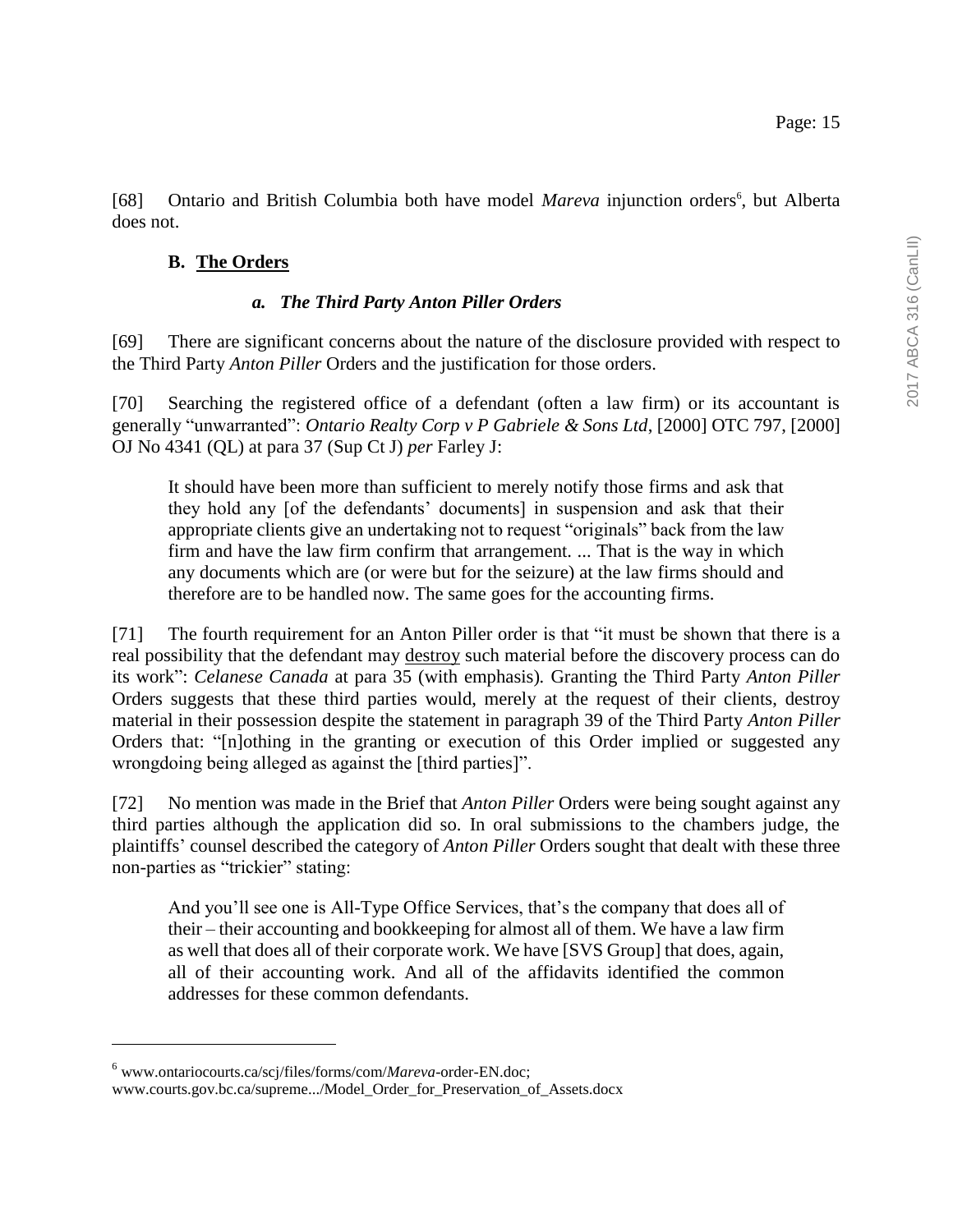[73] These submissions are a material overstatement of the evidence.

[74] The only evidence with respect to All-Type was Patric Nagel's affidavit which indicated that All-Type had an office in the same office building listed as the registered office of 179, Secure Rentals and Secure Resources (none of which otherwise had an identified office in that building); that All-Type advertised that it provided bookkeeping services, packaged office rentals and office support services and that as a result Mr Nagel believed that the business and corporate records of each of 179, Secure Rentals and Secure Resources will likely be located at All-Type's offices; and that such records "will likely evidence Shilo's relationship, either direct or indirect, to these corporate entities and any payment made by these entities, either directly or indirectly, to Shilo, by way of dividends or otherwise". The submission by the plaintiffs' counsel that All-Type was doing "all of their accounting and bookkeeping for almost all of them" constituted a representation that All-Type was doing all of the accounting and bookkeeping for almost all of the defendants. This was not a reasonable inference when the only evidence in the record (other than Mr Nagel's speculation) was that three of the corporate defendants had a registered office in the same building where All-Type was located.

[75] The only evidence regarding RMLO was that its address was the registered office of Secure Developments, Weinrich Holdings, Secure 2013, Secure Rentals and Secure Resources. Mr Nagel stated that as a result he believed that corporate records, including minutes books, and files and correspondence would be located at RMLO that "will likely evidence Shilo's relationship, either direct or indirect, to these corporate entities and any payments made by these entities, either directly or indirectly, to Shilo, by way of dividends or otherwise." The submission by the plaintiffs' counsel that RMLO was a law firm "that does all of their corporate work" was not justified by the evidence on the record. Acting as the registered office for five of the corporate defendants is not the same as doing all of the corporate work for the 15 named defendants.

[76] The only evidence regarding SVS Group LLP ("SVS Group") are some emails between it and Shilo and Weinrich in relation to the 2013 year end of Secure Developments (of which they were both directors), including information about payments made to each of them. Mr Nagel states that he believes that Secure Developments is one of the corporate entities through which monies generated from entities such as Secure Rentals may be conveyed to Shilo, however, he acknowledges that he has been unable to determine what business Secure Developments is engaged in beyond noting that it has generated a fairly significant amount of money. He states that he believes that "records regarding Secure Developments' financial affairs, including its source of funds, the persons to whom funds are paid, the financial arrangement between [Shilo] and Weinrich, and the length of time for which this arrangement has been in place, will likely be found at the SVS Group LLP place of business.": Nagel Affidavit at para 80.

[77] The representation made by counsel for the plaintiffs to the chambers judge that SVS Group "does all of their accounting work" is not supported by the record. There was no evidence that SVS Group did accounting work for any defendant other than Secure Developments.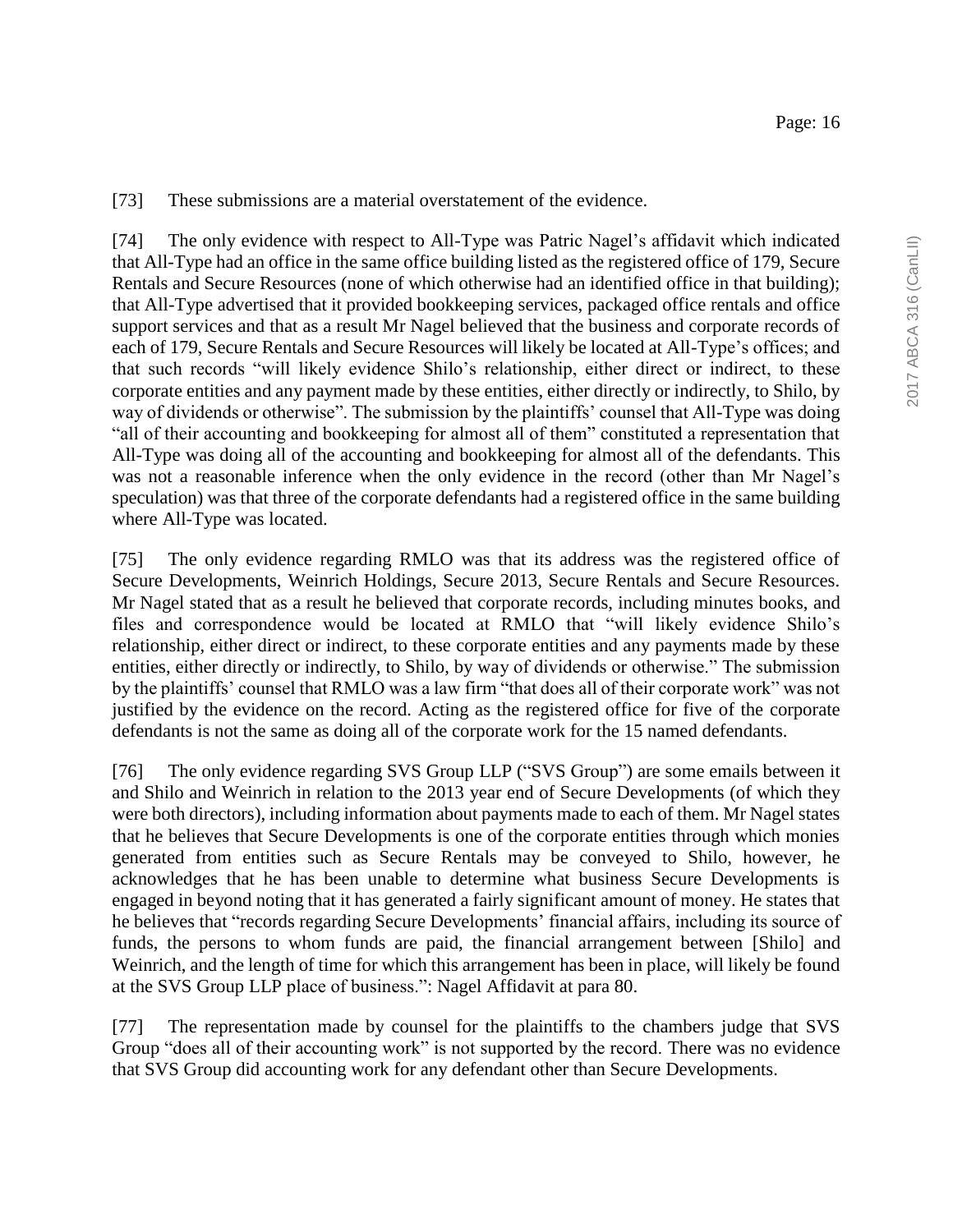[78] Two additional paragraphs added to each of the Third Party *Anton Piller* Orders stated:

23. Without invitation by the Possessor, its solicitor, officers, directors, servants, agents, employees or anyone acting on its behalf to further or otherwise to enter the Premises, the Supervising Solicitor shall remain in the public reception area of the Premises while the Possessor, its officers, directors, servants, agents, employees or anyone acting on its behalf assembles the records for removal as required by this order.

[...]

39. Nothing in the granting or execution of this Order implied or suggested any wrongdoing being alleged as against the Possessor.

[79] With the exception of those additional paragraphs, the Third Party *Anton Piller* Orders were essentially identical to those granted in respect of the defendants.

[80] In summary, the Third Party *Anton Piller* Orders are problematic in many respects, including:

- a. The exceptional nature of obtaining an *Anton Piller* order against a third party, particularly a law firm or an accounting firm, should have been expressly drawn to the chambers judge's attention, which was not done.
- b. The submissions of counsel in relation to these Third Party *Anton Piller* Orders contained material misstatements that went well beyond the affidavit evidence, as outlined above.
- c. Other than Mr Nagel's speculation, the limited evidence on the record that RMLO and All-Type had the same address or were the registered office for certain of the corporate defendants and that SVS Group prepared the 2013 financial statements for Secure Developments does not satisfy the third requirement for an *Anton Piller*  Order that there be "convincing evidence" that those parties had "incriminating records in their possession": *Celanse Canada* at para 35.
- d. There was no evidence on the record that addressed the fourth requirement for an *Anton Piller* Order; that is, that there was a real possibility that any incriminating records in the third parties' possession would be destroyed.
- e. Assuming that it could have been established that the third parties had incriminating documents in their possession, less severe alternatives could have been used such as obtaining an undertaking or a court order prohibiting the third parties from dealing with such records or releasing them to the defendants pending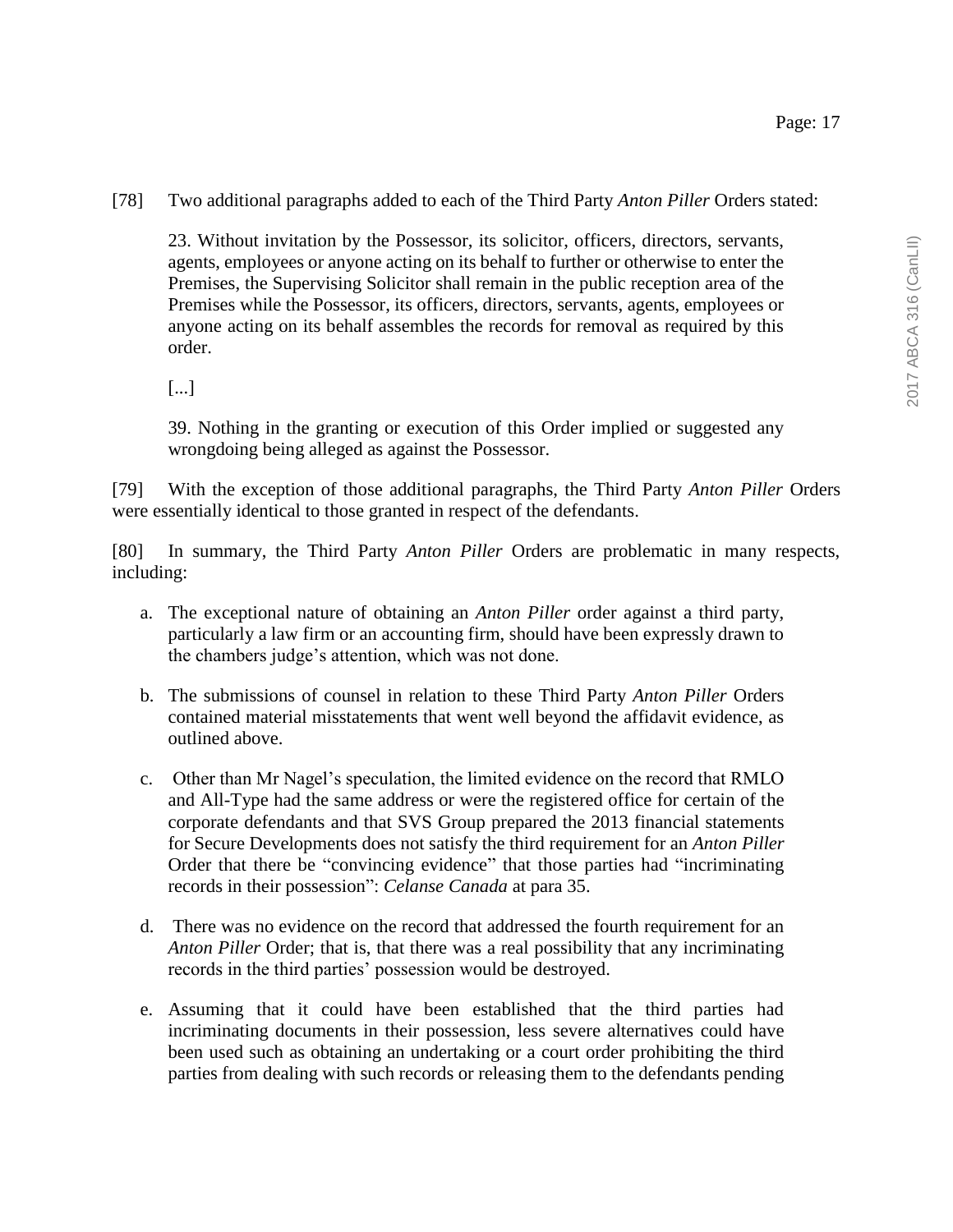further court order. No explanation was provided to the chambers judge or this Court why such remedies would not have been adequate and why any seizure of any records from these third parties was required.

- f. The *Anton Piller* Order provided for privilege claims by the third parties without any provision for privilege claims over documents in the third parties' possession by the defendants who possessed the privilege. The *Anton Piller* Orders did not provide for any notice to be given to the defendants whose documents were subject to seizure from the third parties. In *Canada (Attorney General) v Chambre des notaires du Quebec*, 2016 SCC 20, [2016] 1 SCR 336 provisions in the *Income Tax Act* that did not require notice to be provided to a party when their records were sought from a notary or lawyer and which placed an inappropriate burden on the lawyer or notary to protect the client's right to professional secrecy were declared unconstitutional. The Supreme Court pointed out that "the right to claim professional secrecy does not belong to the legal adviser. The constitutionality of a seizure cannot rest on the unverifiable expectation that a legal advisor will always act diligently and solely in the client's interest when faced with a seizure by the state": para 48. Similar concerns apply with respect to seizure of the defendants' potentially privileged material from a third party by way of an *Anton Piller* Order.
- g. The orders in respect of the third parties were in essentially the same form as those directed at the defendants. As a result, these third parties (against whom no wrongdoing was alleged) were subjected, without notice or rational justification, to intrusive searches that could potentially damage their reputation and affect their business. For example, the Third Party *Anton Piller* Orders contained the following provisions:
	- i. "the Supervising Solicitors and a Bailiff for MNP shall be entitled to be present in reception area of the Premises to ensure that there is no destruction of records" during the 90 minute window provided to seek legal advice (para 10). No one was permitted to enter the third party's premises following service of the *Anton Piller* Order until the conclusion of the Search unless the Supervising Solicitors were present or the parties agreed otherwise in writing (para 31). These provisions could cause significant disruption to the business of these third parties without any explanation why such provisions were warranted.
	- ii. a police enforcement clause (para 20).
	- iii. MNP was authorized to seize the third party's computers and conduct forensic searches (para 26).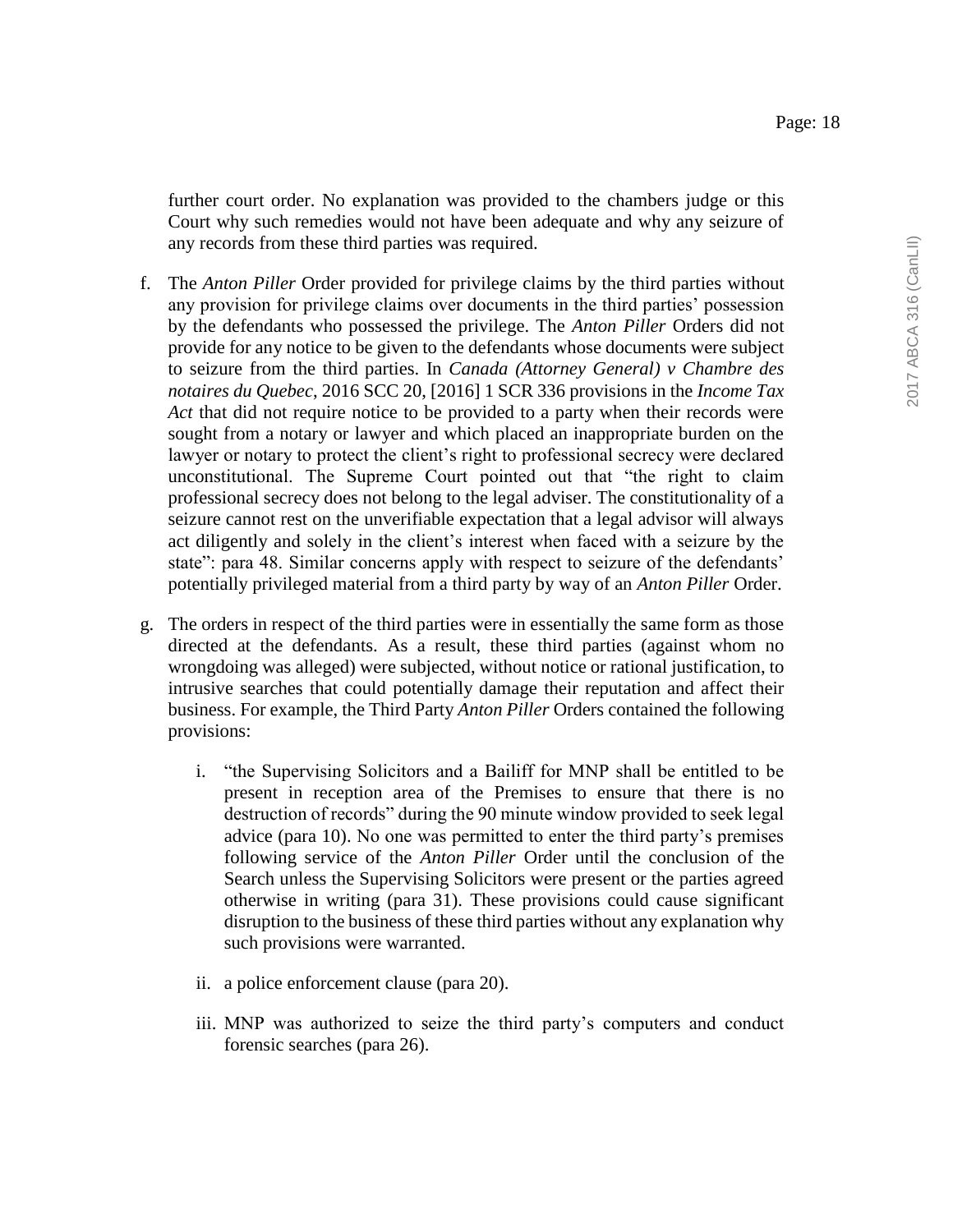- iv. The third party was required to unlock any locked door, cabinet, safe or safety deposit box and provide the Supervising Solicitor on request with all user identification and passwords for the computers, software application and any web based or other email accounts (para 29).
- v. The third party and its employees were restrained until further order of this court or until written agreement "from deleting, erasing, or altering the following property or records situated at the Premises ... computers, personal digital assistants (PDAs), smart phones, cellular telephones, servers, external and internal drives and external storage media" (para 34). On its face, this provision appears broad enough to prohibit an employee of one of the third parties from deleting any personal emails from their personal cell phone pending further court order if the cell phone was in the office at the time of the search.
- h. There was no provision for compensation to these third parties for any costs they incurred as a result of the *Anton Piller* Orders. This is a typical provision in a Norwich Order imposed for pre-action discovery of a party against whom the applicant has no cause of action and is not a party to the contemplated litigation but is in some way connected to or involved in the misconduct: see generally *Alberta (Treasury Branches) v Leahy*, 2000 ABQB 575 at para 106, aff'd 2002 ABCA 101, leave to appeal to SCC refused [2002] SCCA No 235.
- [81] The Third Party *Anton Piller* Orders are set aside in their entirety.

## *b. The Plaintiffs' Disclosure*

[82] These appeals also raise concerns about the nature and extent of disclosure made by the plaintiffs on their without notice application.

### *i. The Share Purchase Agreement*

[83] P49 Group's claim for \$44 million is based upon alleged misrepresentations that led to its 67% acquisition of Tiger. While the plaintiffs provided almost 2000 pages of evidence to the chambers judge, the plaintiffs did not include the complete Share Purchase Agreement dated August 2014. Only fourteen highly redacted pages of the 63-page agreement, which were characterized as "the relevant provisions", were produced. While the clause dealing with the vendor's representations was at least 30 pages long and contained at least 49 representations, the excerpt provided from that clause disclosed only four of the representations made by the vendor. This limited disclosure in the context of a claim for misrepresentation is inexcusable.

[84] The indemnification provision in Article 7 of the Share Purchase Agreement provided that the "representations and warranties contained in this Agreement and any Ancillary Agreement will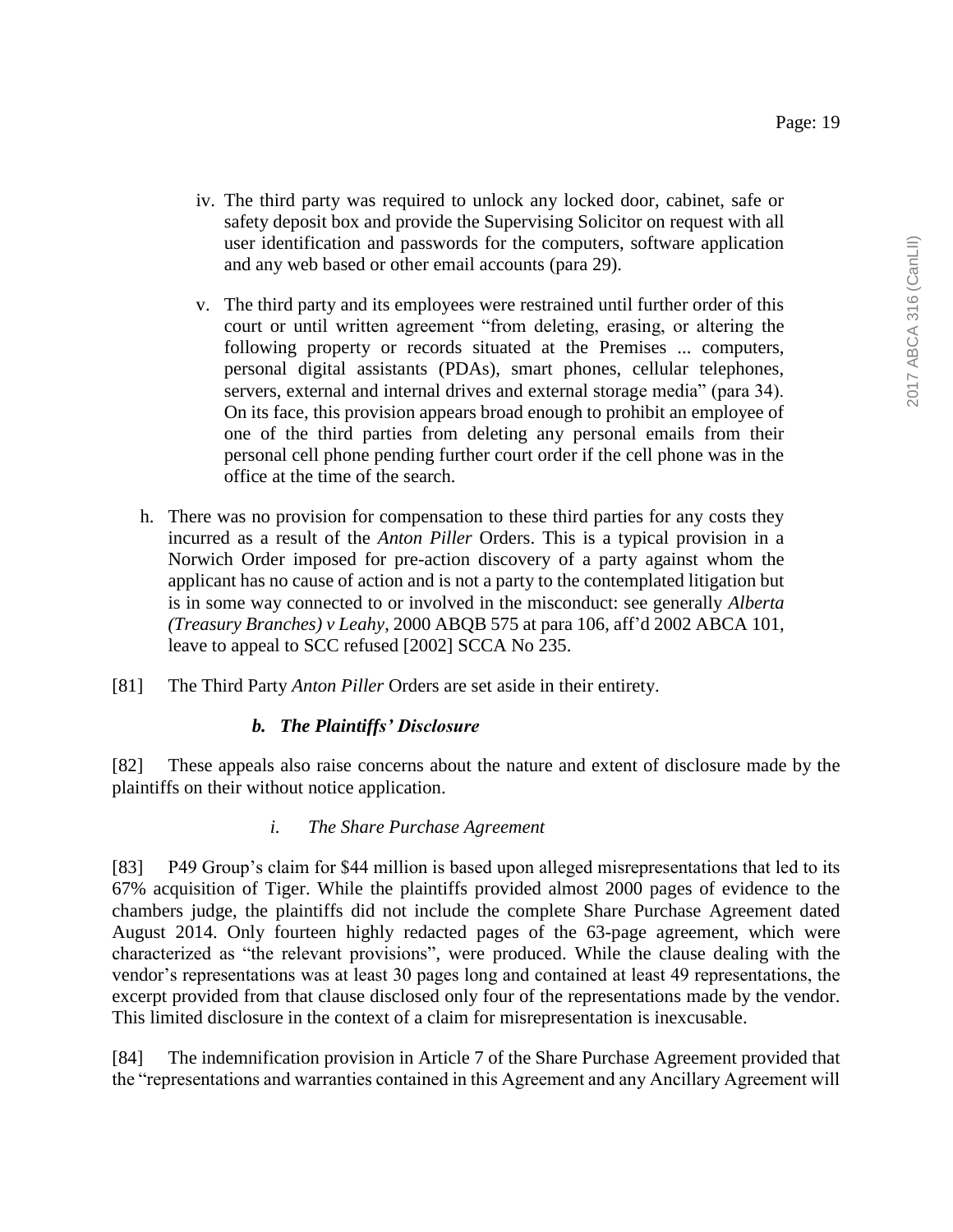survive Closing and continue in full force and effect for a period of eighteen (18) months after the Closing Date". As the Share Purchase Agreement was dated August 14, 2014, the representations and warranties would have expired on February 14, 2016, subject to certain specified exceptions including "(e) there is no limitation as to time for claims involving fraud or fraudulent misrepresentation". Accordingly it is at least arguable that misrepresentations not rising to the level of fraud or fraudulent misrepresentation are no longer actionable.

[85] There is no indication whether or not the Share Purchase Agreement contained an "entire agreement" clause, which would not be unusual. The failure to disclose the entire Share Purchase Agreement or, at the very least, the complete clause containing the representations and whether there was an "entire agreement clause" constitutes material non-disclosure in respect of P49 Group's claim for alleged misrepresentations that induced it to enter into that agreement.

## *ii. Other Relevant Information Not Disclosed to the Chambers Judge*

[86] Other relevant matters were not disclosed to the chambers judge. Two examples illustrate this.

- a. Prior to August 1, 2014, Tiger was owned by Clark Sazwan, Denise Sazwan and the Sazwan Family Trust. The Brief suggests that Shilo was using corporate resources for his own benefit during that period and Clark condoned or turned a blind eye to that. To the extent that the Brief relies on misappropriation of Tiger property prior to P49 Group's acquisition, it was not drawn to the chamber judge's attention that if Shilo was using Tiger resources for personal benefit during that period with the knowledge of his father, that may well have been an issue for taxing authorities but it may not be an actionable wrong vis-à-vis Tiger or the P49 Group. Further, such claims may be statute-barred if Clark was aware and chose not to have Tiger take action against Shilo. *Duke* indicates that there is an obligation to raise potential defences when seeking relief without notice.
- b. There is affidavit evidence that Shilo had Tiger carry out maintenance and repairs on Secure Rentals equipment at no charge. The chambers judge was not told that the Equipment Rental Agreements provide that the lessee (Tiger) is responsible for repairs and maintenance.

## *iii. Unsubstantiated Speculation*

[87] The affidavits filed in support of the applications include numerous unsubstantiated speculations. Shortcomings specific to each defendant follow later in these reasons but a few general examples illustrate the point and are similar to the type of speculation criticized in *Celanese Canada* at para 37.

a. When discussing security video footage showing Hu (while still employed but on medical leave) exiting Tiger's office with a box the deponent states (with emphasis added): "The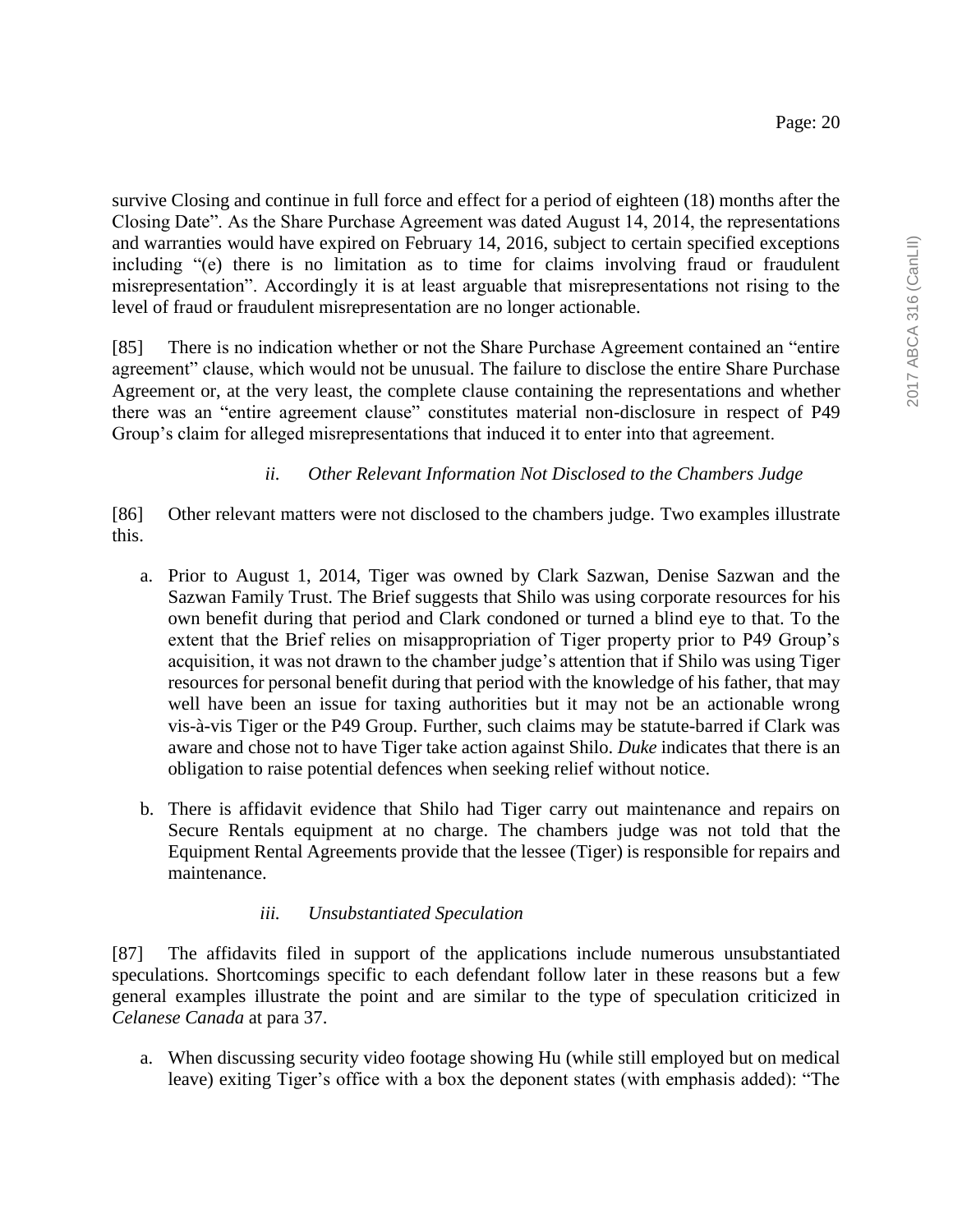contents of the box cannot be determined from the security footage. I believe the box may have contained Tiger's proprietary and confidential information, including information regarding the Pastille Plant Project, the plant design and construction materials, or both."

b. The Nagel Affidavit includes a statement that Secure Developments is believed to be "one of the corporate entities through which monies generated from other entities, such as Secure Rentals, may be conveyed to Shilo Sazwan". The support for this claim is a bank statement that shows that the entity generated a "fairly significant amount of money". The deponent concedes that he has no idea what the business of Secure Developments is. The affidavit of Nagel regarding Secure Developments was based in part on emails relating to the 2013 year-end which refer to Weinrich, Shilo and SVS Group. It should have been made very clear to the chambers judge that this information related to a period before the P49 Group acquired its interest in Tiger.

### *iv. Overstatements in the Brief*

[88] In addition to the overstatements made by the plaintiffs' counsel in his submissions on the application about the Third Party *Anton Piller* Orders on the application, the Brief also contained overstatements of the evidence. A few examples are:

- a. The Brief suggests that Hu may have misappropriated corporate assets when it states "legitimate questions arise about the provenance of the funds that enabled Hu to enter into these transactions, including whether the funds were diverted from Tiger". This claim is based on highly speculative and circumstantial evidence, including an unexecuted 2005 loan agreement found on Hu's laptop between a Tiger supplier and Hu personally for \$675,000 and his purchase of three properties between 2012 to 2014 for a total acquisition cost of \$452,250 while his income from Tiger between 2010 to 2013 was \$579,145. It requires a substantial amount of speculation to infer that Hu may have misappropriated Tiger assets for the purchase of these properties. All of the properties were purchased with another party and there is no indication whether Hu had other assets or what the assets and income of the other party. Moreover, the Brief states that Hu "obtained a loan in the approximate amount of \$675,000" when the only evidence is a ten-year old unexecuted loan agreement found on his laptop and there is no information that the agreement was ever executed or the loan ever advanced.
- b. The Brief makes the repeated assertion that Secure Resources entered into a business that competes with Tiger. This contradicts evidence that Secure Resources plans to produce sulphur-based fertilizer, not the calcium chloride products produced by Tiger. The production of sulphur-based fertilizer is not included under the definition of Tiger's business in the Non-Competition Agreement signed by Clark.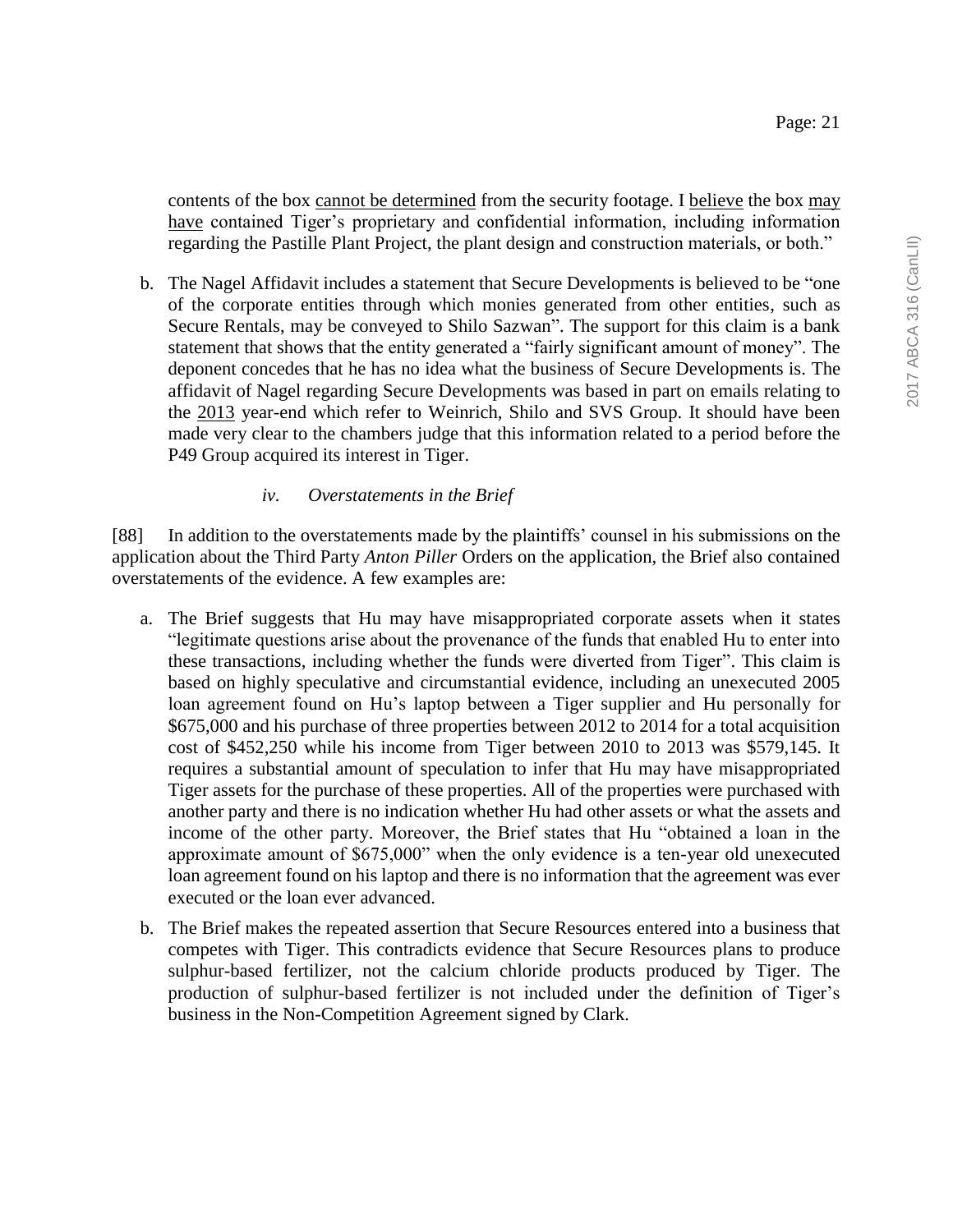[89] The *Anton Piller* Orders are very broad and contain essentially the same provisions against each defendant despite there being significant differences in the nature of the claims advanced against, and circumstances of, the various defendants. Many of *Anton Piller* Orders' terms are overreaching and go well beyond what would be reasonably required in the circumstances.

# *i. Scope of the Documents Covered by the Anton Piller Orders*

[90] The scope of records to be seized under an *Anton Piller* order must be clearly identified and be "no wider than necessary": *Celanese Canada* at para 40(1)(iii). "The evidence sought should be specifically defined to ensure that the AP Order is not overbroad": Footnote 8 of the Ontario Model Order.

[91] The scope of records covered by the *Anton Piller* Orders is very broad and the wording is ambiguous and open to interpretation. Paragraph 23 identified the documents that the Possessor was required to deliver up to the Supervising Solicitors as follows (emphasis added):

The Possessor and any other person or person having notice of this Order are hereby ordered and directed to surrender up and deliver to the Supervising Solicitors all files, correspondence, minute books, share certificates, billing account, permit application, document, agreements, business plans, accounting records, bank statements, credit card records, asset purchase records, net worth documents, tax returns, financial reporting, invoices, payment records and any other records in their possession, whether located at the Premises or stored off site and whether stored in paper or electronic data form if such records related to the Defendants , or any of them, and the assets and financial records of Shilo Sazwan ("Shilo"), Lianguag Hu, also known as Stephen Hu ("Hu"), or any of 1793068 Alberta Ltd ("179") Secure 2013 Group Inc (Secure 2013"), Secure Resources Inc ('Secure Resources"), and Secure Rentals Ince, including but not limiting the generality of the foregoing, any record, in any form, taken at any time, by anyone, from the Plaintiffs.

[92] This language appears to require production of all records which relate to any of the defendants' financial information. Production of such records goes beyond the allegations in the Statement of Claim and constitutes a form of prejudgment examination-in-aid-of-execution.

[93] Paragraph 24 identified the records that the Authorized Persons were entitled to search and seize from files, computers, smart phones and other electric media as follows (emphasis added):

The Possessor, his servants, agents, employees or anyone acting on his behalf, shall disclose the location of and permit the Authorized Persons to carry out a search and seizure of the Possessors' files, documents, books, records, computers, computer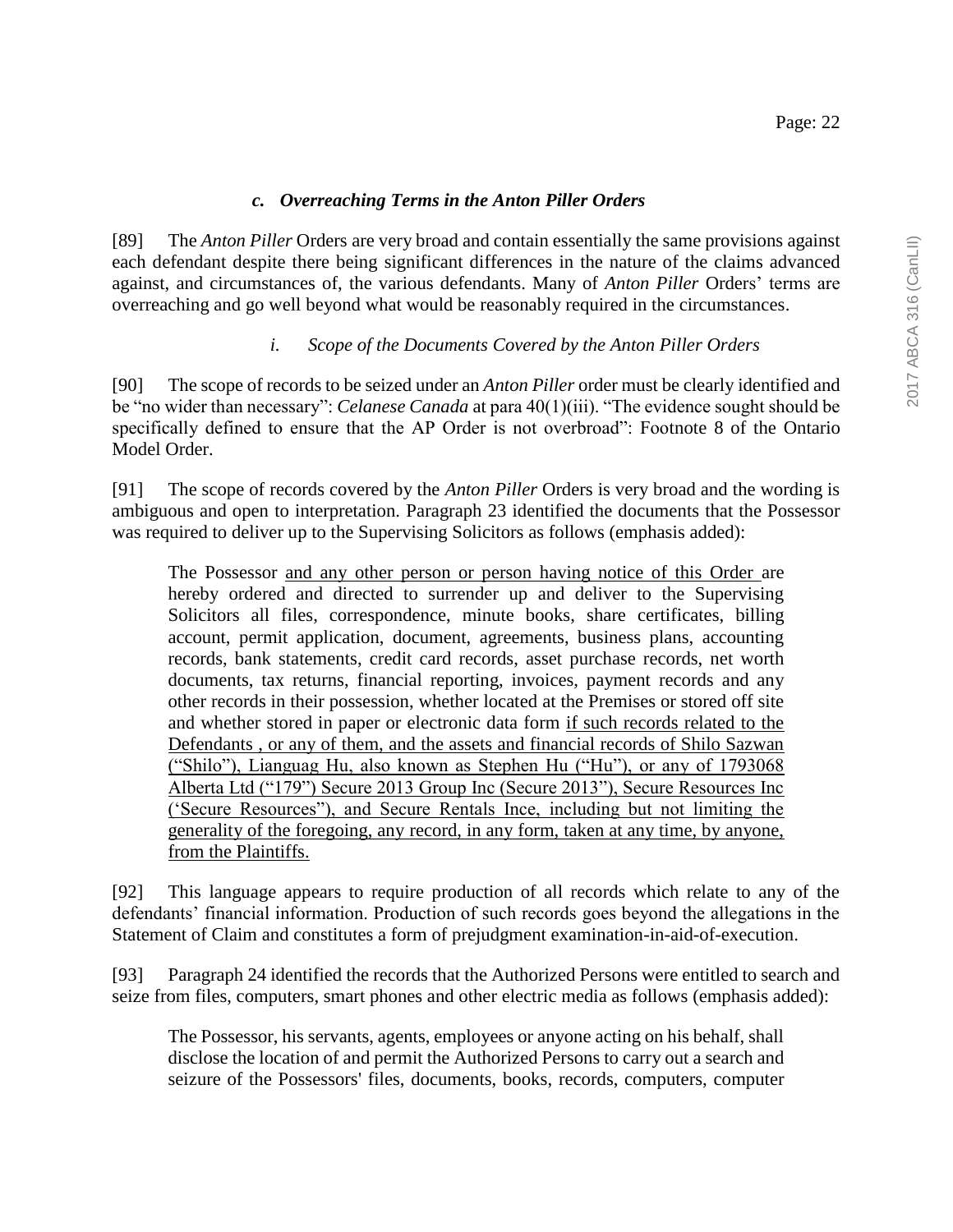fifes, computer equipment, hard disk drives, cell phones, smart phones, personal digital assistants (PDA), digital storage devices, electronic media and any other storage medium, including electronic and paper copies, and all other records that relate to, or may relate to:

- (a) any of the Plaintiffs:
- (b) any matter pertaining, relating or dealing with the facility constructed by Tiger at Slave Lake, Alberta for the purposes of manufacturing three forms of dry calcium chloride (the "Pastille Plant"), including, but not limited to:
	- (i) the decisions and activities of Clark, Shilo, Hu, or any of them with respect to all aspects of the Pastille Plant project, including the plans, specifications, procurement of equipment for, drawings, and construction of the Pastille Plant project; and
	- (ii) the market and demand for the pastille form of calcium chloride; the expenditures on the Pastille Plant project and any underlying records; the timeline for achieving production from the Pastille Plant; and the ability and expertise of Shilo and Hu to oversee and direct the Pastille Plant project;
- (c) Clark, Shilo, and Hu's obligations of confidentiality to Tiger Calcium Services Inc. and Tiger Tanklines (2011) Ltd. (collectively, "Tiger") and the disclosure, retention, withholding, or any other use of Tiger's confidential information, including, but not limited to:
	- (i) engineering information regarding Tiger's manufacture of liquid and dry calcium chloride;
	- (ii) information regarding the inputs and feedstock and costs of the Inputs for the manufacturing processes, the rate of production, the quality of the manufactured product, and the margins on the manufactured product;
	- (iii)information regarding the location of the Tiger's wells near Slave Lake, Alberta; the stratigraphic formation from which Tiger's wells produce; and the nature and extent of the brine reserve from which Tiger's walls produce; and
	- (iv)all aspects of Tiger's business, Including information regarding their financial position, customers and competitors, and business plans (collectively, the "Confidential Information").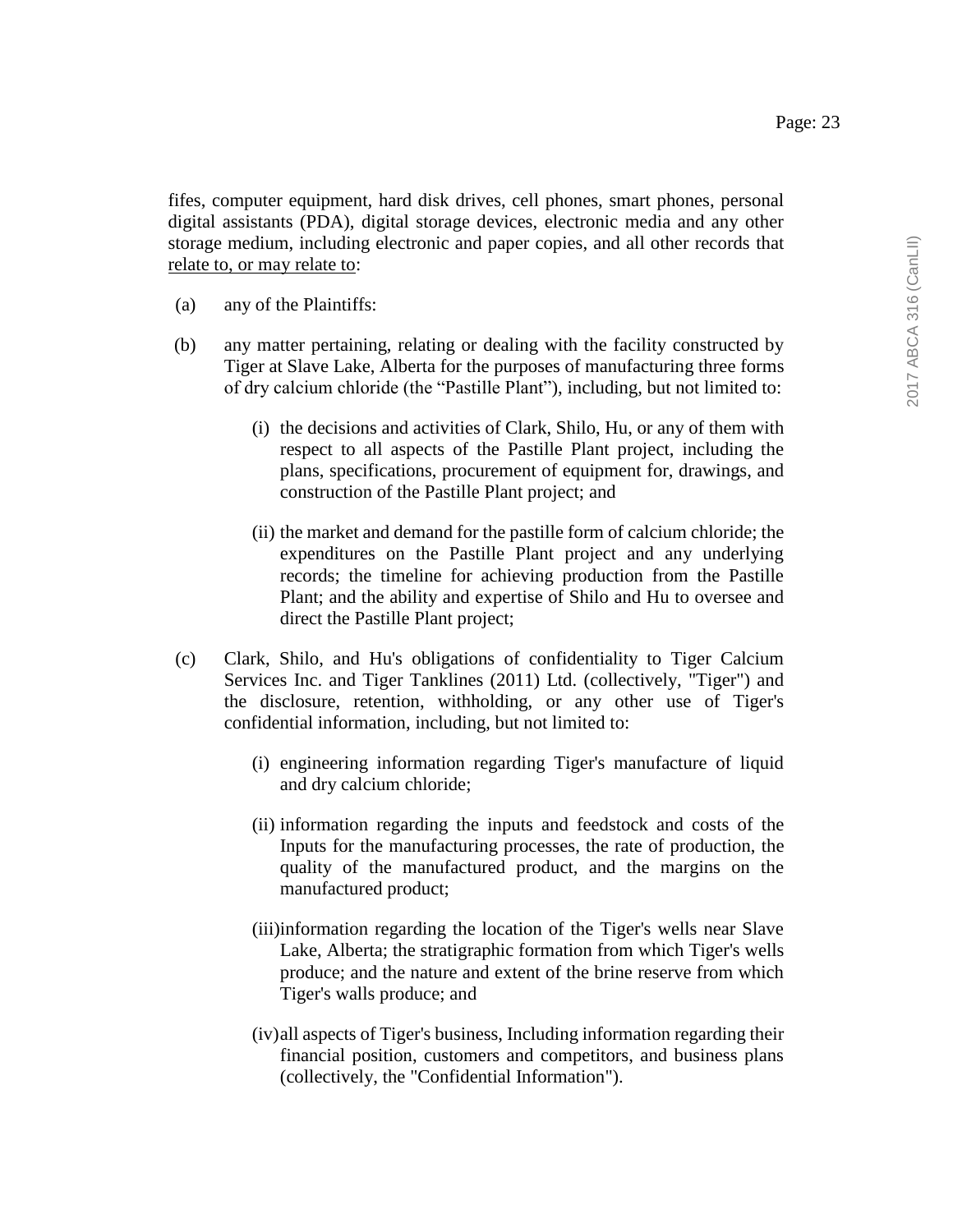- (d) Clark, Shilo, and Hu's fiduciary obligations to Tiger, including, but not limited to, that relate to the misappropriation of corporate resources; knowledge of and failure to investigate wrongdoings of management employees; and obtaining personal benefits to the detriment of Tiger, including, but not limited to;
	- (i) Shilo's purchase, ownership, and/or sale of various personal vehicles, including, but not limited to, a Porsche, a red Dodge Viper; a two-door Bentley, a Ford F-250 truck, a Lincoln Navigator, a fifth-wheel holiday trailer, and a black Freightliner on which Tiger resources were expended or otherwise;
	- (ii) the services and materials provided by Tiger and Tiger employees to Shilo in relation to Shilo's previous personal residences located in Slave Lake and Sherwood Park, Alberta and Mission Hill, Kelowna, British Columbia, and his current personal residences in Beaumont, Alberta and located at […] Road, Kelowna, British Columbia or otherwise;
	- (iii)the services and materials provided by S&K Ready Mix Ltd., Direct Current, D'Lanne Electro Controls Ltd., and any other third party service provider at Shilo's personal residences or otherwise;
	- (iv)personal financial records that reflect Shilo's misappropriation of the Tiger's resources or otherwise;
	- (v) communications with Weinrich, Hu, and others using Shilo's personal email account of […] and the email account with Secure Rentals with the address of […]; Hu's personal email account of […] and Weinrich's Secure Rentals' email account of […]:
- (e) Clark, Shilo, and Hu's obligations to not compete with Tiger, including their involvement, relationship or any other connection or dealings with Secure Resources, and Brimstone Sulphur Inc., and their use of the Confidential Information:
- (f) the performance by Clark, Shilo and Hu of their employment duties;
- (g) Shilo's Involvement, direct or indirect, in any of 179 Alberta, Weinrich Holdings Ltd. ("Weinrich Holdings"), Secure 2013, Secure Developments (previously called 1690307 Alberta Ltd.), and Secure Rentals;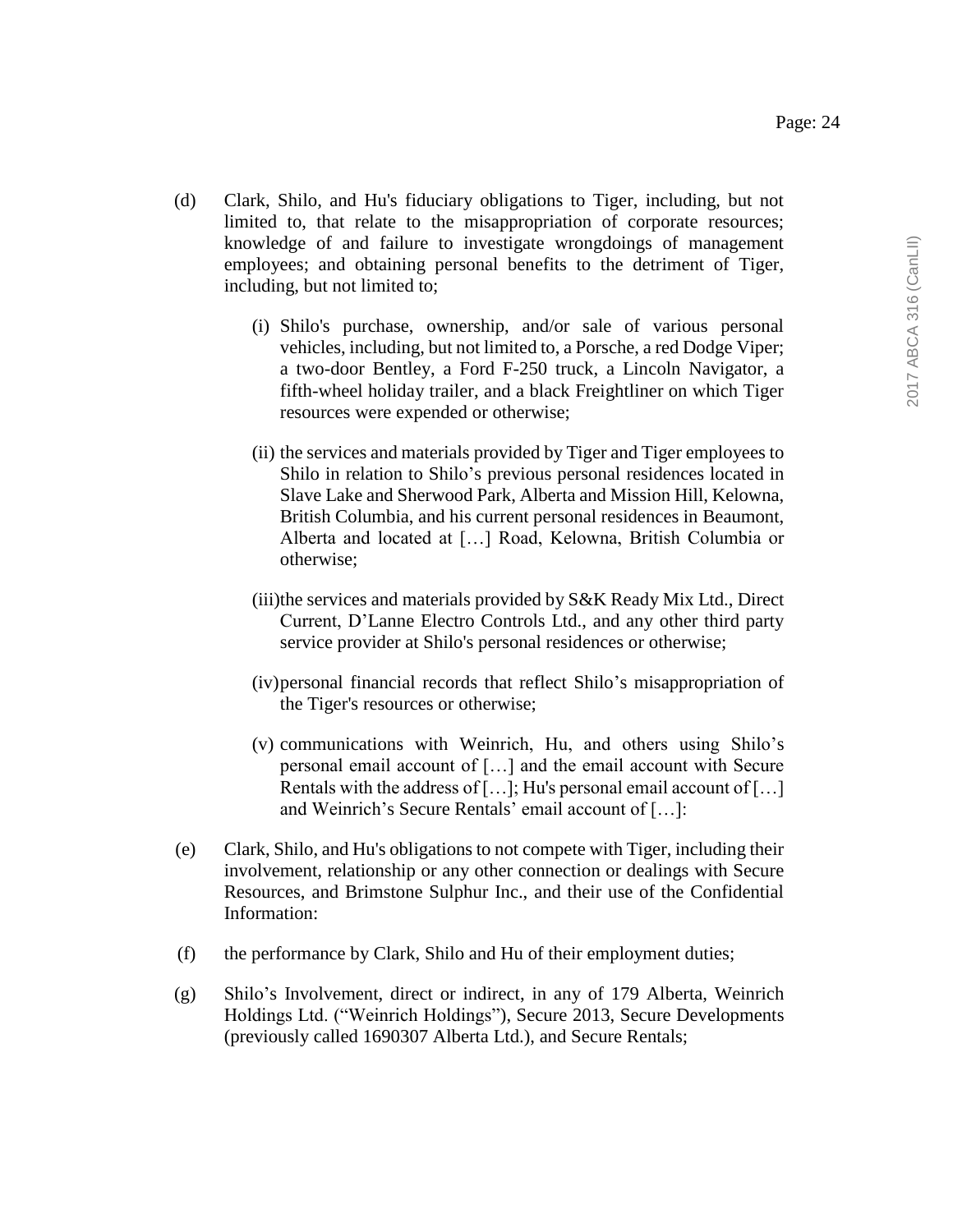- (h) any payments or financial benefits received by Clark, Shilo, or any of the Defendants directly or indirectly from one or more of 1793068, Weinrich Holdings, Secure 2013, Secure Developments, Secure Resources, Secure Rentals, or Weinrich;
- (i) the financial status or affairs of any of Clark, Shilo, Hu, 1793068, Weinrich, Weinrich Holdings, Secure 2013, Secure Developments. Secure Resources, and Secure Rentals; and
- (j) records or items that are the property of or relate to the business of any of 179 Alberta, Secure 2013, Secure Developments, Secure Resources, and Secure Rentals

(collectively, the "Search").

[94] This clause is very broad. It authorizes the seizure of all records that relate to the listed categories, and also records that *may* relate to those categories. This greatly expands the potential scope of the *Anton Piller* Orders and it is uncertain how this provision would be applied or why it is necessary or reasonable.

[95] It is not clear why many of the documents referred to in paragraph 24 would be relevant to the litigation. For example:

- a. Paragraph 24(a) refers to records that relate to "any of the Plaintiffs". Clark Sazwan was the principal of Tiger prior to the sale and continues to have a 33% interest through Smokey Creek. He likely has numerous records which relate to Tiger that are unrelated to any of the issues in the litigation.
- b. Paragraph 24(h) refers to records that relate to "any payments or financial benefits received by... any of the Defendants directly or indirectly from ... Weinrich Holdings, Secure 2013, Secure Developments, Secure Resources, Secure Rentals or Weinrich". There is no temporal limit in this clause and it would seem to require unlimited production of all financial payments made within the group of Weinrich Defendants, even if they relate to other businesses that have no relationship with Tiger or any of the other defendants.
- c. Paragraph 24(i) refers to records that relate to "the financial status or affairs of any of Clark, Shilo, Hu, 1793068, Weinrich, Weinrich Holdings, Secure 2013, Secure Developments, Secure Resources, and Secure Rentals", which appears to constitute a form of prejudgment examination-in-and-of-execution.
- d. Paragraph 24(j) refers to "records or items that are the property of or relate to business of any of 179 Alberta, Secure 2013, Secure Developments, Secure Resources, and Secure Rentals". This is broad enough to include all business records of these companies, some of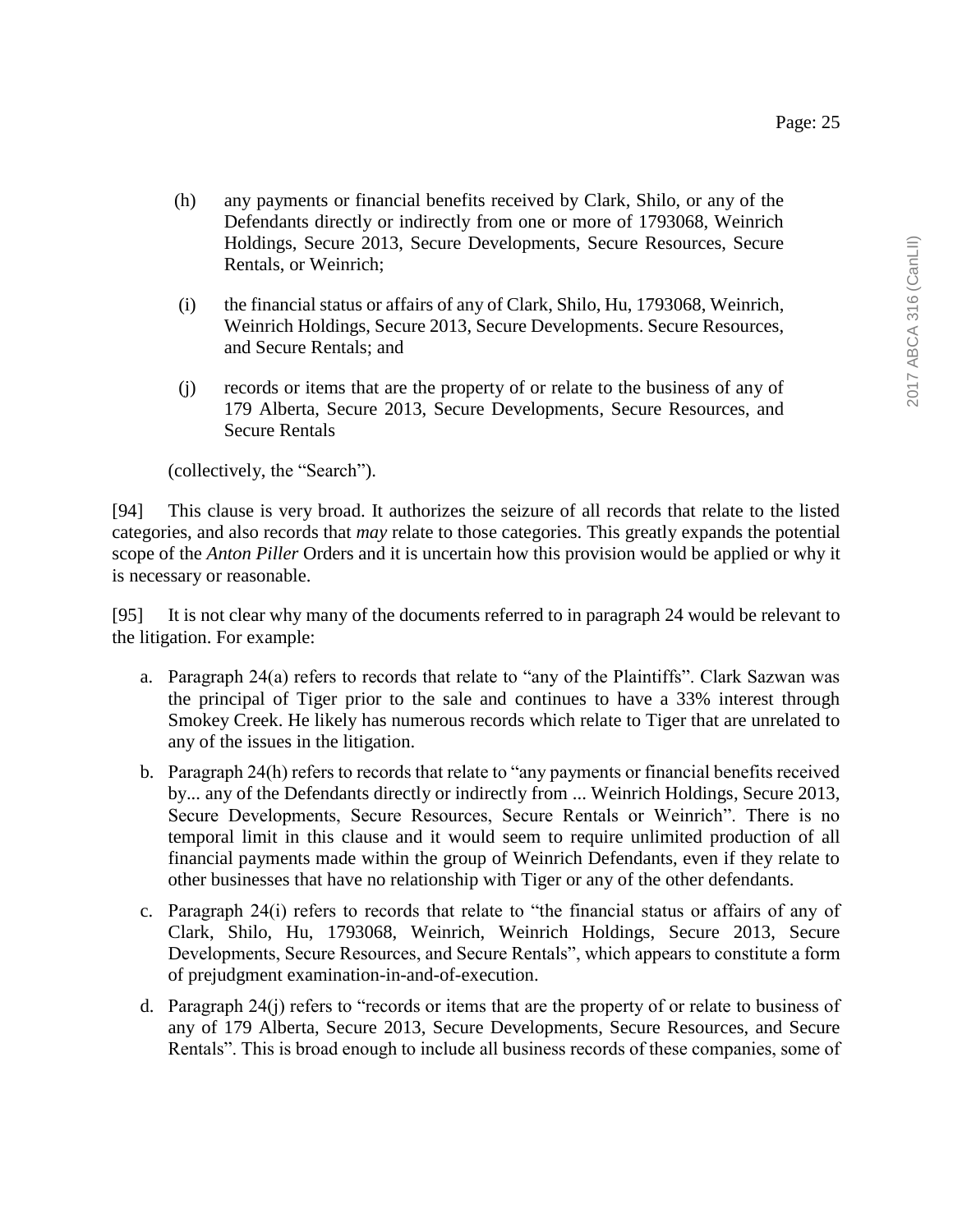which may contain commercially sensitive information, even if they predate the P49 Group acquisition or otherwise have no relevance to the litigation.

## *ii. Unlimited Scope of Persons Required to Produce Records*

[96] The opening language of paragraph 23 expands the scope of the obligation to produce records pursuant to the *Anton Piller* Orders in an unlimited fashion to "any other person or person having notice of this Order". Nothing in the affidavits suggests that such breadth is warranted. It potentially broadens the *Anton Piller* Orders to require an unidentified and unlimited number of individuals upon whom the *Anton Piller* Orders could be served to produce financial information regarding the defendants.

## *iii. Forensic Search*

[97] Paragraph 26 to 28 set out a process for a forensic search to be conducted by MNP of the computers and any other relevant digital storage devices at the premises (emphasis added):

26. For the purposes of the Search, MNP may:

(a) seize the Possessor's computers, and any other relevant digital storage devices (collectively, the "Electronic Media"), situate at the Premises;

(b) perform Bit Stream Imaging (the "Imaging") of the Possessor's Electronic Media situate at the Premises to preserve the evidentiary integrity of any data they contain and provide information for further investigation; and

(c) forensically search all levels of the relevant hard disk drives, including for occurrences of key words determined to be relevant by the Plaintiffs or evidence of any confidential or proprietary information of Tiger (the "Key Word Search")

(collectively, the "Forensic Search").

27. MNP shall undertake the Forensic Search at the Premises. Alternatively, with the Supervising Solicitors' agreement, MNP may take the Electronic Media into its possession and remove it from the Premises to MNP's business premises for the purposes of the Imaging and conducting the Key Word Search. The Electronic Media may be removed into the possession of MNP for a period of up to 14 days, or such further period agreed to by the parties or ordered by the Court.

28. Upon completion of the Forensic Search, if practicable, MNP shall make a detailed list of all documents and data, including the Imaging, located through the Forensic Search and provide that list to the Supervising Solicitors. Following the Forensic Search, the results of the Forensic Search, including the Imaging, shall be remanded into the custody of the Supervising Solicitors, until counsel for the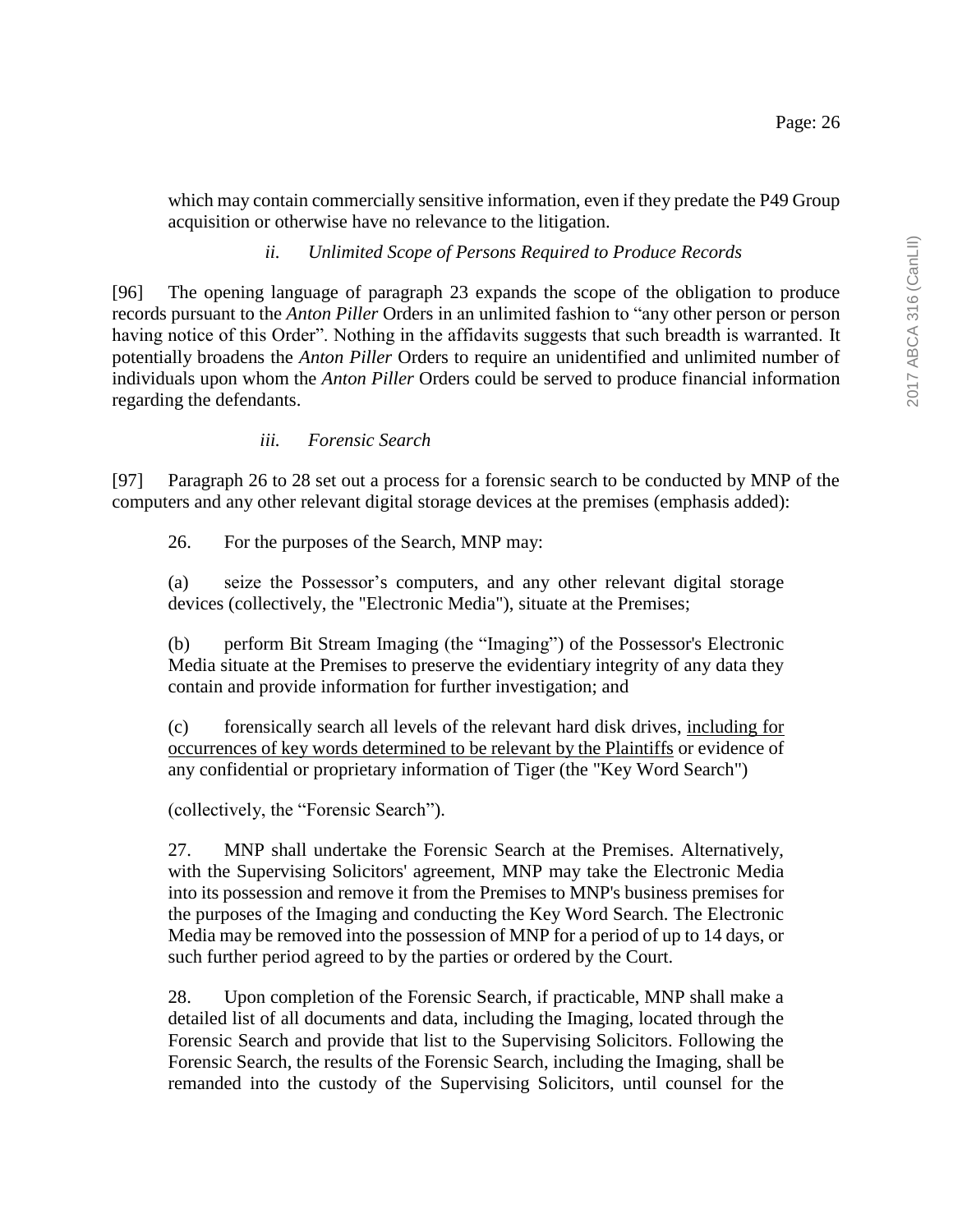Possessor have been given a reasonable opportunity to review them to advance legal privilege claims, after which the Supervising Solicitors shall release to the Plaintiffs copies of those records that are relevant and not privileged.

[98] The forensic search included performing bit stream imaging "to preserve the integrity of any data that they contain", to forensically search for "occurrences of key words determined to be relevant by the Plaintiffs", to provide a detailed listing of all documents and data and the imaging to the Supervising Solicitors. After counsel for the Possessor reviewed them "to advance legal privilege claims", the Supervising Solicitors would release to the plaintiffs copies of those records that are relevant and not privileged.

[99] Aside from the concerns raised elsewhere, this seems to be a significant intrusion on the privacy interests of individual defendants whose computers and other electronic storage devices would be imaged in their entirety and the contents listed. The rationale for permitting the plaintiffs to unilaterally determine the key words to be searched on all of the defendant's hard disk drives is not apparent.

# *iv. Access to Seized Documents*

[100] The *Anton Piller* Orders are ambiguous about when and how access to the non-privileged seized records was to be provided by the Supervising Solicitors to the plaintiffs' solicitors.

[101] Paragraphs 16, 19 and 28 suggest that this would occur automatically without further court order:

16. The Supervising Solicitors shall, within 10 business days after the implementation of this Order, report to this Honourable Court and to each party served with this Order in writing as to:

....

(d) what disclosure, if any, of the contents of any of the Records seized in the Search has been made to the Plaintiffs or to their solicitors or agents, and provide particulars of any such communications, including any correspondence of memoranda evidencing any such communications;

[…]

19. The Supervising Solicitors will deliver to the Plaintiffs' solicitors, copies of the non-privileged records which are seized, retained, and/or copied. The Plaintiffs' solicitors shall ensure a list is made of all of the records delivered up pursuant to this Order and shall serve a copy of that list upon the Possessor. The Plaintiffs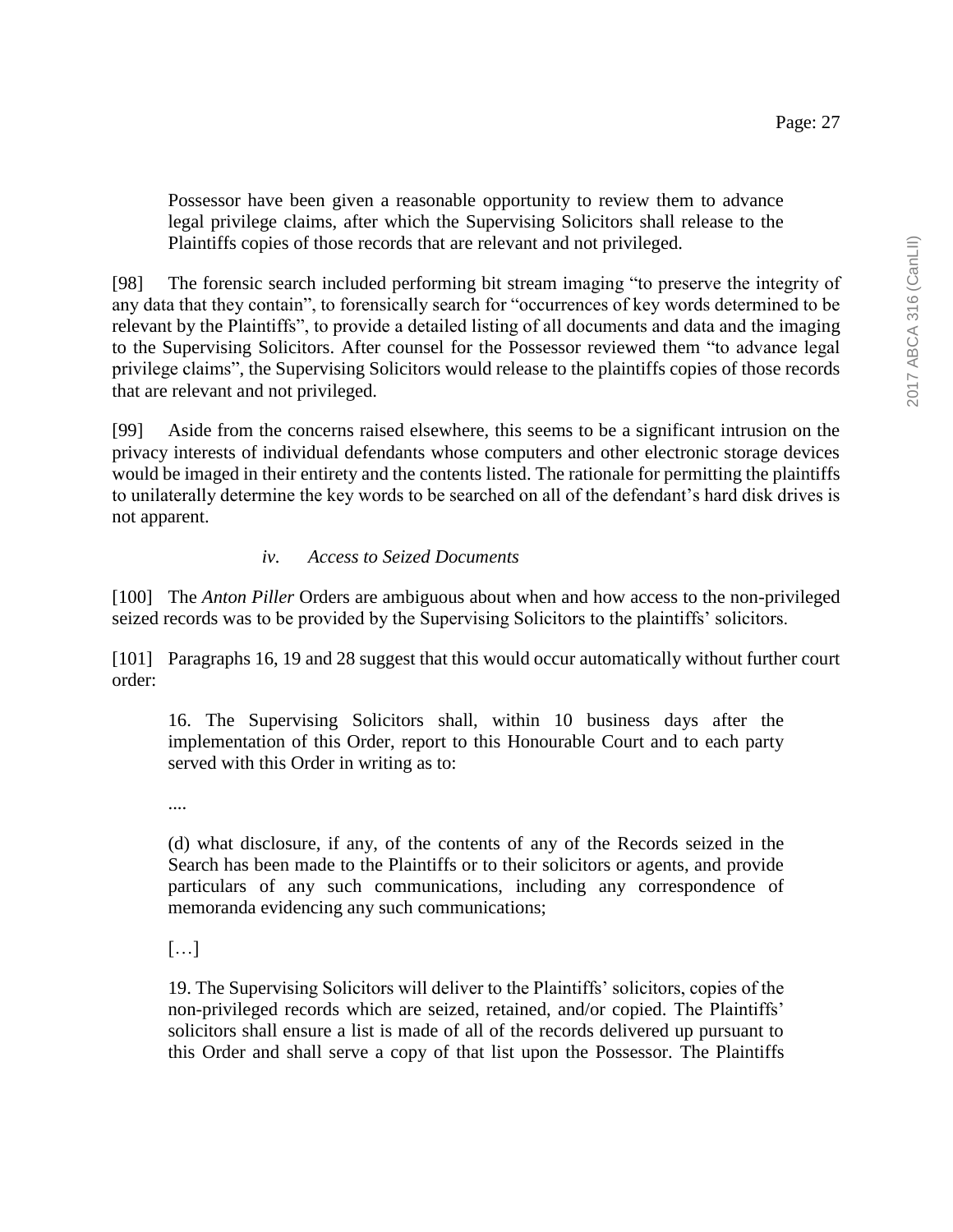solicitors shall ensure that all of the records delivered up to it are kept in safe custody.

28. ...Following completion of the Forensic Search, the results of the Forensic Search, including the imaging, shall be remanded into the custody of the Supervising Solicitors, until counsel for the Possessor have been given a reasonable opportunity to review them to advance legal privilege claims, after which the Supervising Solicitors shall release to the Plaintiffs copies of those records that are relevant and not privileged.

[102] The respondents submit that the *Anton Piller* Orders do not permit the release of the materials to them without further order of the Court as paragraph 36 stated:

The Plaintiffs may schedule a return date for a hearing date for the review and release of the materials seized, copied and/or removed from the Premises pursuant to the terms of the Order that are in custody or control of the Supervising Solicitors.

[103] Even if that were the intention, the *Anton Piller* Orders would not necessarily be read in that fashion. Paragraphs 19 and 28 contain mandatory language requiring delivery of records to the plaintiffs' solicitors and paragraph 16(b) suggests that seized documents may have been turned over to the plaintiffs or their solicitors within 10 days after the seizure. Paragraph 36 merely permits the plaintiffs to bring an application for release of materials in the custody of the Supervising Solicitors and it could be read as applying to documents other than those required to be turned over to the plaintiffs' solicitors.

[104] If it was intended that no documents would be released by the Supervising Solicitors pending further court order, the *Anton Piller* Order should have been drafted accordingly. This is the approach adopted in paragraph 21 of the British Columbia Model Order which states:

The plaintiff and its representatives are not, after completion of the search, entitled to inspect the Evidence for Seizure seized and held in the custody of the Independent Supervising Solicitor pursuant to this Order, unless the defendant consents or the Court otherwise Orders.

[105] Paragraph 29 of the Ontario sample order provides that the Plaintiff is not "permitted to access the Evidence seized [on an *Anton Piller* Order] prior to the delivery of the Defendants' affidavit of documents, unless the Defendant consents or this Court orders otherwise." The associated footnote explains "[t]he primary purpose of an AP Order is preservation: *Celanese Canada, supra* at para. 52. Accordingly, the Plaintiff will usually not have access to the Evidence seized until discovery."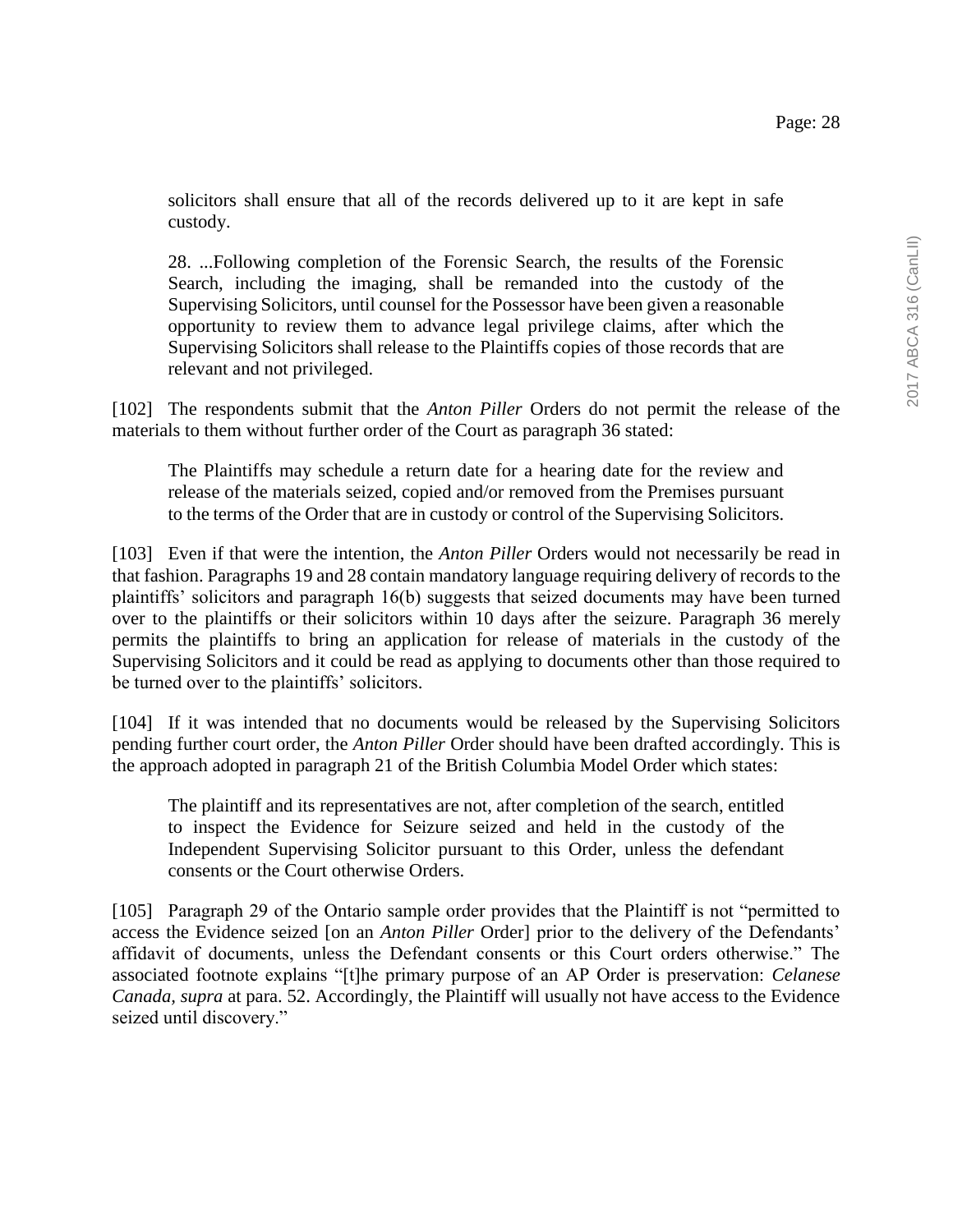#### *v. Failure to Provide a Mechanism to Address the Appellants' Confidential or Commercially Sensitive Non-privileged Information*

[106] The *Anton Piller* Orders do not prescribe a mechanism to protect the appellants' non-privileged confidential information or commercially sensitive information.

[107] One of the basic protections is that a "term setting out the procedure for dealing with solicitor-client privilege or other confidential material should be included [in the *Anton Piller*  Order] with a view to enabling defendants to advance claims of confidentiality over documents before they come into the possession of the plaintiff or its counsel, or to deal with disputes that arise": *Celanese Canada* at para 40 (emphasis added).

## *vi. No Confidentiality Requirements Imposed on the Authorized Person*

[108] While the *Anton Piller* Orders designate the Supervising Solicitor as an officer of the court, they do not expressly impose an obligation on Authorized Persons who may have access to the seized documents (the Supervising Solicitor, MNP and the bailiffs) to maintain the confidentiality of information obtained as a result of the order. This is an expressly contemplated provision in the BC Model Order, section 23(b).

### *vii. Length of the Anton Piller Orders*

[109] The *Anton Piller* Orders provided that they would remain in force for a period of 60 days (para 37) but the plaintiffs could apply to extend that time period and upon filing such an application the order would remain in effect until the hearing of the application (para 38).

[110] This time period is lengthy compared to that contemplated in *Celanese Canada* where the Court noted that such *Anton Piller* Orders "are generally time-limited (e.g., 10 days in Ontario under Rule 40.02 (*Rules of Civil Procedure*, RRO 1990, Reg 194) and 14 days in the Federal Court, under Rule 374(1) (*Federal Courts Rules*, SOR/98-106))": para 40.

### *viii. Limits on the Use of the Seized Records*

[111] Paragraph 33 of the *Anton Piller* Orders limit the use of the records seized "for the purposes of the civil proceeding related hereto or for the purpose of instructing counsel and pursuing or preserving assets of the Defendants in the Action, any related Action, or Any Action or proceeding by the within Plaintiffs in any jurisdiction, including in British Columbia" (emphasis added). The highlighted language would appear to permit seized records to be used to pursue assets of the defendants in unrelated actions in any jurisdiction. This goes well beyond the implied undertaking that limits the permitted use of documents obtained through discovery to the subject litigation, unless a court orders otherwise.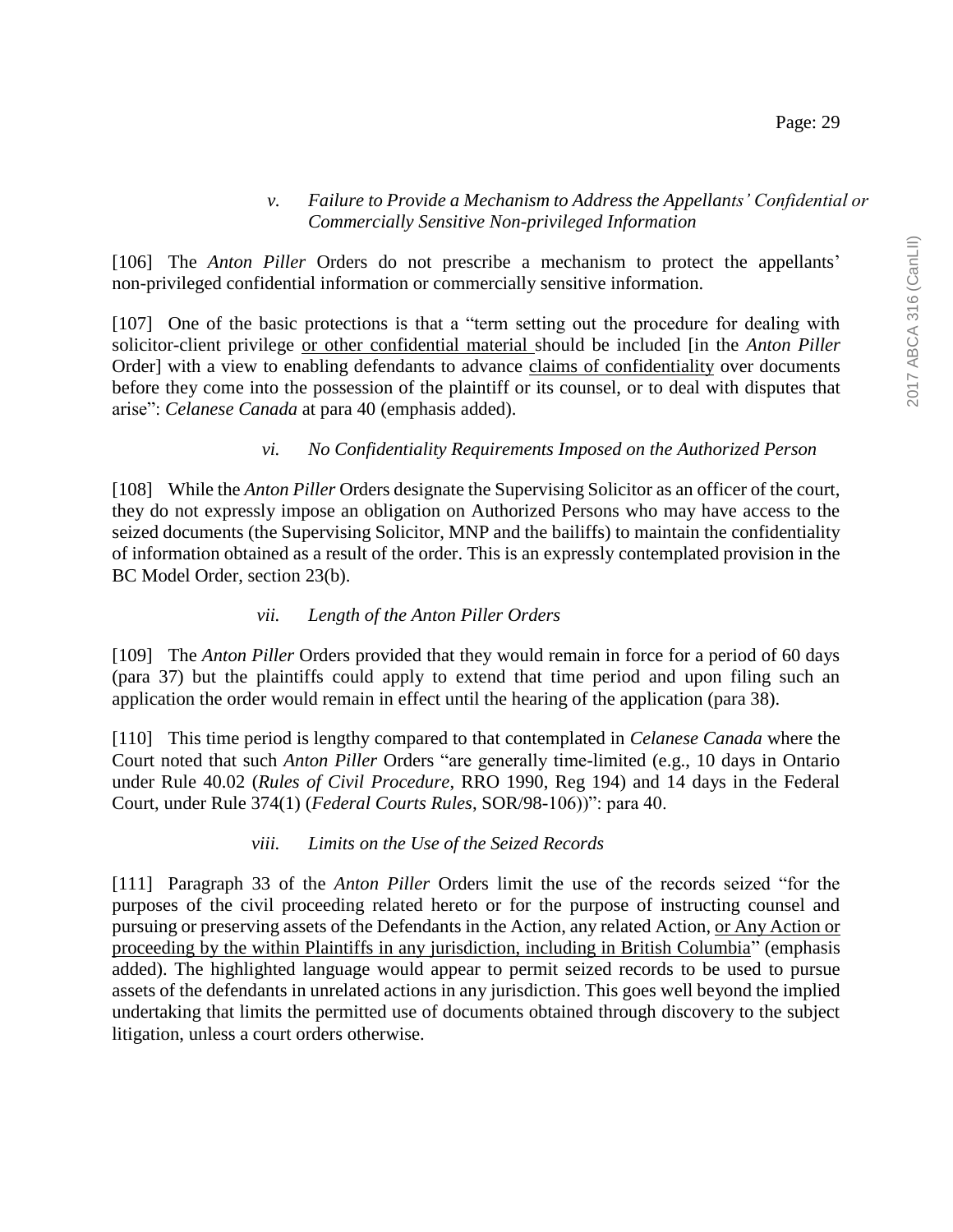[112] This language is a significant expansion of the recommended limited use clause contemplated in *Celanese Canada* that "items seized may only be used for the purposes of the pending litigation": para 40 at  $1(v)$ . It is also much broader than the standard limited use provision in paragraph 21 of the Ontario Precedent Order that evidence seized "shall be used by the Plaintiff only for purposes of this action, unless the Court orders otherwise." The BC Model Order also provides that the evidence seized "shall be used by the plaintiff only for the purposes of this action, unless the parties agree otherwise in writing or the Court orders otherwise" (para 28) while recognizing that such a clause may not be appropriate in every case (footnote 11).

[113] When broader use of documents seized on an *Anton Piller* Order is sought that goes beyond the subject litigation and the usual implied undertaking rule, one would have expected that the justification for doing so would have been specifically addressed in the affidavit materials and submissions. That was not done.

# *ix. Prohibitions on Dealing with Records*

[114] Paragraph 35 stated that despite the contemplated imaging, the Possessor and its employees were "restrained, until further order of the court or until written agreement from deleting, erasing, or altering ... computers, personal digital assistants (PDAs), smart phones, cellular telephones, servers, external and internal drives and external storage media".

[115] On its face, this provision appears broad enough to prohibit an employee of one of the third parties or defendants from deleting any personal emails and text messages from their personal cell phone pending further court order if the cell phone was in the office at the time of the search.

## *d. Overreaching Terms in the Mareva/attachment Orders*

[116] The chambers judge conflated the attachment order and the *Mareva* injunction and granted a combined order. This combination is discouraged because it makes it difficult to determine whether the provisions of the *Civil Enforcement Act* are intended to govern or whether principles of the law of equity apply.

## *i. No Financial Cap*

[117] The *Mareva/*attachment Order contemplated unlimited attachment of the assets of four individuals and seven companies, without any financial caps in respect of any of the parties. A *Mareva/*attachment Order granted against multiple parties against whom different causes of action are alleged should have contained different financial caps depending upon the claims advanced and evidence furnished against each defendant.

[118] An unlimited *Mareva* injunction or attachment order will be granted only if justified by compelling evidence. Section 17(6) of the *Civil Enforcement Act* requires that an attachment order "not attach property that exceeds an amount or a value that appears to the Court to be necessary to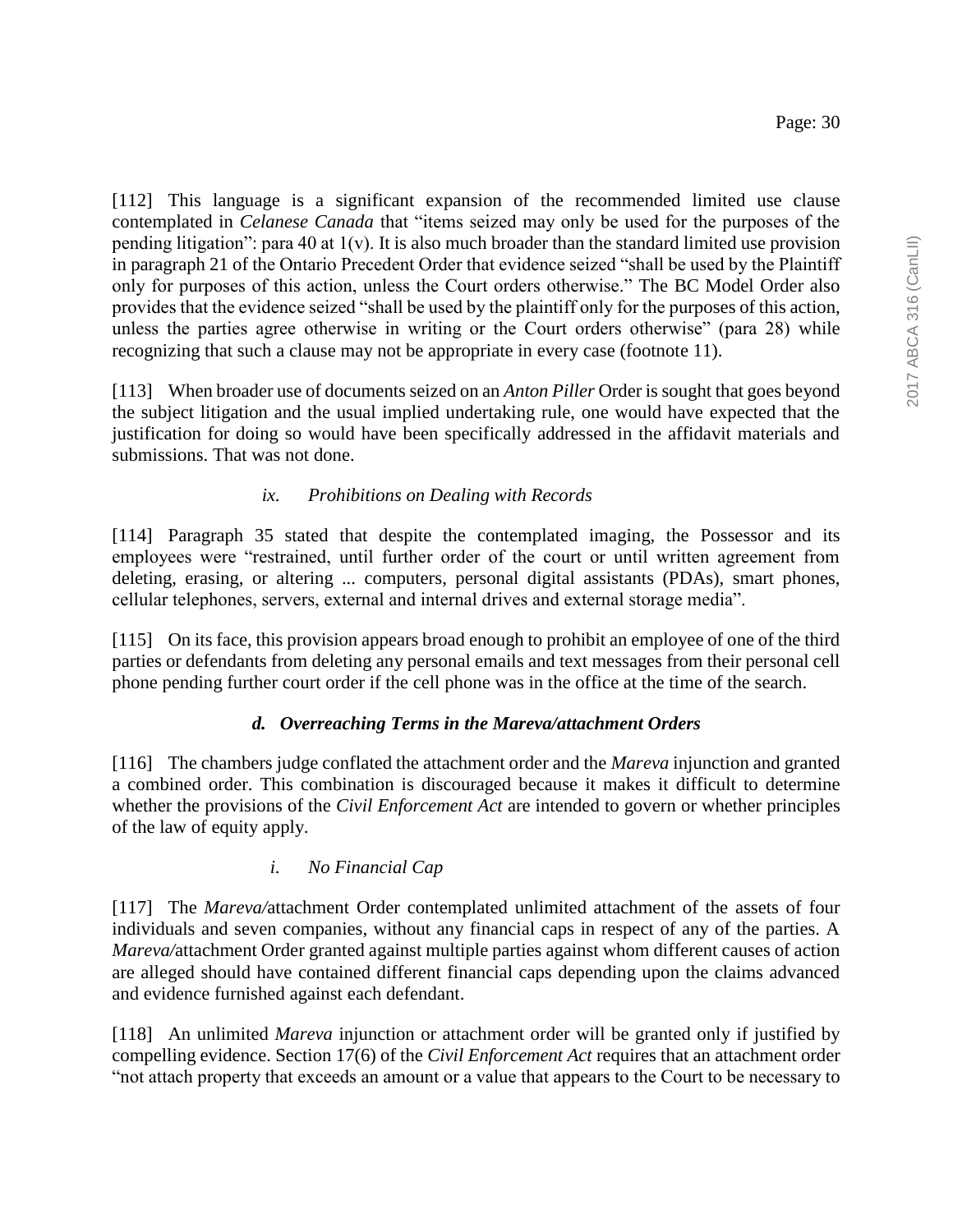meet the claimant's claim, including interest and costs, and any related writs, unless the Court is of the view that such a limitation would make the operation of the order unworkable or ineffective."

[119] This provision and the unlimited nature of the *Mareva/*attachment Order sought was not brought to the chambers judge's attention, nor was any evidence provided or submissions made to demonstrate why a financial cap would make the operation of the order "unworkable or ineffective."

[120] The lack of financial caps is particularly problematic where, as here, the quantum of the claims against the various defendants are significantly different. At the hearing of the appeal, respondents' counsel estimated the following damage claims:

- a. P49 Group's claims against Clark, Shilo and Hu for misrepresentations in relation to the share acquisition were \$26 million;
- b. Tiger's claims against Clark, Shilo and Hu for wasted expenditures in relation to the Pastille Plant were \$26.5 million;
- c. Tiger's claim against Clark, Shilo and Hu for loss of profits relating to other aspects of the business was \$6 million;
- d. Tiger's claims against Shilo for wrongful expenditures were between \$2 million to \$3 million;
- e. Tiger's claims for the overcharges against Weinrich, Secure 2013, Secure Rentals and Shilo relating to the equipment leasing scheme were estimated at \$1.2 million; and
- f. Tiger's claims against Secure Resources were not quantified.

[121] The *Mareva* injunction which the plaintiffs obtained in British Columbia against Clark and Shilo had a cap of \$87 million.

### *ii. Failure to Specify an Expiry Date*

[122] The *Mareva/*attachment Order failed to address the statutory requirements in sections 18 and 19 of the *Civil Enforcement Act*. An attachment order must have a specified expiry date (usually not more than 21 days from the date the order is granted) unless the court is satisfied that it would be inappropriate, in which case "the order may specify a later expiry date or specify that it remains in effect until it terminates in accordance with section 19": s 18(3). This order failed to do any of these three things, which is mandatory for any attachment order granted under the *Civil Enforcement Act*.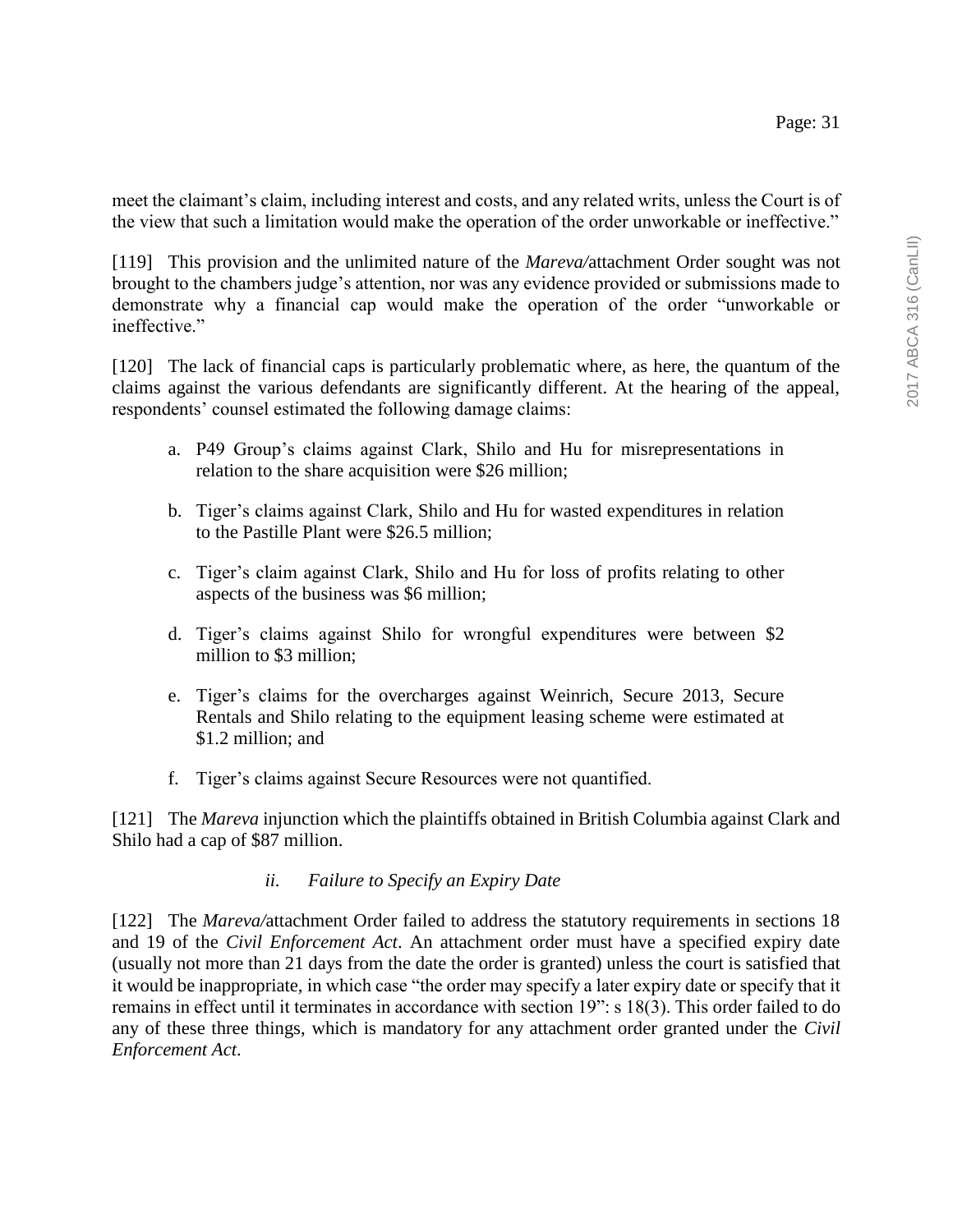[123] While sections 18(4) through (6) provide a mechanism for review of an attachment order upon application, the existence of a review mechanism is no excuse for failing to comply with the statutory requirement in section 18(3) that an *ex parte* order address one of the three specified options as to its expiry.

## *iii. Spending Limits*

[124] The limits on spending by the individuals covered by the order of \$5000 per month for living expenses and \$10,000 per month for legal expenses, were unrealistically low in the context of this action.

# *e. Delay and its Consequences*

[125] As mentioned at the outset, there was an eight-week delay after the October 6 application date was cancelled and rescheduled to November 30, 2016. No explanation for this delay was provided. Moreover, five of the affidavits filed in support of the application were sworn in September 2016, ten weeks before the application was heard.

[126] An applicant otherwise entitled to an injunction may lose that right on account of delay: Robert J Sharpe, *Injunctions and Specific Performance*, (Aurora, Ont: Canada Law Book, 1998) (loose-leaf 2015 supplement, release 24) at ¶1.830. "The very fact of delay by the plaintiff, quite apart from any question of prejudice to the defendant, may often serve as evidence that the risk is not significant to warrant interlocutory relief": ¶1.990. "To justify an *ex parte* injunction, there must be such urgency that the delay necessary to give notice might entail serious and irreparable harm to the plaintiff": ¶2.30.

[127] One consequence of the delay to November 30, 2016 was that the searches were not executed until December 6, 2016 so that, by the time the defendants became aware of the Orders, there was only a short window before the Christmas break to have the set aside applications brought in the Court of Queen's Bench.

## *f. Applying the Substantive Tests for the Anton Piller Orders and Mareva/attachment Order*

[128] To obtain an *Anton Piller* order, *Mareva* injunction or attachment order the applicant must establish that it has met each of the requirements with respect to each party.

[129] As already indicated, Shilo conceded that these tests were met with respect to him for the purposes of this appeal. The other appellants deny that these tests were satisfied based upon the record.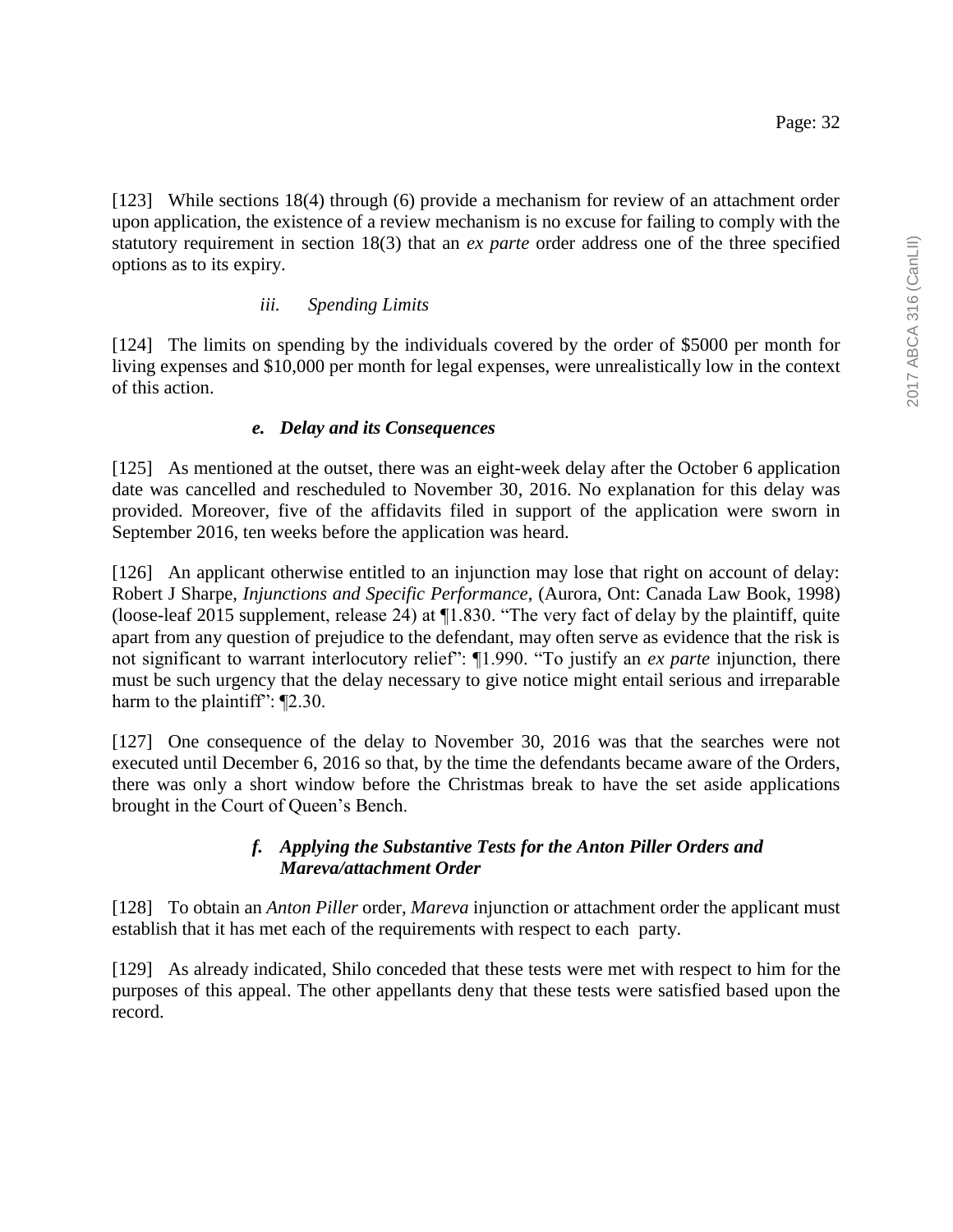[130] While the chambers judge concluded that the tests were met with respect to all the parties against whom the Orders were sought, this conclusion was not reasonable with respect to some of the parties having regard to the record and the concerns outlined above.

#### *i. Weinrich Defendants*

[131] The claims against Weinrich Defendants arise out of alleged collusion between Weinrich, Shilo and their companies. They do not relate to the misrepresentation claims or claims that unnecessary expenses were incurred in relation to the Pastille Plant, which represent the bulk of the damages claimed.

[132] The *Mareva/*attachment Order against Weinrich and Weinrich Holdings was set aside by consent, but remains against Secure 2013 and Secure Rentals. There are also *Anton Piller* Orders against Secure Rentals and Weinrich personally.

[133] Weinrich and Shilo are friends. It is alleged that in late 2014, after Tiger's new owners advised Shilo that Tiger would be leasing and not purchasing equipment, they founded Secure Rentals and used it to enter into a series of inflated equipment rental contracts, estimated to be 15 to 20% above market rates. Secure Rentals is owned by Secure 2013, which is owned by Weinrich Holdings, which is owned by Scott Weinrich.

[134] The only claims against Secure 2013 in the Statement of Claim are general claims of conspiracy. No substantive submissions were made in respect of Secure 2013 in the Brief or in oral submissions. While the corporate searches do not disclose any connection between Shilo and Secure Rentals, there is affidavit evidence that Tiger rents all of its equipment from Secure Rentals, including equipment which Shilo advised Jody Penton he had personally purchased but which Penton stated was apparently purchased by Secure Rentals. Penton stated that Shilo told him in May 2016 that "nobody can trace Secure Rentals back to me", and "they can search and search and they wouldn't be able to find a paper trail" because he billed Secure Rentals for his services using his numbered company. There is affidavit evidence that Shilo had Tiger provide improvements to a Secure Rentals campsite and instructed Tiger employees to carry out maintenance and repairs on Secure Rentals equipment at no charge. As already mentioned, the chambers judge was not told that the Equipment Rental Agreements provide that the lessee (Tiger) is responsible for repairs and maintenance.

[135] The conspiracy allegations against the Weinrich Defendants are largely speculative, based upon suspicion and statements by Shilo. Even if Tiger paid more than the market rate for equipment rentals (estimated at \$2 to 3 million) there is no evidence of a real risk of dissipation and removal of assets by Secure 2013 and Secure Rentals sufficient to justify an unlimited *Mareva/*attachment Order. Moreover, Tiger is in possession of the equipment it leases from Secure Rentals and there is no suggestion that the equipment is encumbered.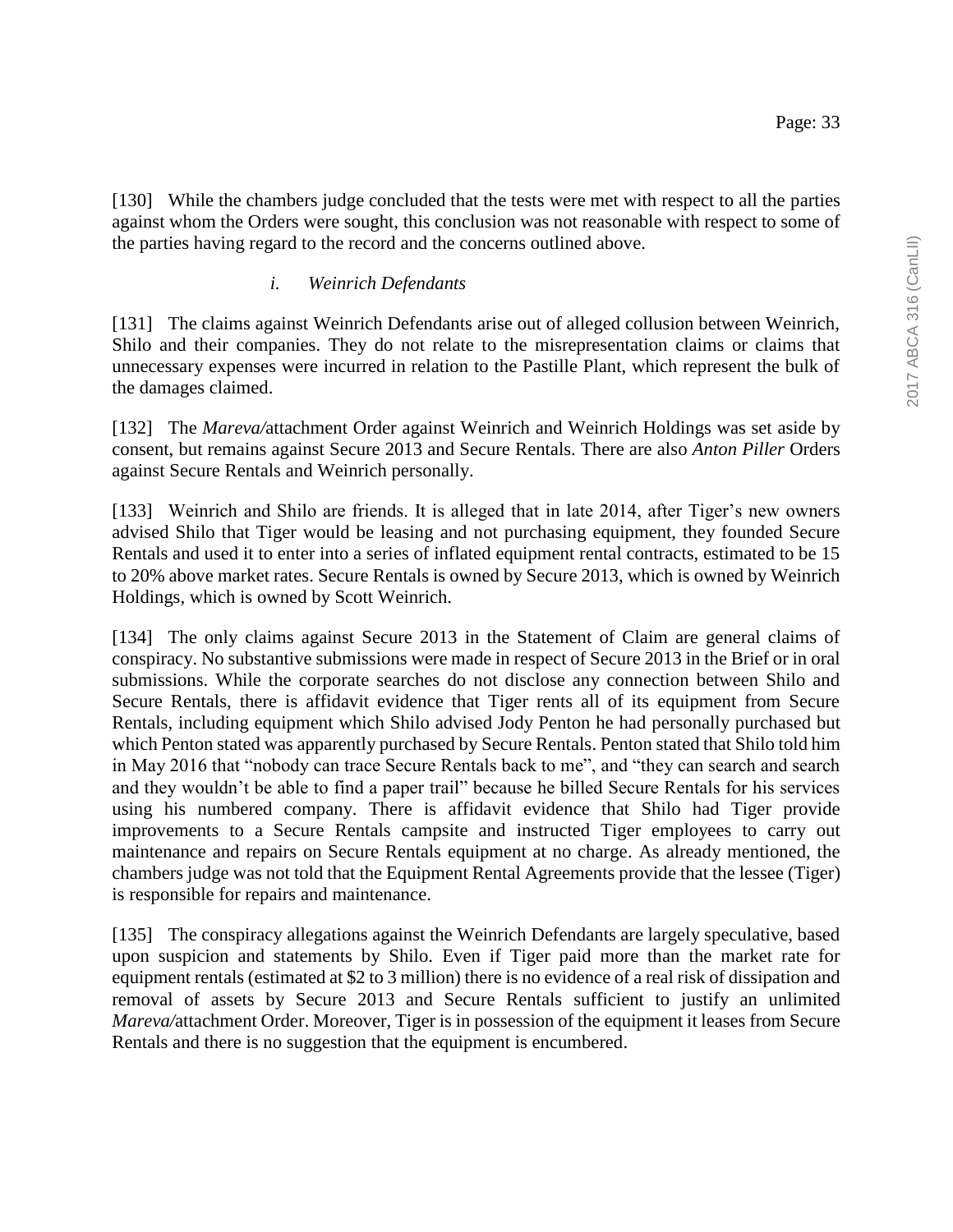[136] With respect to the *Anton Piller* Order against Scott Weinrich and Secure Rentals, the plaintiffs submit that they believe that Scott Weinrich may direct the destruction or concealment of corporate records based upon his alleged involvement in the Secure Rentals scheme. As this Court noted in *Catalyst Partners* at paras 34–35, when setting aside an *Anton Piller* order:

In the circumstances, it is not sufficient that an inference of dishonesty can be drawn from the evidence. The inference of dishonesty, and that there is a 'real possibility' that evidence will be destroyed, must be compelling before the court should presume prospectively that the defendant will do so... The analysis must also lead to the conclusion that an inference of dishonesty, and an inference that the appellants are the type of persons who would destroy evidence, can be drawn from that evidence. Further, given the extraordinary and intrusive nature of the *Anton Piller* remedy, the inference that the appellants would destroy evidence must be strong.

The record with respect to Weinrich Defendants is insufficient to justify the inference that they would destroy documents.

[137] The *Mareva/*attachment Order and *Anton Piller* Orders against the remaining Weinrich Defendants are set aside.

### *ii. Secure Resources - Anton Piller Order*

[138] The *Mareva/*attachment Order against Secure Resources was set aside by a consent order but the *Anton Piller* Order remains.

[139] Shilo and Weinrich are the directors of Secure Resources and each owns 50% of the shares through their respective companies, Sazwan Holdings and Weinrich Holdings. The Statement of Claim alleges that Shilo breached his fiduciary obligations to Tiger by providing to other defendants, including Secure Resources, confidential information regarding mineral leases, which they used to apply for permits on lands adjoining Tiger's mineral leases. Those permits were never granted. It is also alleged that Secure Resources' interests are being furthered in an unspecified manner by confidential information provided to a competitor. No specific loss is alleged to have been suffered by Tiger (or other plaintiffs) as a result of the allegations against Secure Resources.

[140] The evidence with respect to the claims against Secure Resources was limited and the submissions made to the chambers judge with respect to Secure Resources contained some misstatements and overstatements. These include:

a. Paragraph 77 of the Brief states that following the termination of Shilo's employment with Tiger, Shilo and Clark "appear to have become involved in a new company in the Secure Group of Companies – Secure Resources Inc – which appears to be entering a business that will compete with the Companies." However, the related footnote refers to paragraph 87 of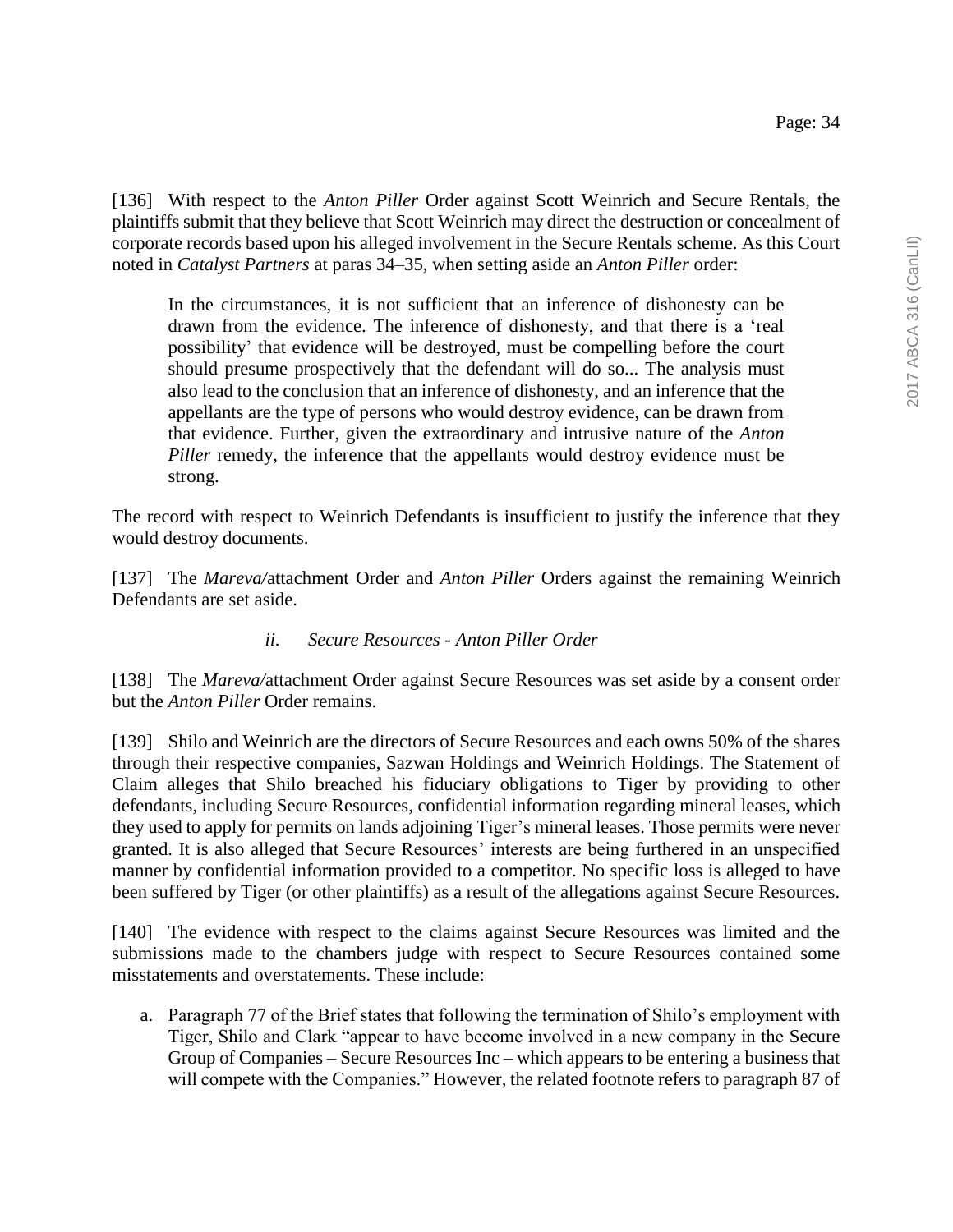the Nagel Affidavit, which discusses the rental contracts and contains no information regarding Secure Resources.

- b. Paragraph 106(b) of the Brief states that Shilo "established a business in direct competition with Tiger, being Secure Resources Inc..."
- c. Paragraph 107 of the Brief alleges that Clark breached various non-competition clauses by "advising Shilo with respect to Shilo's involvement in Secure Resources Inc."

[141] While there is some evidence from which it could be inferred that Secure Resources may have received some of Tiger's confidential information (although there is no evidence other than speculation that Secure Resources was the entity that applied unsuccessfully for the permits on lands adjoining Tiger's mineral leases), there does not appear to be any basis for the submission that Secure Resources is competing with Tiger. Secure Resources manufactures sulphur fertilizer. There is no evidence that Tiger is in that business nor is that business included in the definition of the "Business" in Clark Sazwan's Non-Competition Agreement or Unanimous Shareholders' Agreement with which he undertook not to compete.

[142] One of the principal concerns expressed by Secure Resources with respect to the *Anton Piller* Order is that it contains no provisions to protect any of its confidential or commercially sensitive information, particularly in view of the breadth and scope of the searches contemplated in the *Anton Piller* Order. For example, paragraph 23 requires production of all records that "relate to the Defendants ... and the assets and financial records of ... Secure Resources". Paragraph 24 permits a search of "all records that relate to, or may relate to: ... (i) the financial status or affairs of ... Secure Resources ...:; and (j) records or items that are the property of or relate to the business of ...Secure Resources".

[143] The record does not demonstrate that the respondents have suffered any "serious" damage as a result of the alleged misconduct by Secure Resources, which is a requirement to obtain an *Anton Piller* order.

[144] The *Anton Piller* Order against Secure Resources is set aside.

## *iii. Secure Developments – Mareva/attachment Order*

[145] Secure Developments is owned by Shilo (50%) and Weinrich Holdings (50%). Shilo and Weinrich were its directors from 2011 to 2015. The only specific reference in the Statement of Claim to Secure Developments (other than in the style of cause and description of the parties) is paragraph 327(d) where it is alleged to be a party to a conspiracy to carry out and conceal the diversion of secret profits received by Secure Rental, Shilo and Weinrich.

[146] The only substantive reference to Secure Developments in the evidence is the Nagel Affidavit. Nagel states that he believes that Secure Developments "is one of the corporate entities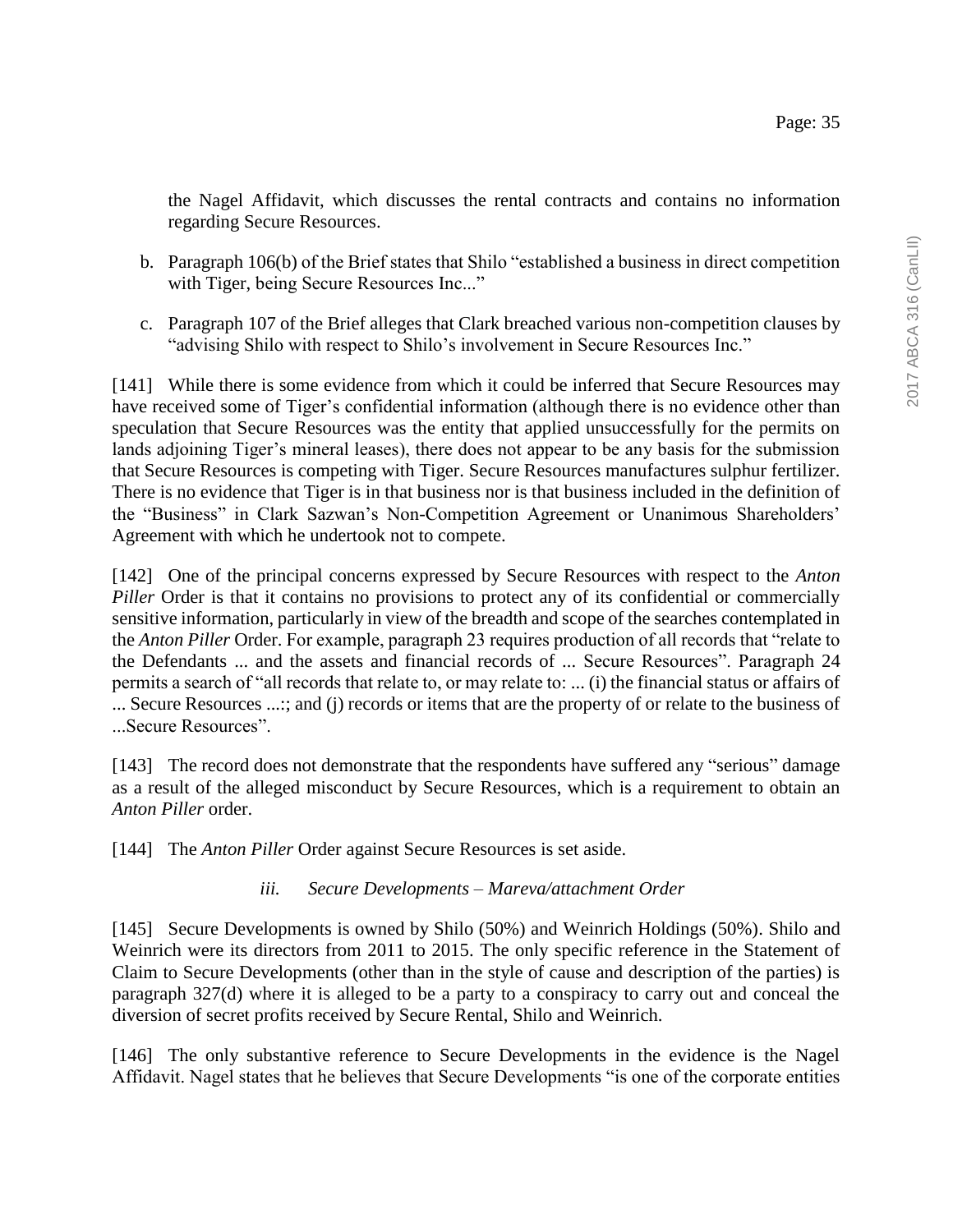through which monies generated from entities, such as Secure Rentals, may be conveyed to Shilo." He states that although he has been "unable to determine the business in which Secure Developments Ltd is engaged, based on the very limited records available to me, it appears that Secure Development Inc has generated a fairly significant amount of money in the past". He attached copies of emails relating to the 2013 year-end which are from or refer to Weinrich, Shilo and SVS Group. These statements are dated and the payments occurred before the P49 Group acquired its interest in Tiger.

[147] From the materials it appears that the order against Secure Developments is based on allegations of wrongdoing of various kinds against Shilo, and to a lesser degree Weinrich, and that because they own Secure Developments its assets should be frozen. This evidence does not meet the test for either an attachment order or a *Mareva* injunction and does not justify the freezing of Secure Developments' assets.

[148] Given the paucity of the evidence to support the *Mareva/*attachment order against Secure Developments, it is set aside.

## *iv. Hu Orders*

[149] Hu was employed as an engineer at Tiger from 1997 until October 2016. When he left the company (it is in dispute whether he was terminated or resigned) he was its chief engineer. He was not a party to the Share Purchase Agreement. When the plaintiffs sought the first date for the without notice applications, Hu was still employed by Tiger.

[150] The claims against Hu are that he fraudulently misrepresented material facts about the cost and capability of the Pastille Plant; the availability and financial opportunity related to salt production at the Tiger plant; and breached various contractual and other duties he owed to Tiger with respect to equipment procurement and manufacturing processes.

[151] In addition to the substantive allegations against him, the plaintiffs submitted in their Brief that an *Anton Piller* Order and *Mareva/*attachment Order were justified because he had engaged in the following questionable conduct:

- a. In 2010 Hu plead guilty to a strict liability environmental offence of providing false and misleading data for which Tiger was fined \$100,000;
- b. In March 2015 a lawsuit was commenced against Hu and others in relation to alleged misrepresentations made by Shilo and Andrea on the sale of a property. It was alleged that renovations were performed negligently and that Hu stamped the plans, which exceeded the scope of his expertise as a chemical engineer. The lawsuit was discontinued in early 2017 when an undisclosed settlement was reached between Shilo and the purchasers; and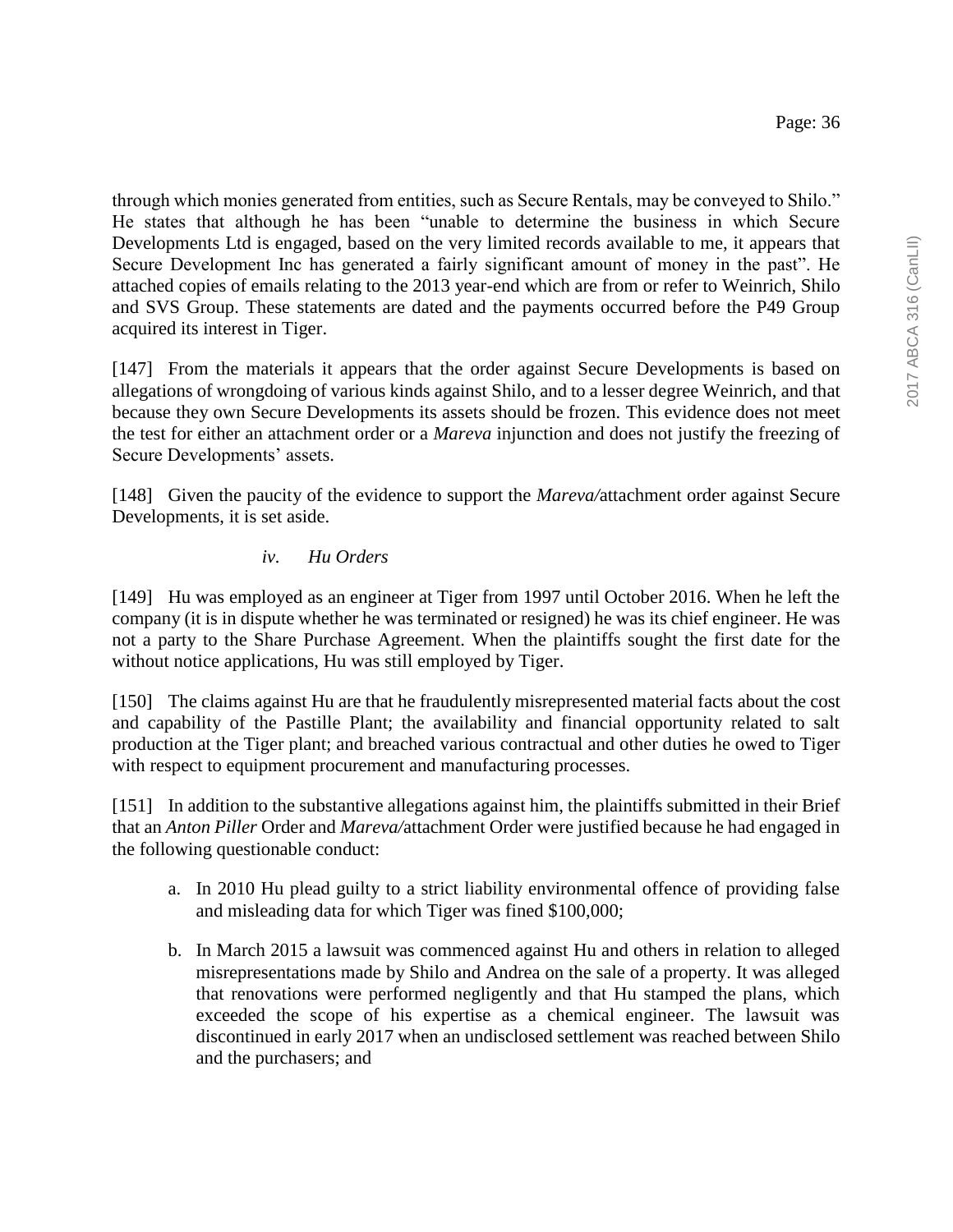c. Security footage shows Hu removing a box from Tiger's office on September 4, 2016 while the office was closed and his security clearance was deactivated because he was on medical leave. On the same day Tiger documents were scanned to his work email address. Hu was prevented from removing records from Tiger's office on September 6, 2016. He was employed by Tiger at this time and claimed he was gathering personal items and was taking the records to work from home. When Hu's employment ended on October 25, 2016, he was also prevented from removing materials from his office.

[152] Neither of the first two instances lead to a reasonable inference that Hu would destroy documents or dissipate or conceal assets. A guilty plea to a strict liability environmental offence for which Hu received an absolute discharge, without more, does not indicate that he would destroy documents or conceal assets. Nor does the settlement of a lawsuit, on undisclosed terms.

[153] While the third instance involves allegations that Hu was surreptitiously removing documents, his explanation at the time was that he was removing personal items or taking the records to work at home. Tom Hodson indicated that he believed Hu may have been working at home on occasion and there was no evidence Hu was prohibited from doing so. While the circumstances of Hu's attempts to remove records from Tiger while on medical leave and on the occasion of his termination/resignation are somewhat ambiguous, there is insufficient evidence that supports drawing the necessary "strong inference" that he would destroy evidence to justify the granting of the *Anton Piller* Order.

[154] To support the *Mareva/*attachment Order, the plaintiffs alleged that between 2012 and 2014 Hu and another party purchased properties cumulatively valued at \$3 million with down payments of \$453,250. At that time Hu was earning \$140,000 per year. The plaintiffs submit that this evidence and the unexecuted loan agreement support the inference that Hu may have wrongfully and unlawfully directed funds from Tiger.

[155] All three properties were purchased with another individual. In the absence of any information about Hu's financial circumstances (beyond his salary) or those of the other individual, it is not reasonable to infer that these property transactions suggest that Hu was diverting Tiger resources.

[156] There is no evidence that Hu was dealing with his assets other than in the ordinary course or that he will dispose of, dissipate or conceal his assets. In some cases of alleged fraud, even in the absence of such evidence, courts have been prepared to draw an inference from all of the circumstance, including the circumstance of the fraud itself, that there is a serious risk that a defendant will attempt to dissipate assets or put them beyond the reach of the plaintiffs: *1773907 Alberta Ltd v Davidson*, 2016 ABQB 2 at paras 81–83, [2015] AJ No 1463 (QL). The evidence regarding the misrepresentations alleged to have been made by Hu and his other conduct while a Tiger employee is not sufficient to justify drawing the inference in this case.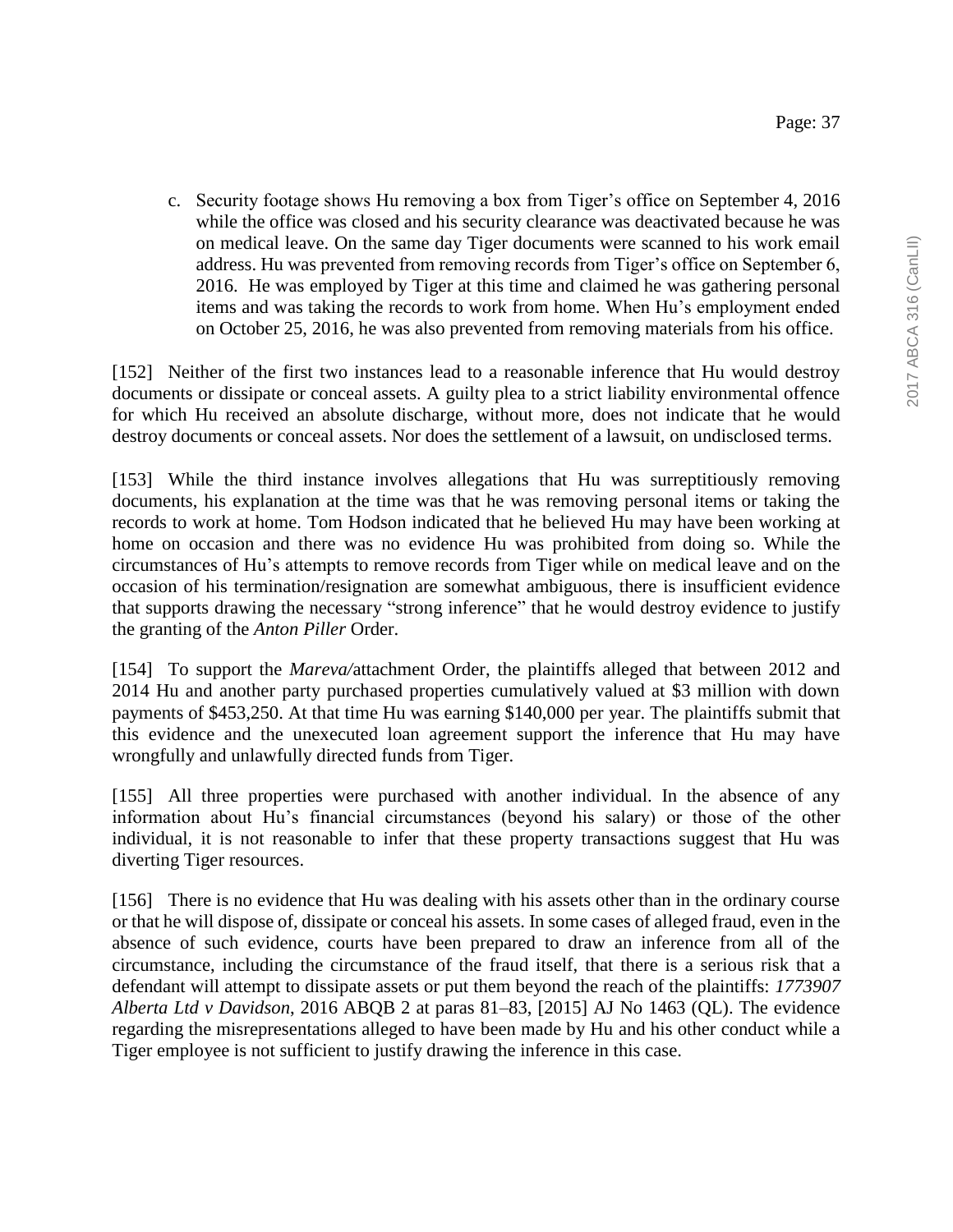[157] The *Anton Piller* Order and *Mareva/*attachment Order against Hu are set aside.

#### *v. 179 – Mareva/attachment Order*

[158] 179 is a corporation owned equally by Shilo and Andrea, of which Shilo is the sole director. It is mentioned only twice in the Statement of Claim, once in the description of the parties (para 20) and again in paragraph 327 in which a general allegation of conspiracy in respect of which no specific particulars as against 179 were plead.

[159] The mention of 179 in the Brief was the description of the parties that identified Shilo as 179's director and 50% shareholder (para 15) and the statement that the plaintiffs believe that Shilo has possession and control of the records of 179 and may destroy or conceal 179's incriminating records. No mention was made of 179 in the submissions to the chambers judge.

[160] The evidence in respect of 179 included:

- a. Penton deposed that Shilo told him he made up a phony bill of sale for Tiger to sell a bobcat and pickup truck to Shilo's numbered company, which he believes may be 179, which were leased to Secure Rentals which leased them back to Tiger, that there is no paper trail between him and Secure Rentals and that he billed Secure Rentals using his numbered company;
- b. Nagel provided information regarding the 179 corporate search results which indicates that the registered office of 179 and business address of Secure Rentals and Secure Resources is a two-storey building located at a specified address in Edmonton and states that he believes that the business and corporate record of 179 would be located at the All-Type Office Services office located in the same building. He also stated that Penton told him that Shilo told him that his means of getting money out of Secure Rentals was by sending invoices for "services rendered from his numbered company to Secure Rentals"; and
- c. Schwartz stated that he became aware when drafting a lease agreement for Shilo's personal vehicle from 179 that 179 had the same address as Secure Rentals.

[161] 179 was subject to the unlimited *Mareva/*attachment Order. No *Anton Piller* Order was granted in respect of any location in which 179 was identified as the Possessor, however, the *Anton Piller* Order granted in respect of the other defendants and the third parties required production of any records that relate to 179's "assets and financial records" (*Anton Piller* Order, para 23), "Shilo's involvement, direct or indirect" in 179 (*Anton Piller* Order, para 24(g)), "any payments or financial benefits received by Clark, Shilo, or any of the Defendants directly or indirectly" from 179 (*Anton Piller* Order, para24(h)), " the financial status or affairs" of 179 (*Anton Piller* Order, para 24(i)) and "records or items that are the property of or relate to the business of" 179 (*Anton Piller* Order, para 24(j)).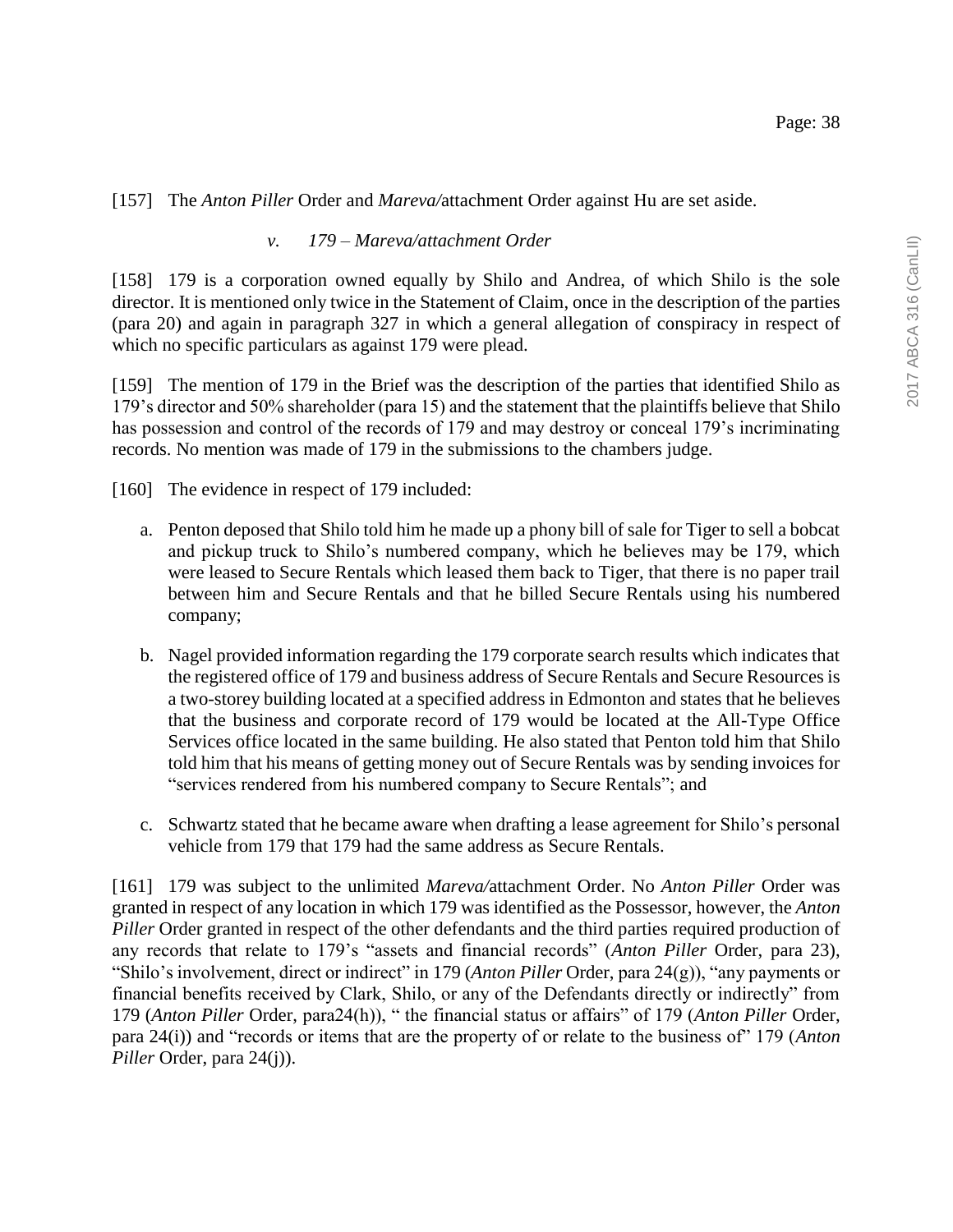[162] The record before the chambers judge with respect to 179 was not sufficient to establish a strong *prima facie* case or reasonable likelihood that the claim of conspiracy against 179 would be established, without considering the evidence in respect of Shilo. To the extent that 179 was an entity controlled by Shilo who conceded for the purpose of this appeal that the evidence on the record was capable of meeting the test for a *Mareva* injunction against him, the *Mareva/*attachment Order against 179 and Shilo will be dealt with in the same fashion, as outlined below.

## *g. Shilo - Mareva/attachment Order and Anton Piller Order*

[163] Shilo conceded for the purpose of this appeal that there was evidence capable of meeting the test for a *Mareva*/attachment order and *Anton Piller* order with respect to him. However, he sought to have the orders set aside because they were granted without due consideration or balancing of his interest and failed to adequately consider and impose terms to mitigate potential damage to him as a result.

[164] *Anton Piller* orders, attachment orders and *Mareva* injunctions granted without notice which are obtained without full candour and which overreach will not necessarily be set aside on review or appeal: *Peters* at para 11. However, that may be the appropriate remedy in some cases having regard to the overall circumstances. This is such a case as a result of the concerns outlined above regarding: the process followed by the plaintiffs; the delays; the disclosure issues; the overreaching aspects of the *Mareva/*attachment Order; the failure to comply with the statutory requirements in the *Civil Enforcement Act*; the unjustified Third Party *Anton Piller* Orders; the overbreadth of the *Anton Piller* Orders; the lack of differentiation amongst the defendants; and the failure to take appropriate account of the legitimate interests of the defendants on a without notice application.

[165] The *Anton Piller* Order and *Mareva/*attachment Order against Shilo and 179 are also set aside.

## **C. General Comments**

[166] This appeal raises issues relating to the temporal scope of without notice *Mareva* injunctions and *Anton Piller* orders and the evidence that can be adduced on an application to continue an order granted without notice or on a review application made pursuant to rule  $9.15(1)(a)$ .

## *a. Temporal Scope of the Orders*

[167] Sharpe states that injunctions granted without notice are "typically made for a strictly limited time" and cites appellate authority for the proposition that "in no case" should the order be for an unlimited period but rather should be "limited to the shortest possible time so that notice can be given to the parties affected by it" (emphasis added). Further, "the moving party is required to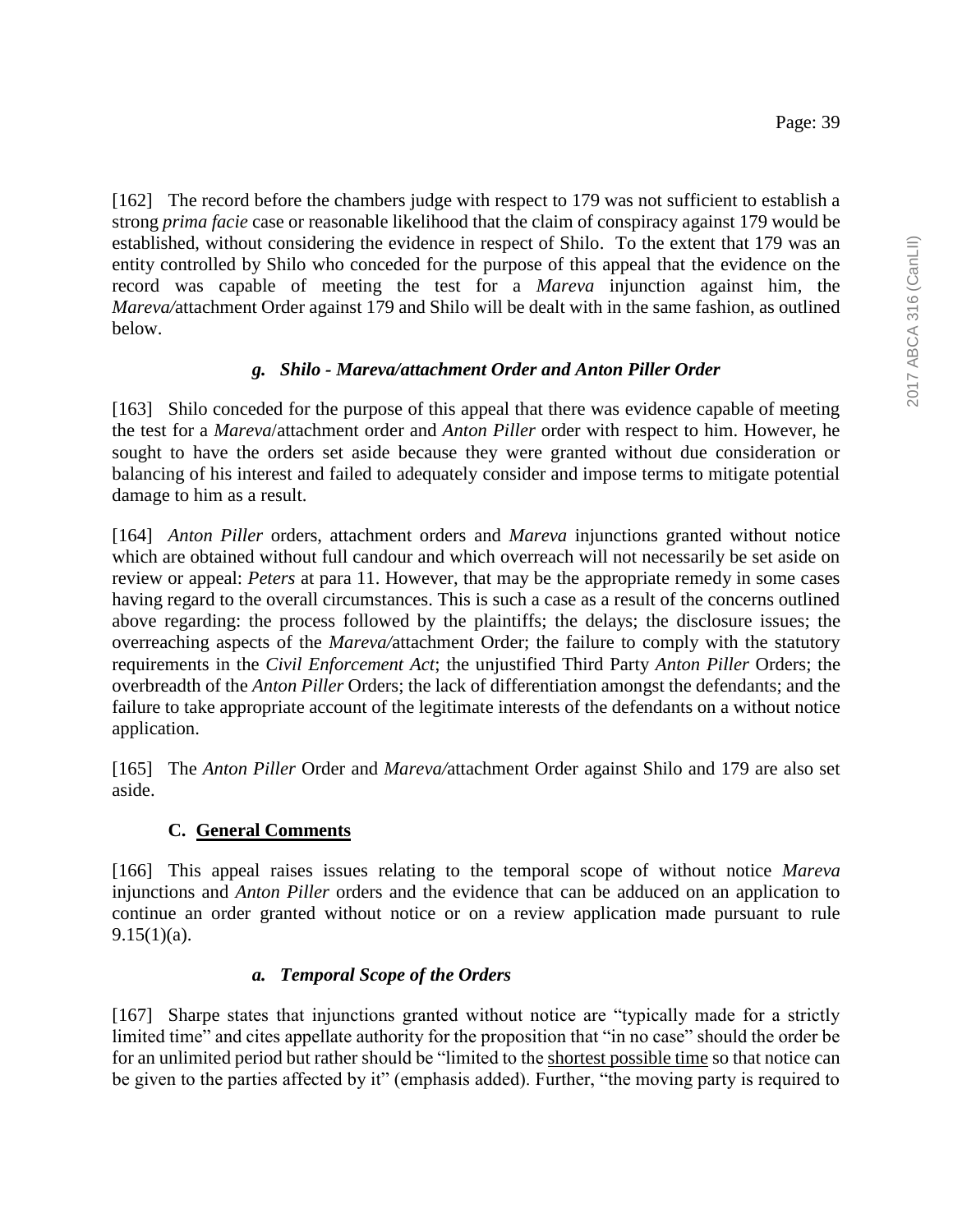notify the affected party and to bring a further motion to have the injunction continued ... [and] ... [t]he party affected ... is entitled to present its case after receiving notice of the order, either by way of motion to set aside the *ex parte* order, or on the hearing of the motion to continue" it: ¶2.25.

[168] Absent exceptional circumstances, the 21-day limit in the *Civil Enforcement Act* for a without notice application is also an appropriate temporal guideline for without notice *Mareva* injunctions. As to *Anton Piller* orders, the "shortest possible time" should be granted.

[169] The onus at the hearing to continue an order granted without notice is on the party who brought the original application to demonstrate that the injunction should continue; the without notice injunction does not create a *status quo* that shifts the onus to the party enjoined: *Catalyst Canada Services LP v Catalyst Changers Inc,* 2013 ABQB 73 at para 32, 560 AR 22.

# *b. Permissible Evidence on an Application to Maintain or Set Aside an Order Obtained Without Notice*

[170] A party against whom an order without notice has been granted can bring an application to set aside or vary the order prior to its expiry pursuant to rule 9.15(1)(a).

[171] It is self-evident that the enjoined party (which had no opportunity to present evidence because it was not given notice) is at liberty to file evidence and cross-examine the original applicant's deponents. The question is whether the original applicant is entitled to supplement the record and adduce the fruits of the injunction to bolster its position to continue the order or defend against.

[172] As a starting point, a chambers judge's decision to admit new evidence from the original applicant is a matter of discretion: *Marcil v Ellefson*, 2014 ABCA 169 at para 8, 575 AR 189.

[173] The general rule is that these applications are heard *de novo*. In "most cases, it is appropriate to treat an application to set aside an *ex parte* order as a new application for the same order, without any restriction on the type of evidence the party with the benefit of the order may produce in its support": *Marcil* at para 23.

[174] The party moving to set the order aside is also entitled to give new evidence "which establishes some legal bar to granting the order. And the order can also be set aside if the original evidence failed to disclose material facts, given the duty of good faith lying upon anyone making an *ex parte* application": *Hansraj v Ao*, 2004 ABCA 223 at para 84, 354 AR 91.

[175] The appellants contended that an appeal has the advantage of being a review limited to the record before the court that granted the initial application, which enables the reviewing court to properly consider whether the order had been appropriately granted on the record. In our view a chambers judge hearing the variation application has the discretion to use this approach if circumstances warrant it.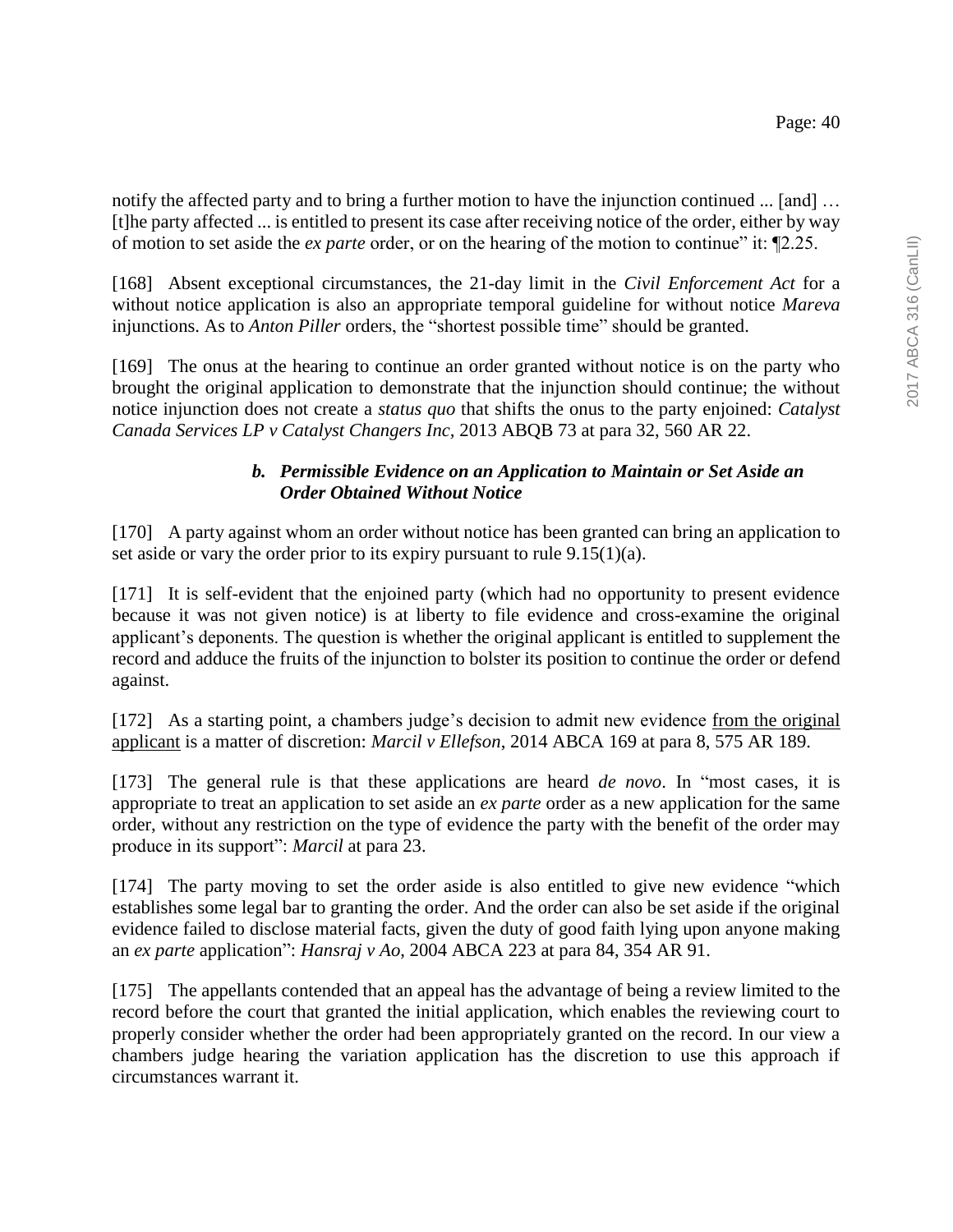[176] Attempts by the original applicant to bootstrap the record by putting in additional evidence that was available at the time of the initial without notice application should be treated with caution. As noted earlier in these reasons, the duty to present all evidence, including available defences, means that such evidence should have formed part of the original application. That said, the "fruits of the search" have been considered on applications to review an *Anton Piller* Order: *Peters* at para 8. Whether that approach is inappropriate in the circumstances of a particular case is a matter to be considered by the chambers judge on such an application.

### **VII. Conclusion**

[177] Having regard to all of the circumstances, the Orders are unreasonable and are set aside (with two exceptions) for the following reasons:

- a. the failure on the part of the respondents and their counsel to satisfy their duty of candour;
- b. the overreaching nature of the *Mareva/*attachment Order, including its failure to address the statutory requirements in the *Civil Enforcement Act* without reason or justification;
- c. the overreaching terms of the *Anton Piller* Orders which go well beyond what could be reasonably needed and authorize intrusive searches of third party premises without demonstrated need and the homes and businesses of the defendants without reasonable limitations or providing appropriate protection;
- d. the respondents' failure to proceed in a timely fashion when seeking equitable relief without notice; and
- e. the record does not demonstrate that there was justification to grant attachment orders, *Mareva* injunctions or *Anton Piller* orders against most of the defendants.

[178] Third parties enjoined by the *Anton Piller* Orders did not appeal, nor did Clark Sazwan, Denise Sazwan and Smokey Creek. In the case of the Third Party *Anton Piller* Orders, it was the defendants whose documents were subject to seizure and those orders can be set aside by virtue of their appeals.

[179] While Clark Sazwan, Denise Sazwan and Smokey Creek did not appeal and instead are proceeding with set aside applications in the Court of Queen's Bench, they were granted status to participate as respondents on this appeal. Because the broad scope of the *Anton Piller* Orders authorized seizure of documents which may relate to other defendants and to matters not covered by the litigation, it is appropriate to set aside the *Anton Piller* Order against Clark Sazwan as well.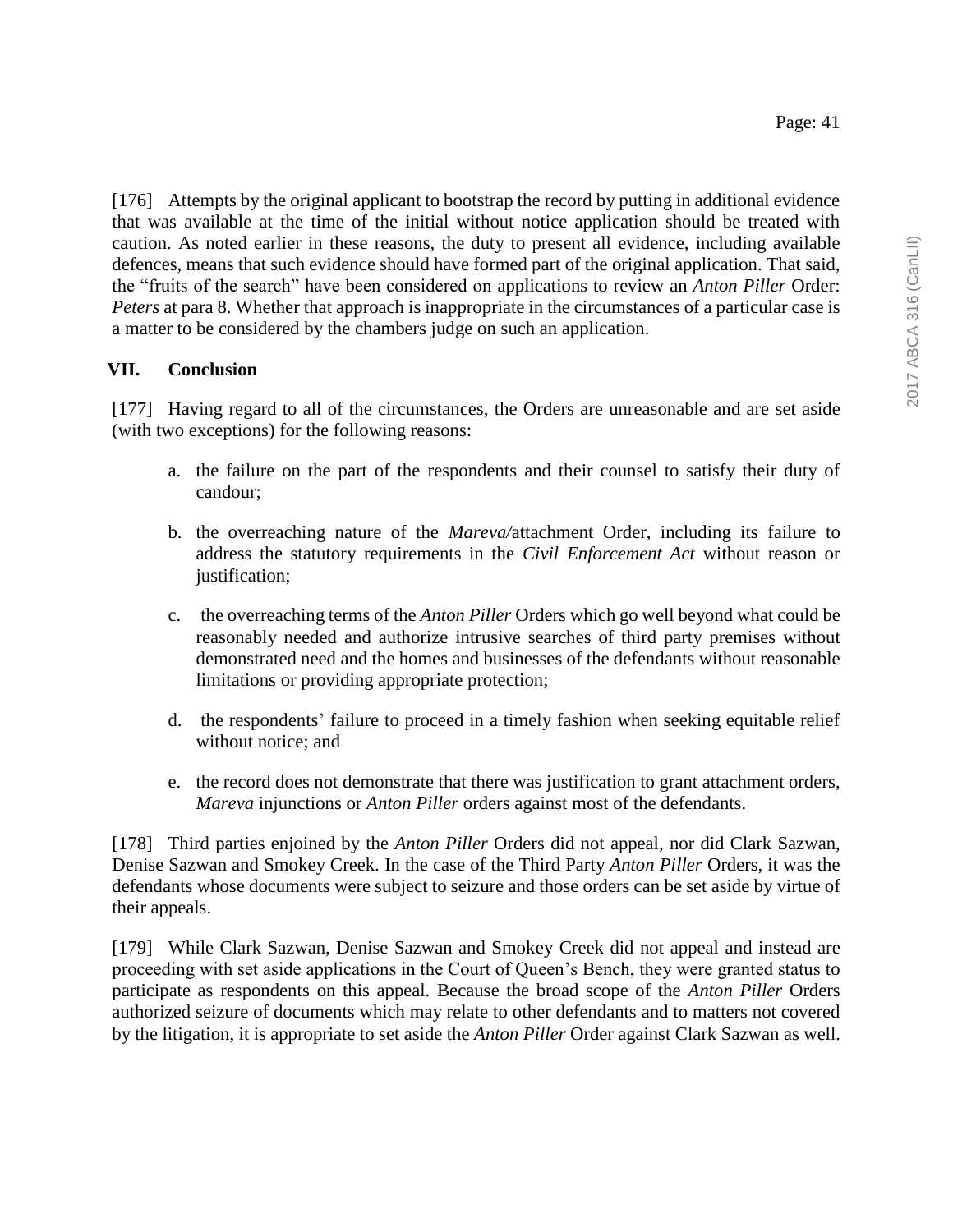[180] Clark Sazwan and Smokey Creek did not appeal the *Mareva/*attachment Order and, as a result, that order remains as against them, to be dealt with in their set aside application having regard to these reasons.

[181] The Supervising Solicitors are directed to return the documents seized to the parties from whom they were seized or their counsel. The appellants, Clark Sazwan and Smokey Creek, must discharge their obligation to produce an affidavit of records listing all relevant and material documents that were seized under the *Anton Piller* Orders: see generally *Catalyst Partners* at para 36.

[182] The parties are at liberty to submit written representations regarding costs, not to exceed ten pages, within 60 days.

Appeal heard on June 7, 2017

Reasons filed at Edmonton, Alberta this  $18<sup>th</sup>$  day of October, 2017

Strekaf J.A.

I concur:

Berger J.A.

I concur:

McDonald J.A.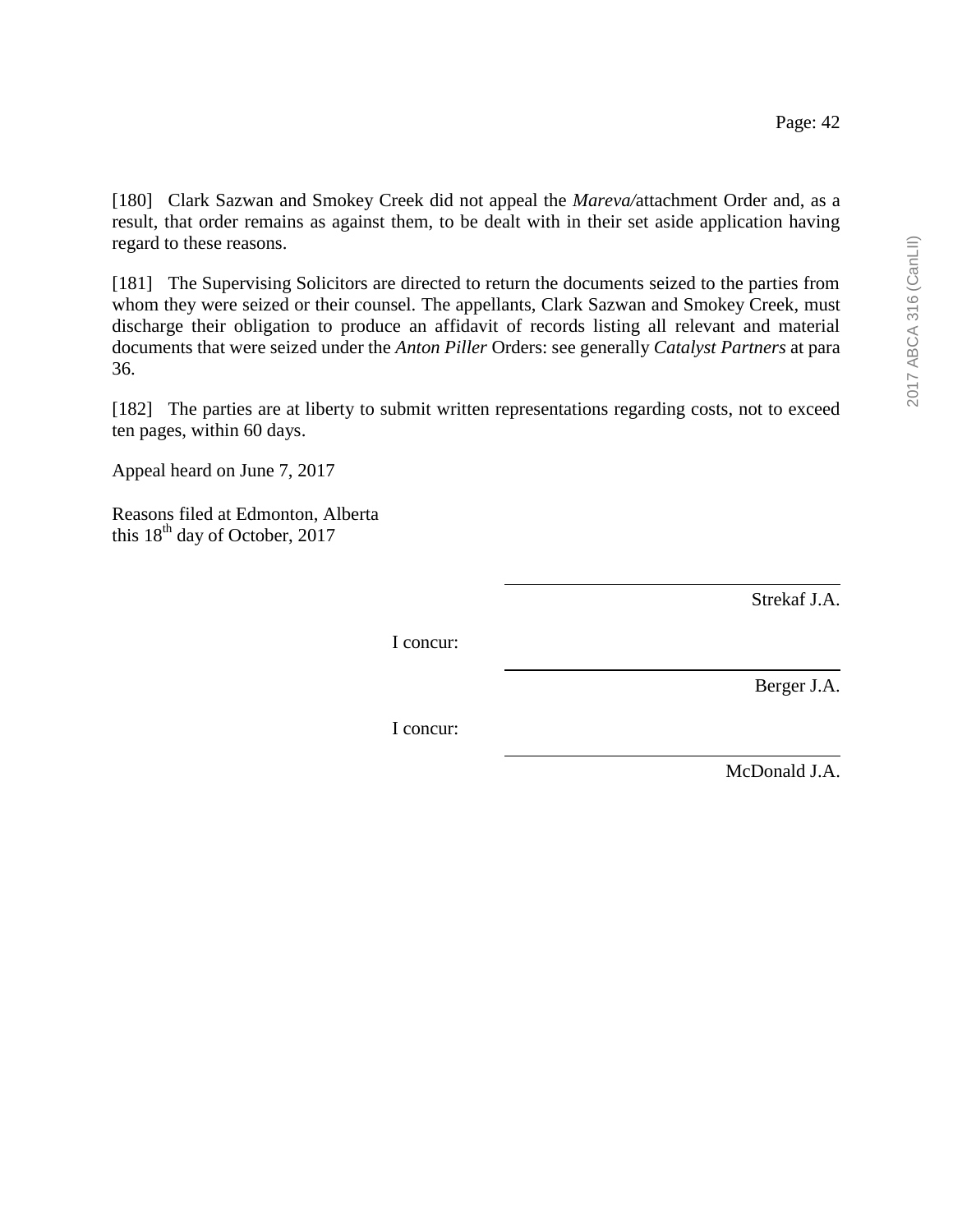

Page: 43